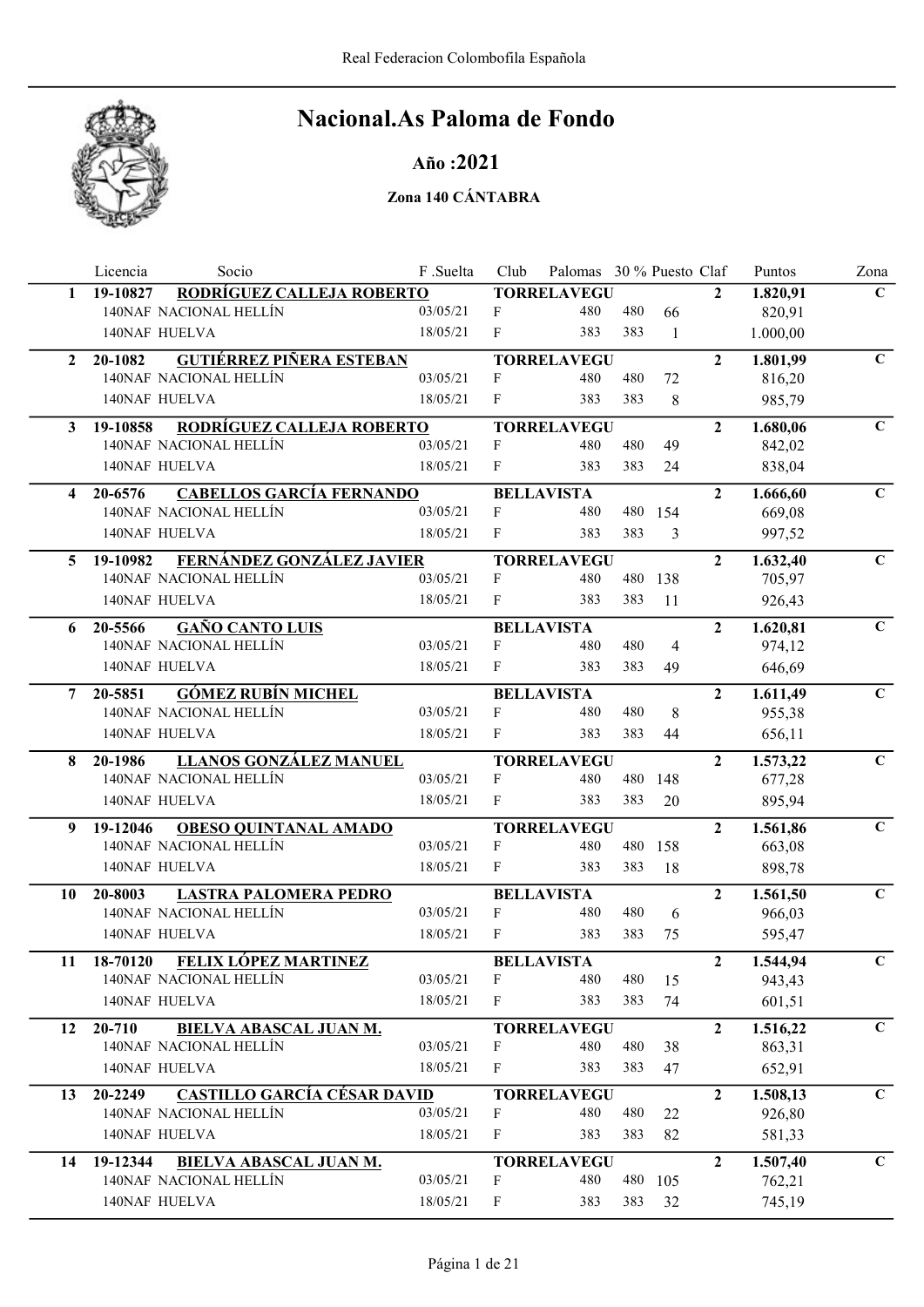

Año :2021

|    | Licencia<br>Socio                              | F.Suelta | Club                      | Palomas 30 % Puesto Claf |     |         |                | Puntos   | Zona         |
|----|------------------------------------------------|----------|---------------------------|--------------------------|-----|---------|----------------|----------|--------------|
| 15 | <b>GÓMEZ RUBÍN MICHEL</b><br>19-13917          |          |                           | <b>BELLAVISTA</b>        |     |         | $\mathbf{2}$   | 1.496,42 | $\mathbf{C}$ |
|    | 140NAF NACIONAL HELLÍN                         | 03/05/21 | F                         | 480                      | 480 | 51      |                | 839,51   |              |
|    | 140NAF HUELVA                                  | 18/05/21 | F                         | 383                      | 383 | 42      |                | 656,91   |              |
| 16 | <b>LÓPEZ MARTÍNEZ MANUEL</b><br>20-3430        |          |                           | <b>MONTAÑESA</b>         |     |         | $\overline{2}$ | 1.474,69 | $\mathbf C$  |
|    | 140NAF NACIONAL HELLÍN                         | 03/05/21 | F                         | 480                      | 480 | 39      |                | 857,35   |              |
|    | 140NAF HUELVA                                  | 18/05/21 | $\mathbf{F}$              | 383                      | 383 | 61      |                | 617,34   |              |
| 17 | <b>LASTRA RECIO JUAN LUIS</b><br>18-69513      |          |                           | <b>BELLAVISTA</b>        |     |         | $\overline{2}$ | 1.458,11 | $\mathbf C$  |
|    | 140NAF NACIONAL HELLÍN                         | 03/05/21 | F                         | 480                      | 480 | 45      |                | 844,13   |              |
|    | 140NAF HUELVA                                  | 18/05/21 | $\mathbf{F}$              | 383                      | 383 | 65      |                | 613,98   |              |
| 18 | RÍOZ POZUETA JOSÉ ANTONIO<br>19-11921          |          |                           | <b>TORRELAVEGU</b>       |     |         | $\overline{2}$ | 1.444,65 | $\mathbf C$  |
|    | 140NAF NACIONAL HELLÍN                         | 03/05/21 | F                         | 480                      | 480 | 55      |                | 837,15   |              |
|    | 140NAF HUELVA                                  | 18/05/21 | $\mathbf{F}$              | 383                      | 383 | 69      |                | 607,50   |              |
| 19 | <b>GUTIÉRREZ PIÑERA ESTEBAN</b><br>19-11605    |          |                           | <b>TORRELAVEGU</b>       |     |         | $\overline{2}$ | 1.439,25 | $\mathbf C$  |
|    | 140NAF NACIONAL HELLÍN                         | 03/05/21 | F                         | 480                      | 480 | 91      |                | 793,68   |              |
|    | 140NAF HUELVA                                  | 18/05/21 | F                         | 383                      | 383 | 50      |                | 645,57   |              |
| 20 | <b>GÓMEZ RUBÍN MICHEL</b><br>20-6797           |          |                           | <b>BELLAVISTA</b>        |     |         | $\overline{2}$ | 1.409,73 | $\mathbf{C}$ |
|    | 140NAF NACIONAL HELLÍN                         | 03/05/21 | F                         | 480                      | 480 | 96      |                | 782,25   |              |
|    | 140NAF HUELVA                                  | 18/05/21 | F                         | 383                      | 383 | 59      |                | 627,48   |              |
| 21 | <b>OBESO QUINTANAL AMADO</b><br>19-12004       |          |                           | <b>TORRELAVEGU</b>       |     |         | $\overline{2}$ | 1.408,24 | $\mathbf C$  |
|    | 140NAF NACIONAL HELLÍN                         | 03/05/21 | F                         | 480                      | 480 | 69      |                | 819,69   |              |
|    | 140NAF HUELVA                                  | 18/05/21 | $\mathbf{F}$              | 383                      | 383 | 78      |                | 588,55   |              |
| 22 | 16-119490 SANTANDER OCEJA LUIS FERNAND         |          |                           | <b>MONTAÑESA</b>         |     |         | $\overline{2}$ | 1.397,65 | $\mathbf C$  |
|    | 140NAF NACIONAL HELLÍN                         | 03/05/21 | F                         | 480                      | 480 | 86      |                | 796,11   |              |
|    | 140NAF HUELVA                                  | 18/05/21 | $\mathbf{F}$              | 383                      | 383 | 73      |                | 601,54   |              |
| 23 | DE LA TORRE SÁNCHEZ SERGIO<br>19-11914         |          |                           | <b>TORRELAVEGU</b>       |     |         | $\overline{2}$ | 1.388,16 | $\mathbf C$  |
|    | 140NAF NACIONAL HELLÍN                         | 03/05/21 | F                         | 480                      | 480 | 80      |                | 806,45   |              |
|    | 140NAF HUELVA                                  | 18/05/21 | F                         | 383                      | 383 | 81      |                | 581,71   |              |
| 24 | BIELVA ABASCAL JUAN M.<br>20-746               |          |                           | <b>TORRELAVEGU</b>       |     |         | $\overline{2}$ | 1.366,41 | $\mathbf C$  |
|    | 140NAF NACIONAL HELLÍN                         | 03/05/21 | $\mathbf{F}$              | 480                      | 480 | 62      |                | 826,46   |              |
|    | 140NAF HUELVA                                  | 18/05/21 | $\boldsymbol{\mathrm{F}}$ | 383                      | 383 | 96      |                | 539,95   |              |
| 25 | 19-14846 SÁIZ SOPEÑA MARCOS                    |          |                           | <b>BELLAVISTA</b>        |     |         | $\mathbf{2}$   | 1.347,59 | $\mathbf C$  |
|    | 140NAF NACIONAL HELLÍN                         | 03/05/21 | F                         | 480                      | 480 | 84      |                | 798,00   |              |
|    | 140NAF HUELVA                                  | 18/05/21 | F                         | 383                      | 383 | 90      |                | 549,59   |              |
| 26 | 19-13358<br><b>BOLADO SATURIO MIGUEL</b>       |          |                           | <b>BELLAVISTA</b>        |     |         | $\mathbf{2}$   | 1.333,71 | $\mathbf C$  |
|    | 140NAF NACIONAL HELLÍN                         | 03/05/21 | F                         | 480                      | 480 | 120     |                | 730,36   |              |
|    | 140NAF HUELVA                                  | 18/05/21 | F                         | 383                      | 383 | 72      |                | 603,35   |              |
| 27 | <b>GAÑO SAIZ-EZQUERRA JOSÉ LUIS</b><br>20-5168 |          |                           | <b>BELLAVISTA</b>        |     |         | $\overline{2}$ | 1.325,14 | $\mathbf C$  |
|    | 140NAF NACIONAL HELLÍN                         | 03/05/21 | F                         | 480                      | 480 | 13      |                | 945,96   |              |
|    | 140NAF HUELVA                                  | 18/05/21 | $\mathbf F$               | 383                      |     | 383 145 |                | 379,18   |              |
| 28 | <b>GÓMEZ RUBÍN MICHEL</b><br>20-6759           |          |                           | <b>BELLAVISTA</b>        |     |         | $\overline{2}$ | 1.320,74 | $\mathbf C$  |
|    | 140NAF NACIONAL HELLÍN                         | 03/05/21 | $\boldsymbol{F}$          | 480                      | 480 | 106     |                | 757,44   |              |
|    | 140NAF HUELVA                                  | 18/05/21 | F                         | 383                      | 383 | 87      |                | 563,30   |              |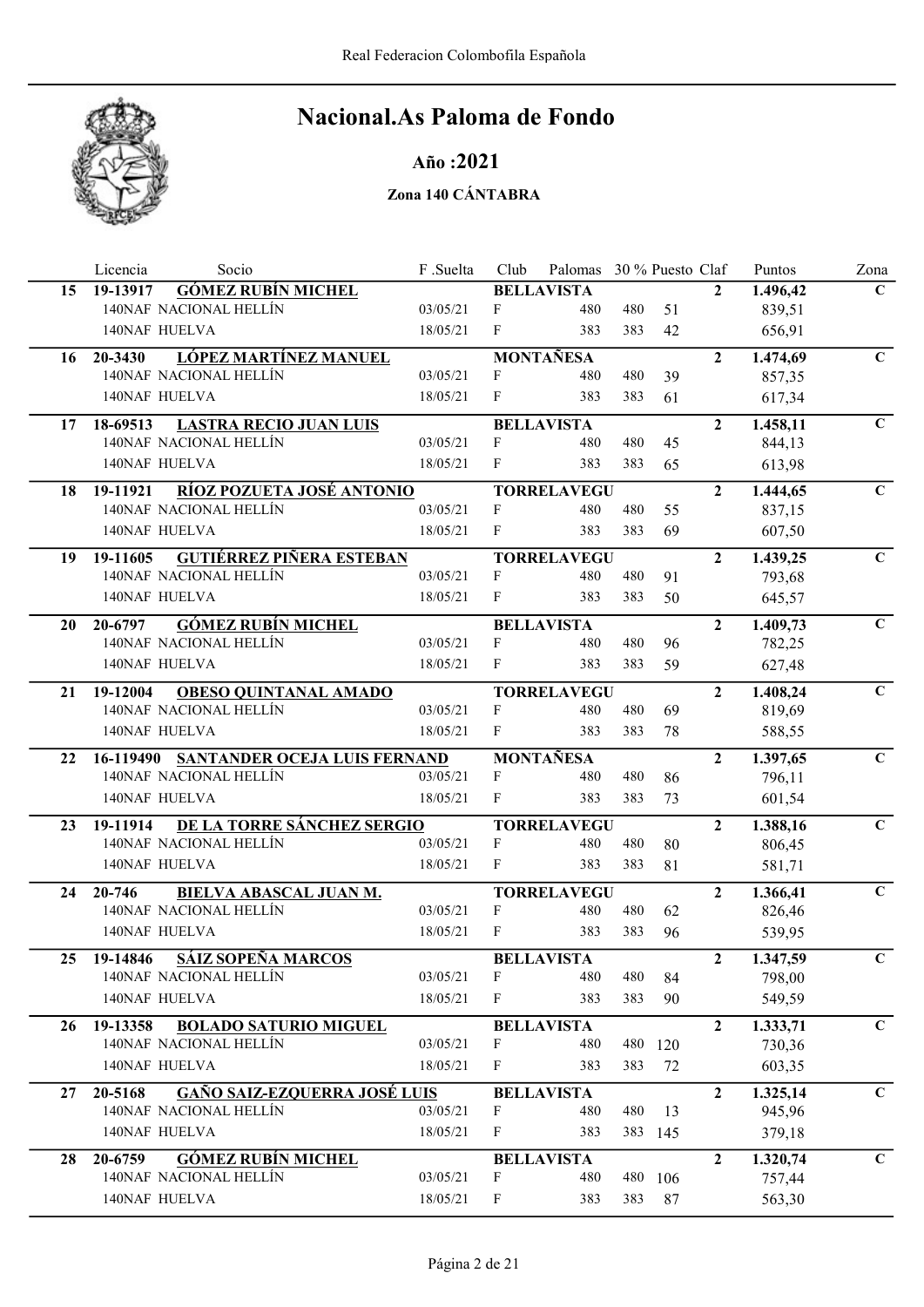

### Año :2021

|    | Licencia             | Socio                                | F.Suelta | Club         | Palomas 30 % Puesto Claf |     |         |                | Puntos   | Zona         |
|----|----------------------|--------------------------------------|----------|--------------|--------------------------|-----|---------|----------------|----------|--------------|
| 29 | 20-8053              | <b>LASTRA PALOMERA PEDRO</b>         |          |              | <b>BELLAVISTA</b>        |     |         | $\mathbf{2}$   | 1.309,01 | $\mathbf{C}$ |
|    |                      | 140NAF NACIONAL HELLÍN               | 03/05/21 | F            | 480                      | 480 | 44      |                | 846,66   |              |
|    | 140NAF HUELVA        |                                      | 18/05/21 | F            | 383                      | 383 | 124     |                | 462,35   |              |
| 30 | 20-2733              | PALACIO GARCÍA ROBERTO               |          |              | <b>MONTAÑESA</b>         |     |         | $\overline{2}$ | 1.308,45 | $\mathbf C$  |
|    |                      | 140NAF NACIONAL HELLÍN               | 03/05/21 | F            | 480                      | 480 | 43      |                | 847,38   |              |
|    | 140NAF HUELVA        |                                      | 18/05/21 | F            | 383                      |     | 383 125 |                | 461,07   |              |
| 31 | 19-13002             | SALMÓN ARCE JOSÉ MANUEL              |          |              | <b>BELLAVISTA</b>        |     |         | $\overline{2}$ | 1.299,96 | $\mathbf C$  |
|    |                      | 140NAF NACIONAL HELLÍN               | 03/05/21 | F            | 480                      | 480 | 166     |                | 649,40   |              |
|    | 140NAF HUELVA        |                                      | 18/05/21 | F            | 383                      | 383 | 48      |                | 650,56   |              |
| 32 | 19-12065             | <b>OBESO QUINTANAL AMADO</b>         |          |              | <b>TORRELAVEGU</b>       |     |         | $\overline{2}$ | 1.284,11 | $\mathbf C$  |
|    |                      | 140NAF NACIONAL HELLÍN               | 03/05/21 | $\mathbf{F}$ | 480                      | 480 | 108     |                | 753,81   |              |
|    | 140NAF HUELVA        |                                      | 18/05/21 | F            | 383                      | 383 | 102     |                | 530,30   |              |
| 33 | 20-6599              | <b>CABELLOS GARCÍA FERNANDO</b>      |          |              | <b>BELLAVISTA</b>        |     |         | $\overline{2}$ | 1.273,86 | $\mathbf C$  |
|    |                      | 140NAF NACIONAL HELLÍN               | 03/05/21 | F            | 480                      | 480 | 37      |                | 871,75   |              |
|    | 140NAF HUELVA        |                                      | 18/05/21 | F            | 383                      |     | 383 135 |                | 402,11   |              |
| 34 | 19-14371             | <b>LASTRA RECIO JUAN LUIS</b>        |          |              | <b>BELLAVISTA</b>        |     |         | $\overline{2}$ | 1.253,40 | $\mathbf C$  |
|    |                      | 140NAF NACIONAL HELLÍN               | 03/05/21 | F            | 480                      |     | 480 141 |                | 704,93   |              |
|    | 140NAF HUELVA        |                                      | 18/05/21 | F            | 383                      | 383 | 92      |                | 548,47   |              |
| 35 | 20-8039              | <b>LASTRA PALOMERA PEDRO</b>         |          |              | <b>BELLAVISTA</b>        |     |         | $\overline{2}$ | 1.248,15 | $\mathbf C$  |
|    |                      | 140NAF NACIONAL HELLÍN               | 03/05/21 | F            | 480                      | 480 | 90      |                | 794,80   |              |
|    | 140NAF HUELVA        |                                      | 18/05/21 | F            | 383                      | 383 | 127     |                | 453,35   |              |
| 36 | 20-5066              | <b>GUTIÉRREZ PIÑERA ESTEBAN</b>      |          |              | <b>TORRELAVEGU</b>       |     |         | $\overline{2}$ | 1.244,18 | $\mathbf C$  |
|    |                      | 140NAF NACIONAL HELLÍN               | 03/05/21 | F            | 480                      | 480 | 48      |                | 842,09   |              |
|    | 140NAF HUELVA        |                                      | 18/05/21 | F            | 383                      |     | 383 136 |                | 402,09   |              |
| 37 | 20-5170              | <b>GAÑO SAIZ-EZQUERRA JOSÉ LUIS</b>  |          |              | <b>BELLAVISTA</b>        |     |         | $\overline{2}$ | 1.223,64 | $\mathbf C$  |
|    |                      | 140NAF NACIONAL HELLÍN               | 03/05/21 | F            | 480                      | 480 | 211     |                | 568,48   |              |
|    | <b>140NAF HUELVA</b> |                                      | 18/05/21 | F            | 383                      | 383 | 46      |                | 655,16   |              |
| 38 | 19-12583             | TANDEM BLANCA Y MANUEL QUES          |          |              | <b>TORRELAVEGU</b>       |     |         | $\overline{2}$ | 1.215,12 | $\mathbf C$  |
|    |                      | 140NAF NACIONAL HELLÍN               | 03/05/21 | F            | 480                      |     | 480 192 |                | 608,38   |              |
|    | 140NAF HUELVA        |                                      | 18/05/21 | F            | 383                      | 383 | 71      |                | 606,74   |              |
| 39 | 20-5394              | <b>GONZÁLEZ PÉREZ JUAN MANUEL</b>    |          |              | <b>BELLAVISTA</b>        |     |         | $\overline{2}$ | 1.204,69 | $\mathbf C$  |
|    |                      | 140NAF NACIONAL HELLÍN               | 03/05/21 | F            | 480                      |     | 480 165 |                | 650,09   |              |
|    | 140NAF HUELVA        |                                      | 18/05/21 | F            | 383                      | 383 | 89      |                | 554,60   |              |
| 40 | 20-2731              | PALACIO GARCÍA ROBERTO               |          |              | <b>MONTAÑESA</b>         |     |         | $\mathbf{2}$   | 1.199,70 | $\mathbf{C}$ |
|    |                      | 140NAF NACIONAL HELLÍN               | 03/05/21 | F            | 480                      | 480 | 42      |                | 849,26   |              |
|    | 140NAF HUELVA        |                                      | 18/05/21 | F            | 383                      | 383 | 150     |                | 350,44   |              |
| 41 | 20-567               | <b>TANDEM BLANCA Y MANUEL QUES</b>   |          |              | <b>TORRELAVEGU</b>       |     |         | $\overline{2}$ | 1.197,59 | $\mathbf{C}$ |
|    |                      | 140NAF NACIONAL HELLÍN               | 03/05/21 | F            | 480                      | 480 | 36      |                | 872,64   |              |
|    | 140NAF HUELVA        |                                      | 18/05/21 | F            | 383                      |     | 383 156 |                | 324,95   |              |
| 42 |                      | 16-119312 DE LA TORRE SÁNCHEZ SERGIO |          |              | <b>TORRELAVEGU</b>       |     |         | $\overline{2}$ | 1.193,39 | $\mathbf C$  |
|    |                      | 140NAF NACIONAL HELLÍN               | 03/05/21 | F            | 480                      |     | 480 139 |                | 705,90   |              |
|    | 140NAF HUELVA        |                                      | 18/05/21 | F            | 383                      |     | 383 116 |                | 487,49   |              |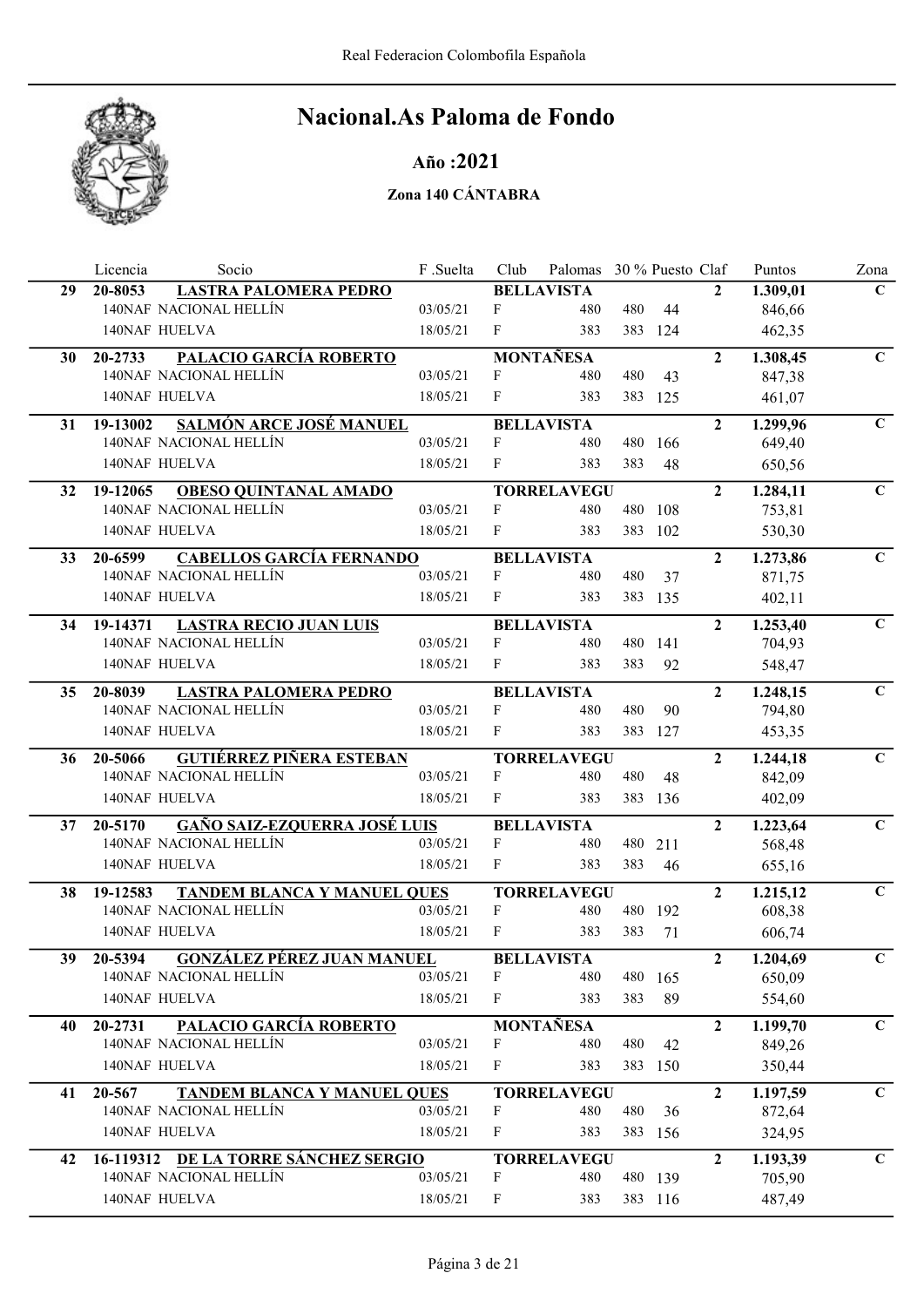

### Año :2021

|                 | Socio<br>Licencia                            | F .Suelta | Club         | Palomas 30 % Puesto Claf |     |         |                | Puntos   | Zona         |
|-----------------|----------------------------------------------|-----------|--------------|--------------------------|-----|---------|----------------|----------|--------------|
| 43              | SANTIAGO PÉREZ EMILIO<br>19-12236            |           |              | <b>TORRELAVEGU</b>       |     |         | $\mathbf{2}$   | 1.171,05 | $\mathbf{C}$ |
|                 | 140NAF NACIONAL HELLÍN                       | 03/05/21  | F            | 480                      | 480 | 92      |                | 786,93   |              |
|                 | 140NAF HUELVA                                | 18/05/21  | F            | 383                      |     | 383 141 |                | 384,12   |              |
| 44              | <b>BOLADO SATURIO MIGUEL</b><br>19-17882     |           |              | <b>BELLAVISTA</b>        |     |         | $\overline{2}$ | 1.151,16 | $\mathbf C$  |
|                 | 140NAF NACIONAL HELLÍN                       | 03/05/21  | F            | 480                      | 480 | 74      |                | 814,05   |              |
|                 | 140NAF HUELVA                                | 18/05/21  | F            | 383                      |     | 383 152 |                | 337,11   |              |
| 45              | <b>SÁIZ PECHERO JAIME</b><br>20-2141         |           |              | <b>TORRELAVEGU</b>       |     |         | $\overline{2}$ | 1.149,20 | $\mathbf{C}$ |
|                 | 140NAF NACIONAL HELLÍN                       | 03/05/21  | F            | 480                      |     | 480 134 |                | 708,88   |              |
|                 | 140NAF HUELVA                                | 18/05/21  | F            | 383                      |     | 383 130 |                | 440,32   |              |
| 46              | 20-4523<br><b>OJEDA SECO LUIS MIGUEL</b>     |           |              | <b>MONTAÑESA</b>         |     |         | $\overline{2}$ | 1.083,28 | $\mathbf{C}$ |
|                 | 140NAF NACIONAL HELLÍN                       | 03/05/21  | F            | 480                      |     | 480 151 |                | 673,41   |              |
|                 | 140NAF HUELVA                                | 18/05/21  | F            | 383                      |     | 383 134 |                | 409,87   |              |
| 47              | PALACIO GARCÍA ROBERTO<br>20-2713            |           |              | <b>MONTAÑESA</b>         |     |         | $\overline{2}$ | 1.066,16 | $\mathbf C$  |
|                 | 140NAF NACIONAL HELLÍN                       | 03/05/21  | F            | 480                      | 480 | 102     |                | 766,89   |              |
|                 | <b>140NAF HUELVA</b>                         | 18/05/21  | $\mathbf{F}$ | 383                      |     | 383 160 |                | 299,27   |              |
| 48              | 20-559<br><b>TANDEM BLANCA Y MANUEL QUES</b> |           |              | <b>TORRELAVEGU</b>       |     |         | $\overline{2}$ | 1.060,54 | $\mathbf C$  |
|                 | 140NAF NACIONAL HELLÍN                       | 03/05/21  | F            | 480                      |     | 480 224 |                | 531,24   |              |
|                 | 140NAF HUELVA                                | 18/05/21  | F            | 383                      |     | 383 103 |                | 529,30   |              |
| 49              | 19-14366<br><b>LASTRA RECIO JUAN LUIS</b>    |           |              | <b>BELLAVISTA</b>        |     |         | $\overline{2}$ | 991,58   | $\mathbf C$  |
|                 | 140NAF NACIONAL HELLÍN                       | 03/05/21  | F            | 480                      |     | 480 193 |                | 605,98   |              |
|                 | 140NAF HUELVA                                | 18/05/21  | F            | 383                      |     | 383 140 |                | 385,60   |              |
| 50              | <b>GONZÁLEZ PÉREZ JUAN MANUEL</b><br>20-5388 |           |              | <b>BELLAVISTA</b>        |     |         | $\overline{2}$ | 894,15   | $\mathbf C$  |
|                 | 140NAF NACIONAL HELLÍN                       | 03/05/21  | F            | 480                      |     | 480 276 |                | 303,00   |              |
|                 | 140NAF HUELVA                                | 18/05/21  | F            | 383                      | 383 | 77      |                | 591,15   |              |
| 51              | <b>SÁIZ SOPEÑA MARCOS</b><br>19-14487        |           |              | <b>BELLAVISTA</b>        |     |         | $\overline{2}$ | 851,37   | $\mathbf C$  |
|                 | 140NAF NACIONAL HELLÍN                       | 03/05/21  | F            | 480                      | 480 | 286     |                | 266,65   |              |
|                 | <b>140NAF HUELVA</b>                         | 18/05/21  | F            | 383                      | 383 | 79      |                | 584,72   |              |
| 52              | <b>ISA GUTIÉRREZ JUAN ANTONIO</b><br>20-5747 |           |              | <b>BELLAVISTA</b>        |     |         | $\overline{2}$ | 837,64   | $\mathbf C$  |
|                 | 140NAF NACIONAL HELLÍN                       | 03/05/21  | F            | 480                      | 480 | 279     |                | 292,32   |              |
|                 | <b>140NAF HUELVA</b>                         | 18/05/21  | F            | 383                      | 383 | 94      |                | 545,32   |              |
| $\overline{53}$ | 20-2155 SÁIZ PECHERO JAIME                   |           |              | <b>TORRELAVEGU</b>       |     |         | $\overline{2}$ | 824,74   | $\mathbf C$  |
|                 | 140NAF NACIONAL HELLÍN                       | 03/05/21  | F            | 480                      |     | 480 265 |                | 338,47   |              |
|                 | 140NAF HUELVA                                | 18/05/21  | F            | 383                      |     | 383 117 |                | 486,27   |              |
| 54              | <b>CABELLOS GARCÍA FERNANDO</b><br>20-6616   |           |              | <b>BELLAVISTA</b>        |     |         | $\overline{2}$ | 626,58   | $\mathbf{C}$ |
|                 | 140NAF NACIONAL HELLÍN                       | 03/05/21  | F            | 480                      |     | 480 287 |                | 266,15   |              |
|                 | 140NAF HUELVA                                | 18/05/21  | F            | 383                      |     | 383 147 |                | 360,43   |              |
| 55.             | <b>LASTRA GONZÁLEZ ANTONIO</b><br>20-5919    |           |              | <b>BELLAVISTA</b>        |     |         | $\mathbf{1}$   | 1.000,00 | $\mathbf C$  |
|                 | 140NAF NACIONAL HELLÍN                       | 03/05/21  | F            | 480                      | 480 | 1       |                | 1.000,00 |              |
| 56              | DE LA TORRE SÁNCHEZ SERGIO<br>20-348         |           |              | <b>TORRELAVEGU</b>       |     |         | 1              | 999,67   | $\mathbf C$  |
|                 | 140NAF HUELVA                                | 18/05/21  | F            | 383                      | 383 | 2       |                | 999,67   |              |
| 57              | 20-8127<br><b>TOCA LASTRA ARTURO</b>         |           |              | <b>BELLAVISTA</b>        |     |         | 1              | 998,08   | $\mathbf C$  |
|                 | 140NAF NACIONAL HELLIN                       | 03/05/21  | F            | 480                      | 480 | 2       |                | 998,08   |              |
|                 |                                              |           |              |                          |     |         |                |          |              |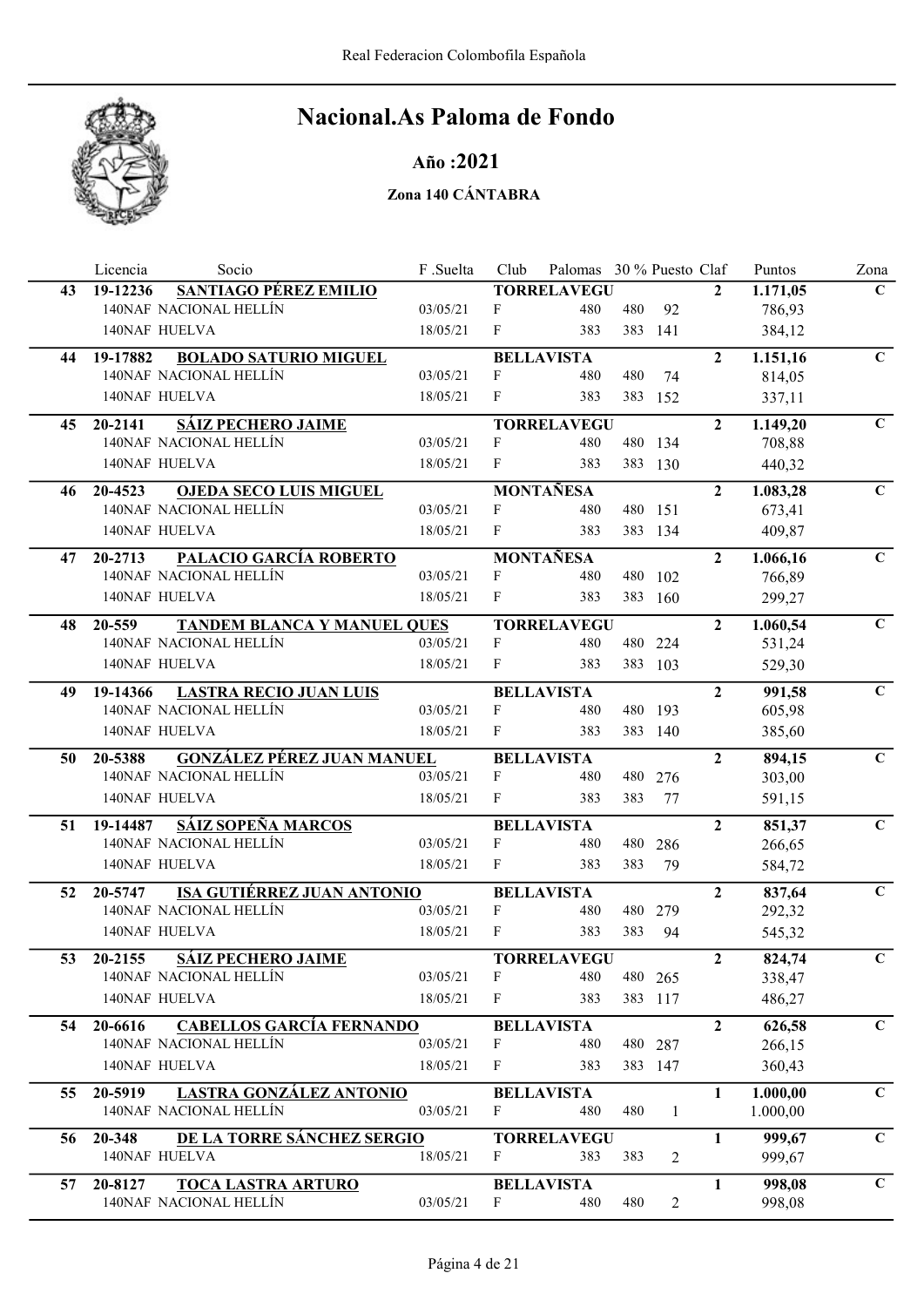

### Año :2021

|     | Licencia<br>Socio                                                   | F.Suelta | Club         | Palomas 30 % Puesto Claf  |     |                |              | Puntos           | Zona         |
|-----|---------------------------------------------------------------------|----------|--------------|---------------------------|-----|----------------|--------------|------------------|--------------|
| 58. | RÍOZ POZUETA JOSÉ ANTONIO<br>19-12772                               |          |              | <b>TORRELAVEGU</b>        |     |                | $\mathbf{1}$ | 991,26           | $\mathbf C$  |
|     | 140NAF HUELVA                                                       | 18/05/21 | F            | 383                       | 383 | $\overline{4}$ |              | 991,26           |              |
| 59  | RODRÍGUEZ CALLEJA ROBERTO<br>19-10836                               |          |              | <b>TORRELAVEGU</b>        |     |                | $\mathbf{1}$ | 988,93           | $\mathbf C$  |
|     | 140NAF HUELVA                                                       | 18/05/21 | F            | 383                       | 383 | 5              |              | 988,93           |              |
| 60  | <b>ISA GUTIÉRREZ JUAN ANTONIO</b><br>20-5709                        |          |              | <b>BELLAVISTA</b>         |     |                | $\mathbf{1}$ | 987,29           | $\mathbf C$  |
|     | 140NAF HUELVA                                                       | 18/05/21 | F            | 383                       | 383 | 6              |              | 987,29           |              |
| 61  | ARABAOLAZA LÓPEZ FRANCISCO<br>19-14502                              |          |              | <b>BELLAVISTA</b>         |     |                | $\mathbf{1}$ | 985,91           | $\mathbf C$  |
|     | <b>140NAF HUELVA</b>                                                | 18/05/21 | F            | 383                       | 383 | 7              |              | 985,91           |              |
|     | 62 20-5564<br><b>GAÑO CANTO LUIS</b>                                |          |              | <b>BELLAVISTA</b>         |     |                | $\mathbf{1}$ | 976,32           | $\mathbf C$  |
|     | 140NAF NACIONAL HELLÍN                                              | 03/05/21 | F            | 480                       | 480 | 3              |              | 976,32           |              |
|     |                                                                     |          |              |                           |     |                |              |                  | $\mathbf C$  |
| 63  | <b>BIELVA ABASCAL JUAN M.</b><br>20-755<br>140NAF NACIONAL HELLÍN   | 03/05/21 | F            | <b>TORRELAVEGU</b><br>480 | 480 | 5              | $\mathbf{1}$ | 967,10<br>967,10 |              |
|     |                                                                     |          |              |                           |     |                |              |                  |              |
| 64  | 18-67492 FERNÁNDEZ GONZÁLEZ JAVIER                                  |          |              | <b>TORRELAVEGU</b>        |     |                | $\mathbf{1}$ | 966,10           | $\mathbf C$  |
|     | 140NAF HUELVA                                                       | 18/05/21 | F            | 383                       | 383 | 9              |              | 966,10           |              |
| 65  | ARABIA GÓMEZ JOSÉ ÁNGEL<br>20-1663                                  |          |              | <b>TORRELAVEGU</b>        |     |                | $\mathbf{1}$ | 965,89           | $\mathbf C$  |
|     | 140NAF NACIONAL HELLÍN                                              | 03/05/21 | $\mathbf{F}$ | 480                       | 480 | 7              |              | 965,89           |              |
|     | 66 19-11145 FUENTEVILLA TORRE JOSÉ ANTON                            |          |              | <b>TORRELAVEGU</b>        |     |                | $\mathbf{1}$ | 960,78           | $\mathbf C$  |
|     | <b>140NAF HUELVA</b>                                                | 18/05/21 | F            | 383                       | 383 | 10             |              | 960,78           |              |
|     | <b>GÓMEZ RUBÍN MICHEL</b><br>67 20-6742                             |          |              | <b>BELLAVISTA</b>         |     |                | $\mathbf{1}$ | 955,35           | $\mathbf C$  |
|     | 140NAF NACIONAL HELLÍN                                              | 03/05/21 | $\mathbf{F}$ | 480                       | 480 | 9              |              | 955,35           |              |
|     | 68 19-19145 ZAMANILLO DOMINGO PEDRO J.                              |          |              | <b>MONTAÑESA</b>          |     |                | $\mathbf{1}$ | 953,67           | $\mathbf C$  |
|     | 140NAF NACIONAL HELLÍN                                              | 03/05/21 | F            | 480                       | 480 | 10             |              | 953,67           |              |
| 69  | <b>PALACIO GARCÍA ROBERTO</b><br>20-2718                            |          |              | <b>MONTAÑESA</b>          |     |                | $\mathbf{1}$ | 949,65           | $\mathbf C$  |
|     | 140NAF NACIONAL HELLÍN                                              | 03/05/21 | F            | 480                       | 480 | 11             |              | 949,65           |              |
|     | FELIX LÓPEZ MARTINEZ<br>70 19-13290                                 |          |              | <b>BELLAVISTA</b>         |     |                | $\mathbf{1}$ |                  | $\mathbf C$  |
|     | 140NAF NACIONAL HELLÍN                                              | 03/05/21 | F            | 480                       | 480 | 12             |              | 947,24<br>947,24 |              |
|     |                                                                     |          |              |                           |     |                |              |                  |              |
| 71  | 19-12249<br><b>SANTIAGO PÉREZ EMILIO</b><br>140NAF NACIONAL HELLÍN  | 03/05/21 | F            | <b>TORRELAVEGU</b><br>480 | 480 | 14             | $\mathbf{1}$ | 943,85<br>943,85 | $\mathbf C$  |
|     |                                                                     |          |              |                           |     |                |              |                  |              |
| 72  | RIVAS ANSORENA JOSÉ IGNACIO<br>18-65139                             |          |              | <b>MONTAÑESA</b>          |     |                | $\mathbf{1}$ | 942,37           | $\mathbf C$  |
|     | 140NAF NACIONAL HELLÍN                                              | 03/05/21 | $\mathbf{F}$ | 480                       | 480 | 16             |              | 942,37           |              |
| 73  | <b>CABELLOS GARCÍA FERNANDO</b><br>20-6586                          |          |              | <b>BELLAVISTA</b>         |     |                | $\mathbf{1}$ | 938,92           | $\mathbf{C}$ |
|     | 140NAF NACIONAL HELLÍN                                              | 03/05/21 | $\mathbf{F}$ | 480                       | 480 | 17             |              | 938,92           |              |
| 74  | <b>DIEGO MARTÍN GABRIEL</b><br>20-6363                              |          |              | <b>BELLAVISTA</b>         |     |                | $\mathbf{1}$ | 934,35           | $\mathbf C$  |
|     | 140NAF NACIONAL HELLÍN                                              | 03/05/21 | F            | 480                       | 480 | 18             |              | 934,35           |              |
| 75. | ARABAOLAZA LÓPEZ FRANCISCO<br>20-6647                               |          |              | <b>BELLAVISTA</b>         |     |                | $\mathbf{1}$ | 933,83           | $\mathbf C$  |
|     | 140NAF NACIONAL HELLÍN                                              | 03/05/21 | F            | 480                       | 480 | 19             |              | 933,83           |              |
| 76  | <b>GAÑO SAIZ-EZQUERRA RAMÓN</b><br>20-5422                          |          |              | <b>BELLAVISTA</b>         |     |                | $\mathbf{1}$ | 933,74           | $\mathbf C$  |
|     | 140NAF NACIONAL HELLÍN                                              | 03/05/21 | F            | 480                       | 480 | 20             |              | 933,74           |              |
| 77  | 19-17087<br>PEDRAJA FRAILE BENITO                                   |          |              | <b>MONTAÑESA</b>          |     |                | $\mathbf{1}$ | 932,69           | $\mathbf C$  |
|     | 140NAF NACIONAL HELLÍN                                              | 03/05/21 | F            | 480                       | 480 | 21             |              | 932,69           |              |
|     |                                                                     |          |              |                           |     |                |              |                  |              |
| 78. | 19-18782<br><b>OJEDA SECO LUIS MIGUEL</b><br>140NAF NACIONAL HELLÍN | 03/05/21 | F            | <b>MONTAÑESA</b><br>480   | 480 |                | $\mathbf{1}$ | 925,81           | $\mathbf C$  |
|     |                                                                     |          |              |                           |     | 23             |              | 925,81           |              |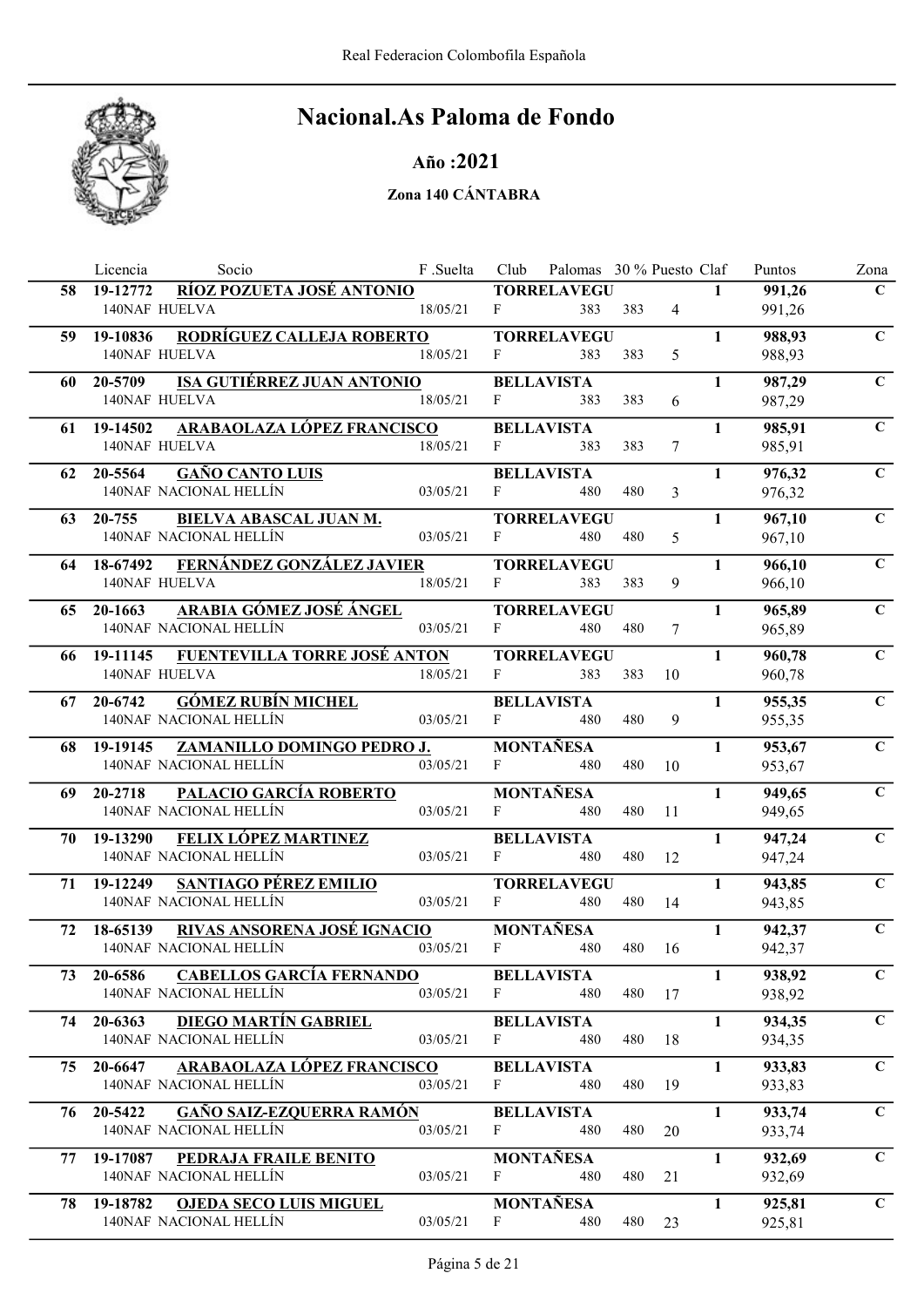

Año :2021

|     | Licencia<br>Socio                                              | F .Suelta |              | Club Palomas 30 % Puesto Claf |     |        |              | Puntos           | Zona        |
|-----|----------------------------------------------------------------|-----------|--------------|-------------------------------|-----|--------|--------------|------------------|-------------|
| 79  | 20-166326 LÓPEZ MARTÍNEZ MANUEL                                |           |              | <b>MONTAÑESA</b>              |     |        | $\mathbf{1}$ | 920,96           | $\mathbf C$ |
|     | 140NAF NACIONAL HELLÍN                                         | 03/05/21  | $F_{\perp}$  | 480                           |     | 480 24 |              | 920,96           |             |
| 80  | RIVAS ANSORENA JOSÉ IGNACIO<br>20-3349                         |           |              | <b>MONTAÑESA</b>              |     |        | $\mathbf{1}$ | 919,71           | $\mathbf C$ |
|     | 140NAF NACIONAL HELLÍN                                         | 03/05/21  | F.           | 480                           | 480 | 25     |              | 919,71           |             |
|     | <b>GÓMEZ RUBÍN MICHEL</b><br>81 20-6743                        |           |              | <b>BELLAVISTA</b>             |     |        | $\mathbf{1}$ | 918,96           | $\mathbf C$ |
|     | 140NAF NACIONAL HELLÍN                                         | 03/05/21  | F            | 480                           | 480 | 26     |              | 918,96           |             |
|     | 82 19-13022 GÓMEZ RUBÍN MICHEL                                 |           |              | <b>BELLAVISTA</b>             |     |        | $\mathbf{1}$ | 918,13           | $\mathbf C$ |
|     | <b>140NAF HUELVA</b>                                           | 18/05/21  | $\mathbf{F}$ | 383                           | 383 | 12     |              | 918,13           |             |
|     | 83 20-5565 GAÑO CANTO LUIS                                     |           |              | <b>BELLAVISTA</b>             |     |        | $\mathbf{1}$ | 915,84           | $\mathbf C$ |
|     | 140NAF NACIONAL HELLÍN                                         | 03/05/21  | F            | 480                           | 480 | 27     |              | 915,84           |             |
|     |                                                                |           |              |                               |     |        | $\mathbf{1}$ |                  | $\mathbf C$ |
|     | <b>GAÑO CANTO LUIS</b><br>84 20-5410<br>140NAF NACIONAL HELLÍN | 03/05/21  | $F \sim 1$   | <b>BELLAVISTA</b><br>480      | 480 | 28     |              | 915,59<br>915,59 |             |
|     |                                                                |           |              |                               |     |        |              |                  |             |
| 85. | 20-5575 GAÑO CANTO LUIS<br>140NAF NACIONAL HELLÍN              |           |              | <b>BELLAVISTA</b>             |     |        | $\mathbf{1}$ | 914,61           | $\mathbf C$ |
|     |                                                                | 03/05/21  | $F \sim$     | 480                           | 480 | 29     |              | 914,61           |             |
|     | <b>TOCA LASTRA ARTURO</b><br>86 20-8149                        |           |              | <b>BELLAVISTA</b>             |     |        | $\mathbf{1}$ | 912,48           | $\mathbf C$ |
|     | 140NAF NACIONAL HELLÍN                                         | 03/05/21  | F            | 480                           | 480 | 30     |              | 912,48           |             |
|     | 87 20-8029 LASTRA PALOMERA PEDRO                               |           |              | <b>BELLAVISTA</b>             |     |        | $\mathbf{1}$ | 909,31           | $\mathbf C$ |
|     | <b>140NAF HUELVA</b>                                           | 18/05/21  | F            | 383                           | 383 | 13     |              | 909,31           |             |
|     | 88 20-257 FERNÁNDEZ GONZÁLEZ JAVIER                            |           |              | <b>TORRELAVEGU</b>            |     |        | $\mathbf{1}$ | 908,26           | $\mathbf C$ |
|     | 140NAF HUELVA                                                  | 18/05/21  | F            | 383                           | 383 | 14     |              | 908,26           |             |
|     | <b>OBESO QUINTANAL AMADO</b><br>89 20-6                        |           |              | <b>TORRELAVEGU</b>            |     |        | $\mathbf{1}$ | 908,20           | $\mathbf C$ |
|     | 140NAF HUELVA                                                  | 18/05/21  | F            | 383                           | 383 | 15     |              | 908,20           |             |
|     | 90 20-6346<br><b>LASTRA RECIO JUAN LUIS</b>                    |           |              | <b>BELLAVISTA</b>             |     |        | $\mathbf{1}$ | 904,76           | $\mathbf C$ |
|     | 140NAF HUELVA                                                  | 18/05/21  | F            | 383                           | 383 | 16     |              | 904,76           |             |
|     | <b>SALMÓN ARCE JOSÉ MANUEL</b>                                 |           |              | <b>BELLAVISTA</b>             |     |        | $\mathbf{1}$ | 904,54           | $\mathbf C$ |
|     | 91 20-5063<br>140NAF HUELVA                                    | 18/05/21  | F            | 383                           | 383 | 17     |              | 904,54           |             |
|     |                                                                |           |              |                               |     |        |              |                  |             |
| 92  | <b>LASO PÉREZ ERNESTO</b><br>20-1908<br>140NAF NACIONAL HELLÍN | 03/05/21  | F            | <b>TORRELAVEGU</b><br>480     | 480 |        | $\mathbf{1}$ | 903,93           | $\mathbf C$ |
|     |                                                                |           |              |                               |     | 31     |              | 903,93           |             |
| 93  | <b>SALMÓN ARCE JOSÉ MANUEL</b><br>19-13061                     |           |              | <b>BELLAVISTA</b>             |     |        | $\mathbf{1}$ | 897,70           | $\mathbf C$ |
|     | 140NAF NACIONAL HELLÍN                                         | 03/05/21  | F            | 480                           | 480 | 32     |              | 897,70           |             |
|     | <b>GAÑO SAIZ-EZQUERRA JOSÉ LUIS</b><br>94 20-5129              |           |              | <b>BELLAVISTA</b>             |     |        | $\mathbf{1}$ | 896,84           | $\mathbf C$ |
|     | 140NAF HUELVA                                                  | 18/05/21  | $\mathbf{F}$ | 383                           | 383 | 19     |              | 896,84           |             |
| 95  | <b>GAÑO CANTO LUIS</b><br>20-5580                              |           |              | <b>BELLAVISTA</b>             |     |        | $\mathbf{1}$ | 896,31           | $\mathbf C$ |
|     | 140NAF NACIONAL HELLÍN                                         | 03/05/21  | F            | 480                           | 480 | 33     |              | 896,31           |             |
| 96  | <b>FUENTEVILLA TORRE JOSÉ ANTON</b><br>19-11039                |           |              | <b>TORRELAVEGU</b>            |     |        | $\mathbf{1}$ | 892,00           | $\mathbf C$ |
|     | 140NAF NACIONAL HELLÍN                                         | 03/05/21  | F            | 480                           | 480 | 34     |              | 892,00           |             |
| 97. | $20 - 33$<br><b>OBESO QUINTANAL AMADO</b>                      |           |              | <b>TORRELAVEGU</b>            |     |        | $\mathbf{1}$ | 881,93           | $\mathbf C$ |
|     | 140NAF HUELVA                                                  | 18/05/21  | F            | 383                           | 383 | 21     |              | 881,93           |             |
|     |                                                                |           |              |                               |     |        |              |                  |             |
| 98. | SANTIAGO PÉREZ EMILIO<br>18-67109<br>140NAF HUELVA             | 18/05/21  | F            | <b>TORRELAVEGU</b><br>383     | 383 | 22     | $\mathbf{1}$ | 881,39<br>881,39 | $\mathbf C$ |
|     |                                                                |           |              |                               |     |        |              |                  |             |
| 99. | <b>DIEGO MARTÍN GABRIEL</b><br>20-8083                         |           |              | <b>BELLAVISTA</b>             |     |        | $\mathbf{1}$ | 880,69           | $\mathbf C$ |
|     | 140NAF HUELVA                                                  | 18/05/21  | F            | 383                           | 383 | 23     |              | 880,69           |             |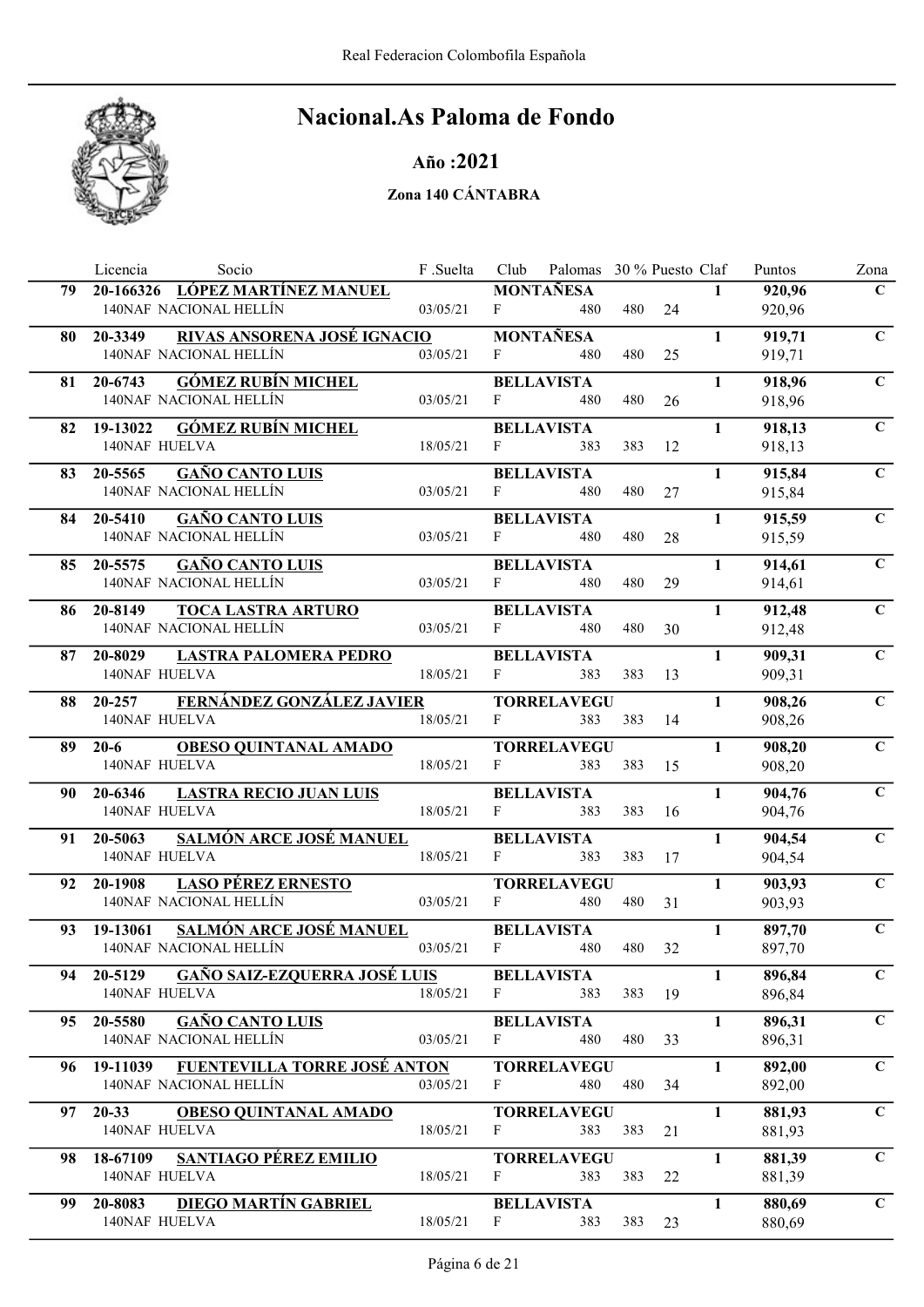

### Año :2021

|            | Licencia<br>Socio                                                | F.Suelta | Club         | Palomas 30 % Puesto Claf  |        |    |              | Puntos           | Zona         |
|------------|------------------------------------------------------------------|----------|--------------|---------------------------|--------|----|--------------|------------------|--------------|
| 100        | <b>GUTIÉRREZ PIÑERA ESTEBAN</b><br>19-11613                      |          |              | <b>TORRELAVEGU</b>        |        |    | $\mathbf{1}$ | 874,85           | $\mathbf C$  |
|            | 140NAF NACIONAL HELLÍN                                           | 03/05/21 | F            | 480                       | 480    | 35 |              | 874,85           |              |
| 101        | <b>ISA GUTIÉRREZ JUAN ANTONIO</b><br>20-5702                     |          |              | <b>BELLAVISTA</b>         |        |    | $\mathbf{1}$ | 856,38           | $\mathbf C$  |
|            | 140NAF NACIONAL HELLÍN                                           | 03/05/21 | F            | 480                       | 480    | 40 |              | 856,38           |              |
| 102        | 19-18716<br><b>QUIJANO ÁLVAREZ MANUEL</b>                        |          |              | <b>MONTAÑESA</b>          |        |    | $\mathbf{1}$ | 853,79           | $\mathbf C$  |
|            | 140NAF NACIONAL HELLÍN                                           | 03/05/21 | F            | 480                       | 480    | 41 |              | 853,79           |              |
| 103        | <b>GAÑO SAIZ-EZQUERRA JOSÉ LUIS</b><br>19-13743                  |          |              | <b>BELLAVISTA</b>         |        |    | $\mathbf{1}$ | 843,76           | $\mathbf C$  |
|            | 140NAF NACIONAL HELLÍN                                           | 03/05/21 | F            | 480                       | 480    | 46 |              | 843,76           |              |
| 104        | 19-14312 LASTRA GONZÁLEZ ANTONIO                                 |          |              | <b>BELLAVISTA</b>         |        |    | $\mathbf{1}$ | 843,42           | $\mathbf C$  |
|            | 140NAF NACIONAL HELLÍN                                           | 03/05/21 | F            | 480                       | 480    | 47 |              | 843,42           |              |
| 105        | <b>GRAU RUIZ ANTONINO</b><br>19-18028                            |          |              | <b>MONTAÑESA</b>          |        |    | $\mathbf{1}$ | 839,68           | $\mathbf C$  |
|            | 140NAF NACIONAL HELLÍN                                           | 03/05/21 | $F -$        | 480                       | 480    | 50 |              | 839,68           |              |
|            | <u>DE LA TORRE SÁNCHEZ SERGIO</u>                                |          |              |                           |        |    | $\mathbf{1}$ |                  | $\mathbf C$  |
| 106        | 20-2325<br>140NAF NACIONAL HELLÍN                                | 03/05/21 | $F_{\perp}$  | <b>TORRELAVEGU</b><br>480 | 480    | 52 |              | 839,34<br>839,34 |              |
|            |                                                                  |          |              |                           |        |    |              |                  |              |
| 107        | <b>FELIX LÓPEZ MARTINEZ</b><br>20-5964<br>140NAF NACIONAL HELLÍN | 03/05/21 | F            | <b>BELLAVISTA</b><br>480  | 480    | 53 | $\mathbf{1}$ | 839,29<br>839,29 | $\mathbf C$  |
|            |                                                                  |          |              |                           |        |    |              |                  |              |
| 108        | <b>ANUARBE TORRE MANUEL</b><br>20-3654                           |          |              | <b>MONTAÑESA</b>          |        |    | $\mathbf{1}$ | 837,85           | $\mathbf C$  |
|            | 140NAF NACIONAL HELLÍN                                           | 03/05/21 | F            | 480                       | 480    | 54 |              | 837,85           |              |
| 109        | <b>ANUARBE TORRE MANUEL</b><br>19-17869                          |          |              | <b>MONTAÑESA</b>          |        |    | $\mathbf{1}$ | 836,63           | $\mathbf C$  |
|            | 140NAF NACIONAL HELLÍN                                           | 03/05/21 | F            | 480                       | 480    | 56 |              | 836,63           |              |
| 110        | <b>SÁIZ SOPEÑA MARCOS</b><br>20-6084                             |          |              | <b>BELLAVISTA</b>         |        |    | $\mathbf{1}$ | 833,08           | $\mathbf C$  |
|            | 140NAF NACIONAL HELLÍN                                           | 03/05/21 | $F_{\perp}$  | 480                       | 480    | 57 |              | 833,08           |              |
| 111        | 20-3602<br><b>ANUARBE TORRE MANUEL</b>                           |          |              | <b>MONTAÑESA</b>          |        |    | 1            | 833,00           | $\mathbf C$  |
|            | 140NAF NACIONAL HELLÍN                                           | 03/05/21 | F            | 480                       | 480    | 58 |              | 833,00           |              |
| 112        | <b>MORATÓN RODRÍGUEZ JESÚS</b><br>20-6176                        |          |              | <b>BELLAVISTA</b>         |        |    | $\mathbf{1}$ | 832,64           | $\mathbf C$  |
|            | 140NAF NACIONAL HELLÍN                                           | 03/05/21 | F            | 480                       | 480    | 59 |              | 832,64           |              |
| 113        | 19-12208<br><b>SANTIAGO PÉREZ EMILIO</b>                         |          |              | <b>TORRELAVEGU</b>        |        |    | $\mathbf{1}$ | 828,52           | $\mathbf C$  |
|            | 140NAF NACIONAL HELLÍN                                           | 03/05/21 | F            | 480                       | 480    | 60 |              | 828,52           |              |
| 114        | ABAD REIGADAS JOSÉ ANTONIO<br>19-11752                           |          |              | <b>TORRELAVEGU</b>        |        |    | $\mathbf{1}$ | 827,63           | $\mathbf C$  |
|            | 140NAF NACIONAL HELLÍN                                           | 03/05/21 | $\mathbf{F}$ | 480                       | 480    | 61 |              | 827,63           |              |
|            | 115 20-327 DE LA TORRE SÁNCHEZ SERGIO                            |          |              | <b>TORRELAVEGU</b>        |        |    | $\mathbf{1}$ | 825,90           | $\mathbf{C}$ |
|            | 140NAF NACIONAL HELLÍN                                           | 03/05/21 | $\mathbf{F}$ | 480                       | 480 63 |    |              | 825,90           |              |
| 116        | <b>GÓMEZ RUBÍN MICHEL</b><br>20-6750                             |          |              | <b>BELLAVISTA</b>         |        |    | $\mathbf{1}$ | 825,80           | $\mathbf C$  |
|            | <b>140NAF HUELVA</b>                                             | 18/05/21 | F            | 383                       | 383    | 25 |              | 825,80           |              |
|            | <b>ISA GUTIÉRREZ JUAN ANTONIO</b><br>20-5746                     |          |              | <b>BELLAVISTA</b>         |        |    | $\mathbf{1}$ | 823,03           | $\mathbf C$  |
| 117        | 140NAF NACIONAL HELLÍN                                           | 03/05/21 | $\mathbf{F}$ | 480                       | 480    | 64 |              | 823,03           |              |
|            |                                                                  |          |              |                           |        |    |              |                  |              |
| 118        | 19-14667 LASTRA PALOMERA PEDRO                                   | 18/05/21 | F            | <b>BELLAVISTA</b>         |        |    | $\mathbf{1}$ | 822,72           | $\mathbf C$  |
|            | 140NAF HUELVA                                                    |          |              | 383                       | 383    | 26 |              | 822,72           |              |
| 119        | <b>GAÑO SAIZ-EZQUERRA RAMÓN</b><br>20-5444                       |          |              | <b>BELLAVISTA</b>         |        |    | $\mathbf{1}$ | 821,56           | $\mathbf C$  |
|            | 140NAF NACIONAL HELLÍN                                           | 03/05/21 | F            | 480                       | 480    | 65 |              | 821,56           |              |
| <b>120</b> | 19-10940 RODRÍGUEZ CALLEJA ROBERTO                               |          |              | <b>TORRELAVEGU</b>        |        |    | $\mathbf{1}$ | 820,86           | $\mathbf C$  |
|            | 140NAF NACIONAL HELLÍN                                           | 03/05/21 | $\mathbf{F}$ | 480                       | 480    | 67 |              | 820,86           |              |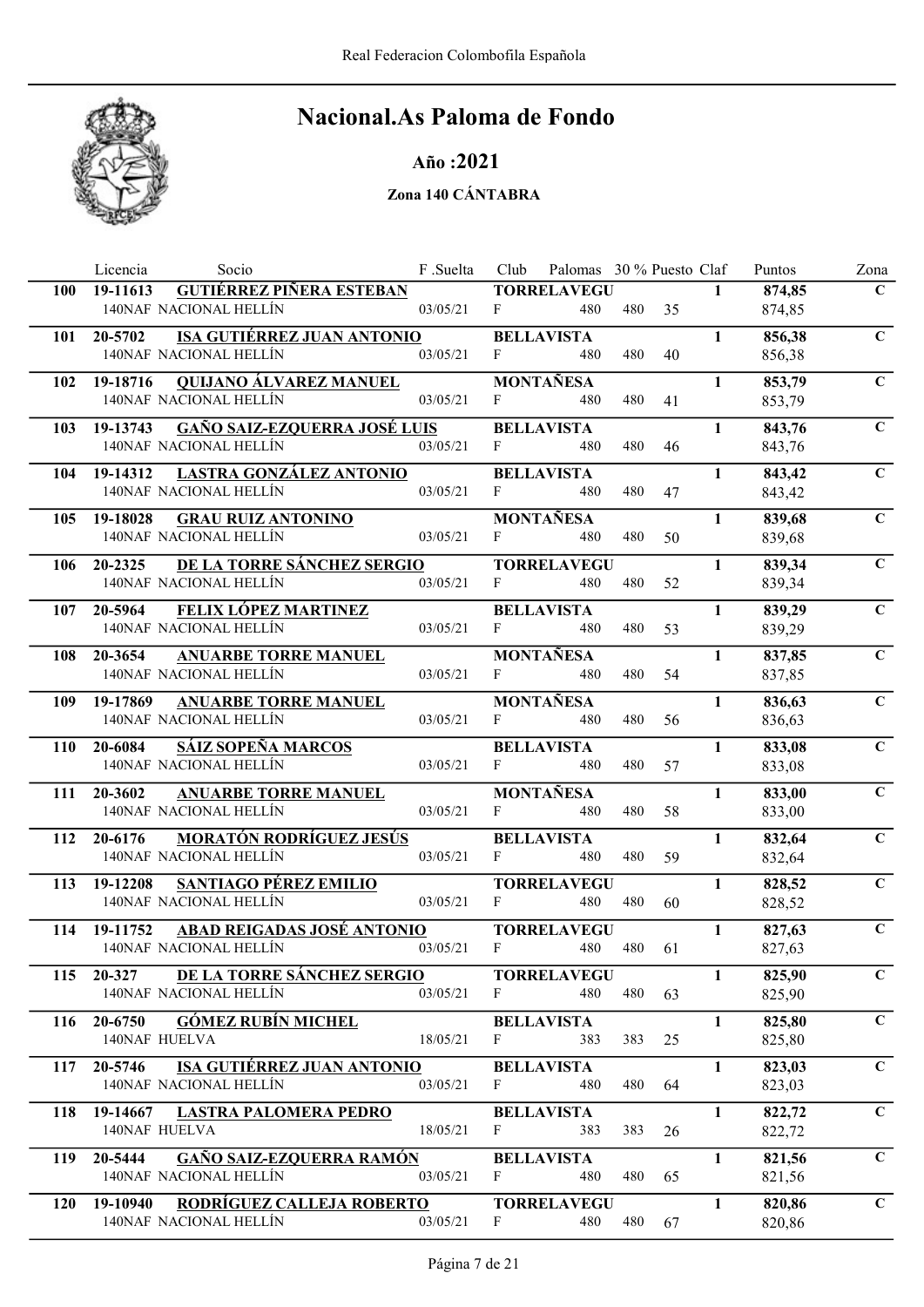

### Año :2021

|     | Licencia<br>Socio                                                        | F.Suelta | Club         | Palomas 30 % Puesto Claf  |     |    |              | Puntos           | Zona         |
|-----|--------------------------------------------------------------------------|----------|--------------|---------------------------|-----|----|--------------|------------------|--------------|
| 121 | 20-287399 RODRÍGUEZ CALLEJA ROBERTO                                      |          |              | <b>TORRELAVEGU</b>        |     |    | $\mathbf{1}$ | 820,55           | $\mathbf C$  |
|     | 140NAF NACIONAL HELLÍN                                                   | 03/05/21 | F            | 480                       | 480 | 68 |              | 820,55           |              |
| 122 | RODRÍGUEZ CALLEJA ROBERTO<br>20-2089                                     |          |              | <b>TORRELAVEGU</b>        |     |    | $\mathbf{1}$ | 817,84           | $\mathbf C$  |
|     | 140NAF NACIONAL HELLÍN                                                   | 03/05/21 | F            | 480                       | 480 | 70 |              | 817,84           |              |
| 123 | <b>GUTIÉRREZ PIÑERA ESTEBAN</b><br>20-1002                               |          |              | <b>TORRELAVEGU</b>        |     |    | $\mathbf{1}$ | 817,62           | $\mathbf C$  |
|     | 140NAF NACIONAL HELLÍN                                                   | 03/05/21 | F            | 480                       | 480 | 71 |              | 817,62           |              |
|     | <b>GAÑO SAIZ-EZQUERRA RAMÓN</b><br>124 20-5438                           |          |              | <b>BELLAVISTA</b>         |     |    | $\mathbf{1}$ | 814,06           | $\mathbf C$  |
|     | 140NAF NACIONAL HELLÍN                                                   | 03/05/21 | F            | 480                       | 480 | 73 |              | 814,06           |              |
| 125 | 16-119344 DE LA TORRE SÁNCHEZ SERGIO                                     |          |              | <b>TORRELAVEGU</b>        |     |    | $\mathbf{1}$ | 813,89           | $\mathbf C$  |
|     | 140NAF NACIONAL HELLÍN                                                   | 03/05/21 | F            | 480                       | 480 | 75 |              | 813,89           |              |
|     |                                                                          |          |              |                           |     |    | $\mathbf{1}$ |                  | $\mathbf C$  |
| 126 | FERNÁNDEZ GONZÁLEZ JAVIER<br>20-268<br>140NAF NACIONAL HELLÍN            | 03/05/21 | F            | <b>TORRELAVEGU</b><br>480 | 480 | 76 |              | 812,07<br>812,07 |              |
|     |                                                                          |          |              |                           |     |    |              |                  |              |
| 127 | 20-8022<br><b>LASTRA PALOMERA PEDRO</b><br>140NAF NACIONAL HELLÍN        |          |              | <b>BELLAVISTA</b>         |     |    | $\mathbf{1}$ | 811,95           | $\mathbf C$  |
|     |                                                                          | 03/05/21 | $\mathbf{F}$ | 480                       | 480 | 77 |              | 811,95           |              |
| 128 | PALACIO GARCÍA ROBERTO<br>20-2704                                        |          |              | <b>MONTAÑESA</b>          |     |    | $\mathbf{1}$ | 811,35           | $\mathbf C$  |
|     | 140NAF HUELVA                                                            | 18/05/21 | $\mathbf{F}$ | 383                       | 383 | 27 |              | 811,35           |              |
| 129 | FERNÁNDEZ GONZÁLEZ JAVIER<br>$20 - 225$                                  |          |              | <b>TORRELAVEGU</b>        |     |    | $\mathbf{1}$ | 811,17           | $\mathbf C$  |
|     | 140NAF NACIONAL HELLÍN                                                   | 03/05/21 | F            | 480                       | 480 | 78 |              | 811,17           |              |
| 130 | <b>MORATÓN RODRÍGUEZ JESÚS</b><br>20-6122                                |          |              | <b>BELLAVISTA</b>         |     |    | $\mathbf{1}$ | 811,04           | $\mathbf C$  |
|     | 140NAF HUELVA                                                            | 18/05/21 | $\mathbf{F}$ | 383                       | 383 | 28 |              | 811,04           |              |
| 131 | 19-11931 RÍOZ POZUETA JOSÉ ANTONIO                                       |          |              | <b>TORRELAVEGU</b>        |     |    | $\mathbf{1}$ | 809,01           | $\mathbf C$  |
|     | 140NAF NACIONAL HELLÍN                                                   | 03/05/21 | F            | 480                       | 480 | 79 |              | 809,01           |              |
| 132 | <b>GUTIÉRREZ MERINO JOSÉ JAVIER</b><br>20-1308                           |          |              | <b>TORRELAVEGU</b>        |     |    | $\mathbf{1}$ | 806,06           | $\mathbf C$  |
|     | 140NAF NACIONAL HELLÍN                                                   | 03/05/21 | F            | 480                       | 480 | 81 |              | 806,06           |              |
| 133 | <b>LASO PÉREZ ERNESTO</b><br>20-1816                                     |          |              | <b>TORRELAVEGU</b>        |     |    | $\mathbf{1}$ | 800,07           | $\mathbf C$  |
|     | 140NAF NACIONAL HELLÍN                                                   | 03/05/21 | F            | 480                       | 480 | 82 |              | 800,07           |              |
|     |                                                                          |          |              |                           |     |    |              |                  |              |
| 134 | <b>DIEGO MARTÍN GABRIEL</b><br>19-13166<br>140NAF NACIONAL HELLÍN        | 03/05/21 | F            | <b>BELLAVISTA</b><br>480  | 480 | 83 | $\mathbf{1}$ | 798,19<br>798,19 | $\mathbf C$  |
|     |                                                                          |          |              |                           |     |    |              |                  |              |
| 135 | 19-18387<br><b>OJEDA SECO LUIS MIGUEL</b>                                |          |              | <b>MONTAÑESA</b>          |     |    | $\mathbf{1}$ | 796,29           | $\mathbf C$  |
|     | 140NAF NACIONAL HELLÍN                                                   | 03/05/21 | $\mathbf{F}$ | 480                       | 480 | 85 |              | 796,29           |              |
| 136 | <b>OBESO QUINTANAL AMADO</b><br>19-12072                                 |          |              | <b>TORRELAVEGU</b>        |     |    | $\mathbf{1}$ | 795,34           | $\mathbf{C}$ |
|     | 140NAF NACIONAL HELLÍN                                                   | 03/05/21 | F            | 480                       | 480 | 87 |              | 795,34           |              |
| 137 | FUENTEVILLA TORRE JOSÉ ANTON<br>19-11034                                 |          |              | <b>TORRELAVEGU</b>        |     |    | $\mathbf{1}$ | 795,02           | $\mathbf C$  |
|     | 140NAF NACIONAL HELLÍN                                                   | 03/05/21 | F            | 480                       | 480 | 88 |              | 795,02           |              |
| 138 | <b>OBESO QUINTANAL AMADO</b><br>20-91                                    |          |              | <b>TORRELAVEGU</b>        |     |    | $\mathbf{1}$ | 794,98           | $\mathbf C$  |
|     | 140NAF NACIONAL HELLÍN                                                   | 03/05/21 | F            | 480                       | 480 | 89 |              | 794,98           |              |
| 139 | <b>ARABIA GÓMEZ JOSÉ ÁNGEL</b><br>20-1651                                |          |              | <b>TORRELAVEGU</b>        |     |    | $\mathbf{1}$ | 787,41           | $\mathbf C$  |
|     | 140NAF HUELVA                                                            | 18/05/21 | F            | 383                       | 383 | 29 |              | 787,41           |              |
| 140 | <b>SALMÓN ARCE JOSÉ MANUEL</b><br>19-13017                               |          |              | <b>BELLAVISTA</b>         |     |    | $\mathbf{1}$ | 786,51           | $\mathbf C$  |
|     | 140NAF NACIONAL HELLÍN                                                   | 03/05/21 | F            | 480                       | 480 | 93 |              | 786,51           |              |
|     |                                                                          |          |              |                           |     |    |              |                  |              |
| 141 | <b>GUTIÉRREZ MERINO JOSÉ JAVIER</b><br>20-1331<br>140NAF NACIONAL HELLÍN | 03/05/21 | F            | <b>TORRELAVEGU</b>        |     |    | $\mathbf{1}$ | 786,08           | $\mathbf C$  |
|     |                                                                          |          |              | 480                       | 480 | 94 |              | 786,08           |              |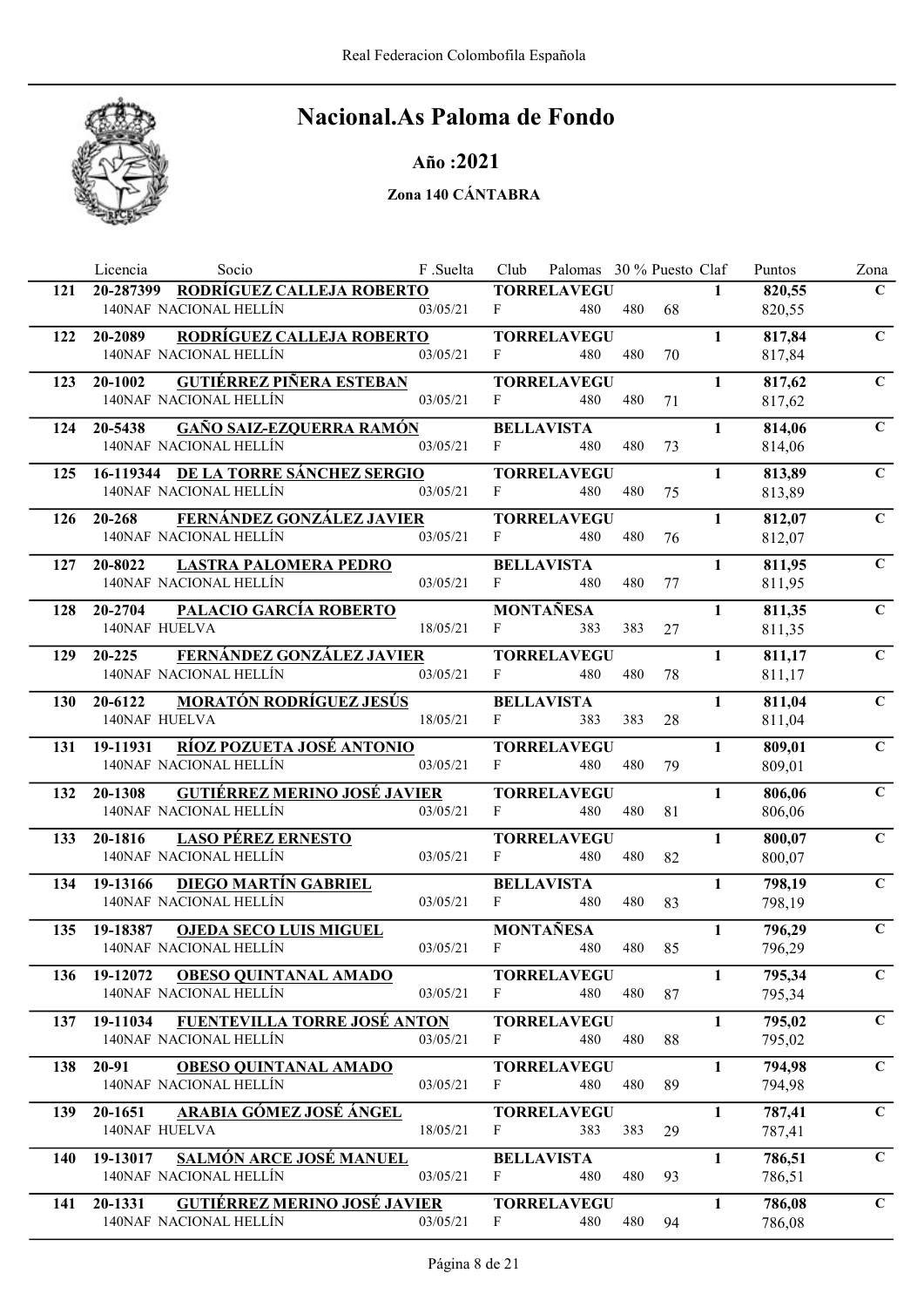

### Año :2021

|            | Licencia<br>Socio                                                   | F.Suelta | Club         | Palomas 30 % Puesto Claf  |     |         |              | Puntos           | Zona         |
|------------|---------------------------------------------------------------------|----------|--------------|---------------------------|-----|---------|--------------|------------------|--------------|
| 142        | <b>LASTRA PALOMERA PEDRO</b><br>20-8016                             |          |              | <b>BELLAVISTA</b>         |     |         | $\mathbf{1}$ | 784,17           | $\mathbf C$  |
|            | 140NAF NACIONAL HELLÍN                                              | 03/05/21 | F            | 480                       | 480 | 95      |              | 784,17           |              |
| 143        | TANDEM BLANCA Y MANUEL QUES<br>18-68598                             |          |              | <b>TORRELAVEGU</b>        |     |         | 1            | 779,20           | $\mathbf C$  |
|            | 140NAF NACIONAL HELLÍN                                              | 03/05/21 | F            | 480                       | 480 | 97      |              | 779,20           |              |
| 144        | 20-581<br><b>TANDEM BLANCA Y MANUEL QUES</b>                        |          |              | <b>TORRELAVEGU</b>        |     |         | $\mathbf{1}$ | 778,80           | $\mathbf C$  |
|            | 140NAF HUELVA                                                       | 18/05/21 | F            | 383                       | 383 | 30      |              | 778,80           |              |
| 145        | <b>OJEDA SECO LUIS MIGUEL</b><br>19-18397                           |          |              | <b>MONTAÑESA</b>          |     |         | $\mathbf{1}$ | 775,66           | $\mathbf C$  |
|            | 140NAF NACIONAL HELLÍN                                              | 03/05/21 | F            | 480                       | 480 | 98      |              | 775,66           |              |
| 146        | <b>TANDEM BLANCA Y MANUEL QUES</b><br>20-527                        |          |              | <b>TORRELAVEGU</b>        |     |         | $\mathbf{1}$ | 772,88           | $\mathbf C$  |
|            | 140NAF NACIONAL HELLÍN                                              | 03/05/21 | F            | 480                       | 480 | 99      |              | 772,88           |              |
| 147        | ARABIA GÓMEZ JOSÉ ÁNGEL<br>19-12909                                 |          |              | <b>TORRELAVEGU</b>        |     |         | $\mathbf{1}$ | 772,76           | $\mathbf C$  |
|            | 140NAF NACIONAL HELLÍN                                              | 03/05/21 | $F \sim 1$   | 480                       |     | 480 100 |              | 772,76           |              |
|            |                                                                     |          |              |                           |     |         | $\mathbf{1}$ |                  | $\mathbf C$  |
| 148        | 19-11205<br><b>TANDEM J.J.</b><br>140NAF NACIONAL HELLÍN            | 03/05/21 | F            | <b>TORRELAVEGU</b><br>480 |     | 480 101 |              | 770,84<br>770,84 |              |
|            |                                                                     |          |              |                           |     |         |              |                  |              |
| 149        | RODRÍGUEZ CALLEJA ROBERTO<br>20-2044<br>140NAF HUELVA               | 18/05/21 | $\mathbf{F}$ | <b>TORRELAVEGU</b><br>383 | 383 |         | $\mathbf{1}$ | 766,85           | $\mathbf C$  |
|            |                                                                     |          |              |                           |     | 31      |              | 766,85           |              |
| <b>150</b> | <b>LASTRA GONZÁLEZ ANTONIO</b><br>19-14293                          |          |              | <b>BELLAVISTA</b>         |     |         | $\mathbf{1}$ | 765,41           | $\mathbf C$  |
|            | 140NAF NACIONAL HELLÍN                                              | 03/05/21 | F            | 480                       |     | 480 103 |              | 765,41           |              |
| 151        | <b>SÁIZ SOPEÑA MARCOS</b><br>19-14447                               |          |              | <b>BELLAVISTA</b>         |     |         | $\mathbf{1}$ | 764,02           | $\mathbf C$  |
|            | 140NAF NACIONAL HELLÍN                                              | 03/05/21 | F            | 480                       |     | 480 104 |              | 764,02           |              |
| 152        | 19-12229<br>SANTIAGO PÉREZ EMILIO                                   |          |              | <b>TORRELAVEGU</b>        |     |         | $\mathbf{1}$ | 755,75           | $\mathbf C$  |
|            | 140NAF NACIONAL HELLÍN                                              | 03/05/21 | F            | 480                       |     | 480 107 |              | 755,75           |              |
| 153        | <b>BLANCO LLATA JERÓNIMO</b><br>20-6886                             |          |              | <b>BELLAVISTA</b>         |     |         | $\mathbf{1}$ | 745,76           | $\mathbf C$  |
|            | 140NAF NACIONAL HELLÍN                                              | 03/05/21 | F            | 480                       |     | 480 109 |              | 745,76           |              |
| 154        | LÓPEZ MARTÍNEZ MANUEL<br>18-64623                                   |          |              | <b>MONTAÑESA</b>          |     |         | $\mathbf{1}$ | 745,34           | $\mathbf C$  |
|            | 140NAF NACIONAL HELLÍN                                              | 03/05/21 | F            | 480                       |     | 480 110 |              | 745,34           |              |
| 155        | <b>DIEGO MARTÍN GABRIEL</b><br>20-6366                              |          |              | <b>BELLAVISTA</b>         |     |         | $\mathbf{1}$ | 744,45           | $\mathbf C$  |
|            | 140NAF NACIONAL HELLÍN                                              | 03/05/21 | F            | 480                       |     | 480 111 |              | 744,45           |              |
| 156        | 20-5806<br><b>CAMPO ALONSO DAVID</b>                                |          |              | <b>BELLAVISTA</b>         |     |         | $\mathbf{1}$ | 743,77           | $\mathbf C$  |
|            | 140NAF NACIONAL HELLÍN                                              | 03/05/21 | F            | 480                       |     | 480 112 |              | 743,77           |              |
|            | 157 19-11089 FUENTEVILLA TORRE JOSÉ ANTON                           |          |              | <b>TORRELAVEGU</b>        |     |         | $\mathbf{1}$ | 741,71           | $\mathbf{C}$ |
|            | 140NAF NACIONAL HELLÍN                                              | 03/05/21 | $\mathbf{F}$ | 480                       |     | 480 113 |              | 741,71           |              |
| 158        | 19-13390<br><b>BOLADO SATURIO MIGUEL</b>                            |          |              | <b>BELLAVISTA</b>         |     |         | $\mathbf{1}$ | 739,62           | $\mathbf C$  |
|            | 140NAF NACIONAL HELLÍN                                              | 03/05/21 | F            | 480                       |     | 480 114 |              | 739,62           |              |
|            |                                                                     |          |              |                           |     |         | $\mathbf{1}$ |                  | $\mathbf C$  |
| 159        | 20-5725<br>BIELVA ABASCAL JUAN M.<br>140NAF NACIONAL HELLÍN         | 03/05/21 | $\mathbf{F}$ | <b>TORRELAVEGU</b><br>480 |     | 480 115 |              | 739,24<br>739,24 |              |
|            |                                                                     |          |              |                           |     |         |              |                  |              |
| 160        | <b>SALMÓN ARCE JOSÉ MANUEL</b><br>20-5100<br>140NAF NACIONAL HELLÍN | 03/05/21 | F            | <b>BELLAVISTA</b>         |     |         | $\mathbf{1}$ | 737,50           | $\mathbf C$  |
|            |                                                                     |          |              | 480                       |     | 480 116 |              | 737,50           |              |
| 161        | 20-8037<br><b>LASTRA PALOMERA PEDRO</b>                             |          |              | <b>BELLAVISTA</b>         |     |         | $\mathbf{1}$ | 734,44           | $\mathbf C$  |
|            | 140NAF NACIONAL HELLÍN                                              | 03/05/21 | F            | 480                       |     | 480 117 |              | 734,44           |              |
| 162        | <b>GUTIÉRREZ MERINO JOSÉ JAVIER</b><br>20-1364                      |          |              | <b>TORRELAVEGU</b>        |     |         | $\mathbf{1}$ | 733,19           | $\mathbf C$  |
|            | 140NAF NACIONAL HELLÍN                                              | 03/05/21 | F            | 480                       |     | 480 118 |              | 733,19           |              |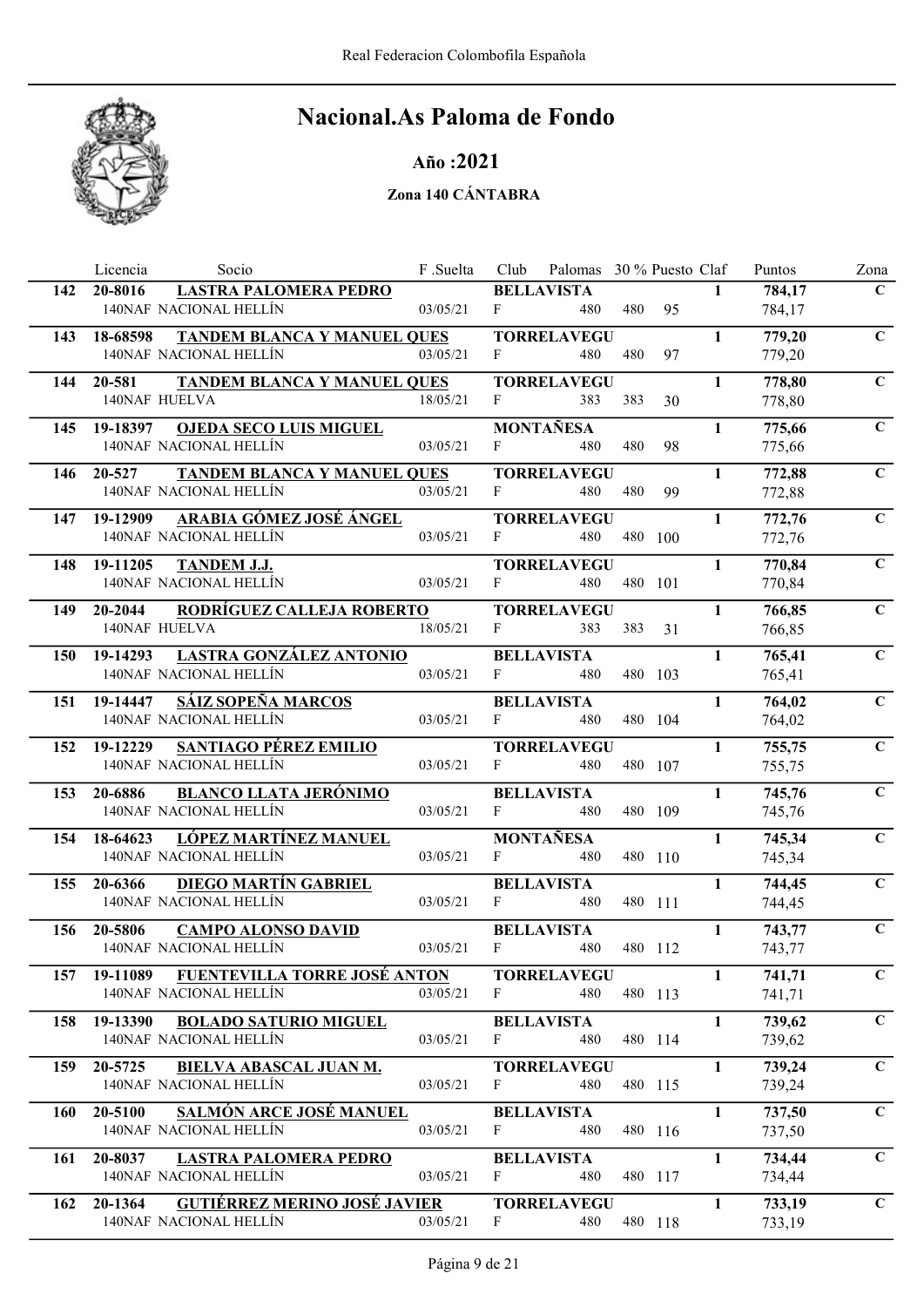

### Año :2021

|            | Licencia<br>Socio                                                      | F .Suelta    |              | Club Palomas 30 % Puesto Claf |         |              | Puntos           | Zona        |
|------------|------------------------------------------------------------------------|--------------|--------------|-------------------------------|---------|--------------|------------------|-------------|
| 163        | <b>OBESO QUINTANAL AMADO</b><br>$20-29$                                |              |              | <b>TORRELAVEGU</b>            |         | $\mathbf{1}$ | 732,64           | $\mathbf C$ |
|            | 140NAF NACIONAL HELLÍN                                                 | 03/05/21     | F            | 480                           | 480 119 |              | 732,64           |             |
|            | GONZÁLEZ PÉREZ JUAN MANUEL<br>164 19-13120                             |              |              | <b>BELLAVISTA</b>             |         | $\mathbf{1}$ | 730,00           | $\mathbf C$ |
|            | 140NAF NACIONAL HELLÍN                                                 | 03/05/21     | F            | 480                           | 480 121 |              | 730,00           |             |
|            | <b>GAÑO CANTO LUIS</b><br>165 19-13897                                 |              |              | <b>BELLAVISTA</b>             |         | $\mathbf{1}$ | 729,49           | $\mathbf C$ |
|            | 140NAF NACIONAL HELLÍN                                                 | 03/05/21     | $\mathbf{F}$ | 480                           | 480 122 |              | 729,49           |             |
|            | <b>RODRÍGUEZ CALLEJA ROBERTO</b><br>166 20-2005                        |              |              | <b>TORRELAVEGU</b>            |         | $\mathbf{1}$ | 728,91           | $\mathbf C$ |
|            | 140NAF NACIONAL HELLÍN                                                 | 03/05/21     | F            | 480                           | 480 123 |              | 728,91           |             |
|            | 167 20-6741 GÓMEZ RUBÍN MICHEL                                         |              |              | <b>BELLAVISTA</b>             |         | $\mathbf{1}$ | 727,55           | $\mathbf C$ |
|            | 140NAF NACIONAL HELLÍN                                                 | 03/05/21     | $\mathbf{F}$ | 480                           | 480 124 |              | 727,55           |             |
|            | 168 19-11114 FUENTEVILLA TORRE JOSÉ ANTON                              |              |              | <b>TORRELAVEGU</b>            |         | $\mathbf{1}$ | 726,50           | $\mathbf C$ |
|            | 140NAF NACIONAL HELLÍN                                                 | 03/05/21     | $F$ and $F$  | 480                           | 480 125 |              | 726,50           |             |
|            |                                                                        |              |              |                               |         |              |                  |             |
| 169        | 19-17889 ANUARBE TORRE MANUEL<br>140NAF NACIONAL HELLÍN                | 03/05/21     | $F \sim$     | MONTAÑESA<br>480              | 480 126 | $\mathbf{1}$ | 724,52<br>724,52 | $\mathbf C$ |
|            |                                                                        |              |              |                               |         |              |                  |             |
| 170        | <b>CABELLOS GARCÍA FERNANDO</b><br>20-6587<br>140NAF NACIONAL HELLÍN   | 03/05/21     |              | <b>BELLAVISTA</b>             |         | $\mathbf{1}$ | 722,57           | $\mathbf C$ |
|            |                                                                        |              | $F \sim 1$   | 480                           | 480 127 |              | 722,57           |             |
|            | 171 18-68021 RODRÍGUEZ CALLEJA ROBERTO                                 |              |              | <b>TORRELAVEGU</b>            |         | $\mathbf{1}$ | 721,31           | $\mathbf C$ |
|            | 140NAF NACIONAL HELLÍN                                                 | 03/05/21     | $F -$        | 480                           | 480 128 |              | 721,31           |             |
|            | <b>CABELLOS GARCÍA FERNANDO</b><br>172 19-14974                        |              |              | <b>BELLAVISTA</b>             |         | $\mathbf{1}$ | 717,65           | $\mathbf C$ |
|            | 140NAF NACIONAL HELLÍN                                                 | 03/05/21     | F            | 480                           | 480 129 |              | 717,65           |             |
|            | GUTIÉRREZ PIÑERA ESTEBAN<br>173 20-1032                                |              |              | <b>TORRELAVEGU</b>            |         | $\mathbf{1}$ | 714,50           | $\mathbf C$ |
|            | 140NAF NACIONAL HELLÍN                                                 | 03/05/21     | $F$ and $F$  | 480                           | 480 130 |              | 714,50           |             |
|            | <b>SALMÓN ARCE JOSÉ MANUEL</b><br>174 19-13057                         |              |              | <b>BELLAVISTA</b>             |         | $\mathbf{1}$ | 713,34           | $\mathbf C$ |
|            | 140NAF NACIONAL HELLÍN                                                 | 03/05/21     | F            | 480                           | 480 131 |              | 713,34           |             |
|            | 175 19-11622 GUTIÉRREZ PIÑERA ESTEBAN                                  |              |              | <b>TORRELAVEGU</b>            |         | $\mathbf{1}$ | 710,53           | $\mathbf C$ |
|            | 140NAF NACIONAL HELLÍN                                                 | 03/05/21     | $F \sim$     | 480                           | 480 132 |              | 710,53           |             |
|            | 176 20-3637<br><b>ANUARBE TORRE MANUEL</b>                             |              |              | <b>MONTAÑESA</b>              |         | $\mathbf{1}$ | 709,58           | $\mathbf C$ |
|            | 140NAF NACIONAL HELLÍN                                                 | 03/05/21     | F.           | 480                           | 480 133 |              | 709,58           |             |
| 177        | <b>CABELLOS GARCÍA FERNANDO</b><br>20-6569                             |              |              | <b>BELLAVISTA</b>             |         | $\mathbf{1}$ | 707,31           | $\mathbf C$ |
|            | 140NAF NACIONAL HELLÍN                                                 | 03/05/21     | $F$ and $F$  | 480                           | 480 135 |              | 707,31           |             |
|            | 178 18-66068 OJEDA SECO LUIS MIGUEL                                    |              |              | MONTAÑESA                     |         | $\mathbf{1}$ | 707,02           | $\mathbf C$ |
|            | 140NAF NACIONAL HELLÍN                                                 | $03/05/21$ F |              | 480                           | 480 136 |              | 707,02           |             |
|            | 179 20-255 FERNÁNDEZ GONZÁLEZ JAVIER                                   |              |              |                               |         | $\mathbf{1}$ | 705,99           | $\mathbf C$ |
|            | 140NAF NACIONAL HELLÍN                                                 | 03/05/21     | $F \sim$     | <b>TORRELAVEGU</b><br>480     | 480 137 |              | 705,99           |             |
|            |                                                                        |              |              |                               |         |              |                  |             |
| <b>180</b> | <b>GONZÁLEZ PÉREZ JUAN MANUEL</b><br>20-5383<br>140NAF NACIONAL HELLÍN | 03/05/21     | F            | <b>BELLAVISTA</b><br>480      |         | $\mathbf{1}$ | 705,09           | $\mathbf C$ |
|            |                                                                        |              |              |                               | 480 140 |              | 705,09           |             |
| 181        | <b>MORATÓN RODRÍGUEZ JESÚS</b><br>20-6669                              |              |              | <b>BELLAVISTA</b>             |         | $\mathbf{1}$ | 704,11           | $\mathbf C$ |
|            | 140NAF NACIONAL HELLÍN                                                 | 03/05/21     | F            | 480                           | 480 142 |              | 704,11           |             |
|            | CASTILLO GARCÍA CÉSAR DAVID<br>182 20-2184                             |              |              | <b>TORRELAVEGU</b>            |         | $\mathbf{1}$ | 696,33           | $\mathbf C$ |
|            | 140NAF NACIONAL HELLÍN                                                 | 03/05/21     | F            | 480                           | 480 143 |              | 696,33           |             |
| 183        | <b>GÓMEZ RUBÍN MICHEL</b><br>20-6806                                   |              |              | <b>BELLAVISTA</b>             |         | $\mathbf{1}$ | 687,77           | $\mathbf C$ |
|            | 140NAF NACIONAL HELLÍN                                                 | 03/05/21     | F            | 480                           | 480 144 |              | 687,77           |             |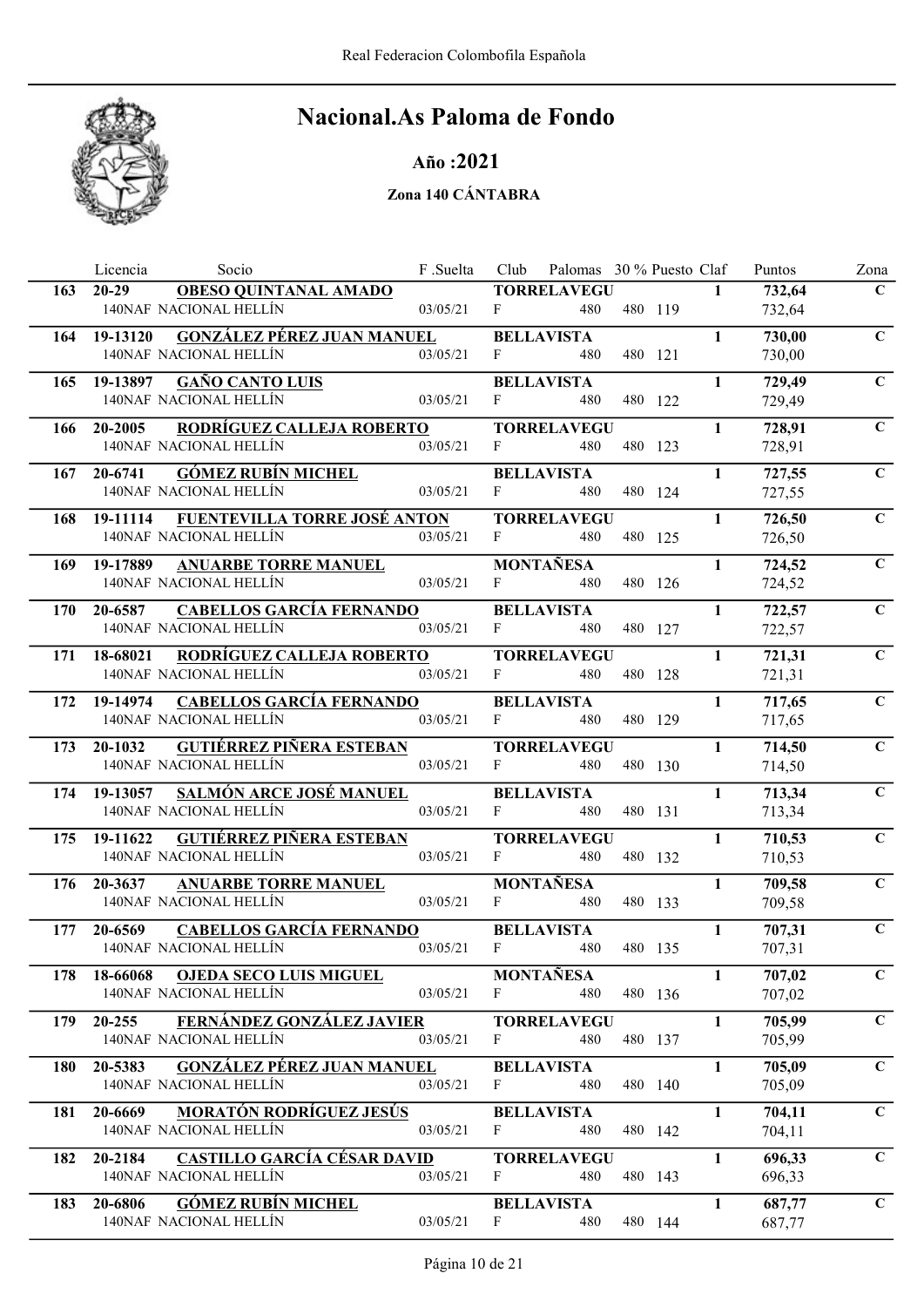

### Año :2021

|            | Socio<br>Licencia                                                | F.Suelta | Club         | Palomas 30 % Puesto Claf  |         |    |              | Puntos           | Zona           |
|------------|------------------------------------------------------------------|----------|--------------|---------------------------|---------|----|--------------|------------------|----------------|
| 184        | <b>BIELVA ABASCAL JUAN M.</b><br>20-749                          |          |              | <b>TORRELAVEGU</b>        |         |    | $\mathbf{1}$ | 681,73           | $\mathbf C$    |
|            | 140NAF NACIONAL HELLÍN                                           | 03/05/21 | $\mathbf{F}$ | 480                       | 480 145 |    |              | 681,73           |                |
| 185        | 20-6294<br><b>LASTRA RECIO JUAN LUIS</b>                         |          |              | <b>BELLAVISTA</b>         |         |    | $\mathbf{1}$ | 681,11           | $\mathbf C$    |
|            | <b>140NAF HUELVA</b>                                             | 18/05/21 | F            | 383                       | 383     | 33 |              | 681,11           |                |
| 186        | <b>FUENTEVILLA TORRE JOSÉ ANTON</b><br>$20 - 0$                  |          |              | <b>TORRELAVEGU</b>        |         |    | $\mathbf{1}$ | 680,93           | $\mathbf C$    |
|            | 140NAF NACIONAL HELLÍN                                           | 03/05/21 | F            | 480                       | 480 146 |    |              | 680,93           |                |
|            | 187 19-14393<br><b>LASTRA RECIO JUAN LUIS</b>                    |          |              | <b>BELLAVISTA</b>         |         |    | $\mathbf{1}$ | 679,87           | $\mathbf C$    |
|            | 140NAF HUELVA                                                    | 18/05/21 | F            | 383                       | 383     | 34 |              | 679,87           |                |
| 188        | 19-12866 ARABIA GÓMEZ JOSÉ ÁNGEL                                 |          |              | <b>TORRELAVEGU</b>        |         |    | $\mathbf{1}$ | 679,72           | $\mathbf C$    |
|            | 140NAF HUELVA                                                    | 18/05/21 | F            | 383                       | 383     | 35 |              | 679,72           |                |
| 189        | <u>DIEGO MARTÍN GABRIEL</u><br>19-13196                          |          |              | <b>BELLAVISTA</b>         |         |    | $\mathbf{1}$ | 679,37           | $\overline{C}$ |
|            | <b>140NAF HUELVA</b>                                             | 18/05/21 | $F$ and $F$  | 383                       | 383     | 36 |              | 679,37           |                |
| <b>190</b> | <b>PEDRAJA FRAILE BENITO</b><br>19-17038                         |          |              | <b>MONTAÑESA</b>          |         |    | $\mathbf{1}$ | 677,53           | $\mathbf C$    |
|            | 140NAF NACIONAL HELLÍN                                           | 03/05/21 | $\mathbf{F}$ | 480                       | 480 147 |    |              | 677,53           |                |
|            |                                                                  |          |              |                           |         |    |              |                  |                |
| 191        | DE LA TORRE SÁNCHEZ SERGIO<br>20-2291<br>140NAF NACIONAL HELLÍN  | 03/05/21 | F            | <b>TORRELAVEGU</b><br>480 | 480 149 |    | $\mathbf{1}$ | 676,84<br>676,84 | $\mathbf C$    |
|            |                                                                  |          |              |                           |         |    |              |                  |                |
| 192        | RIVAS ANSORENA JOSÉ IGNACIO<br>19-17115                          |          | F            | <b>MONTAÑESA</b>          |         |    | $\mathbf{1}$ | 675,97           | $\mathbf C$    |
|            | 140NAF HUELVA                                                    | 18/05/21 |              | 383                       | 383     | 37 |              | 675,97           |                |
| 193        | <b>GAÑO SAIZ-EZQUERRA JOSÉ LUIS</b><br>20-5147                   |          |              | <b>BELLAVISTA</b>         |         |    | $\mathbf{1}$ | 674,31           | $\mathbf C$    |
|            | 140NAF NACIONAL HELLÍN                                           | 03/05/21 | F            | 480                       | 480 150 |    |              | 674,31           |                |
| 194        | 18-64613 LÓPEZ MARTÍNEZ MANUEL                                   |          |              | <b>MONTAÑESA</b>          |         |    | $\mathbf{1}$ | 672,32           | $\mathbf C$    |
|            | 140NAF NACIONAL HELLÍN                                           | 03/05/21 | $F -$        | 480                       | 480 152 |    |              | 672,32           |                |
| 195        | <b>LASO PÉREZ ERNESTO</b><br>20-1843                             |          |              | <b>TORRELAVEGU</b>        |         |    | $\mathbf{1}$ | 671,27           | $\mathbf C$    |
|            | 140NAF HUELVA                                                    | 18/05/21 | F            | 383                       | 383     | 38 |              | 671,27           |                |
| 196        | DE LA TORRE SÁNCHEZ SERGIO<br>20-2344                            |          |              | <b>TORRELAVEGU</b>        |         |    | $\mathbf{1}$ | 669,25           | $\mathbf C$    |
|            | 140NAF HUELVA                                                    | 18/05/21 | $\mathbf{F}$ | 383                       | 383     | 39 |              | 669,25           |                |
| 197        | <b>TANDEM BLANCA Y MANUEL QUES</b><br>19-12605                   |          |              | <b>TORRELAVEGU</b>        |         |    | $\mathbf{1}$ | 669,09           | $\mathbf C$    |
|            | 140NAF NACIONAL HELLÍN                                           | 03/05/21 | F            | 480                       | 480 153 |    |              | 669,09           |                |
| 198        | 20-8097<br><b>DIEGO MARTÍN GABRIEL</b>                           |          |              | <b>BELLAVISTA</b>         |         |    | $\mathbf{1}$ | 667,69           | $\mathbf C$    |
|            | 140NAF NACIONAL HELLÍN                                           | 03/05/21 | $\mathbf{F}$ | 480                       | 480 155 |    |              | 667,69           |                |
| 199        | 20-5734 ISA GUTIÉRREZ JUAN ANTONIO                               |          |              | <b>BELLAVISTA</b>         |         |    | $\mathbf{1}$ | 667,50           | $\mathbf C$    |
|            | 140NAF NACIONAL HELLÍN                                           | 03/05/21 | $\mathbf{F}$ | 480                       | 480 156 |    |              | 667,50           |                |
| <b>200</b> | <b>CABELLOS GARCÍA FERNANDO</b><br>20-6578                       |          |              | <b>BELLAVISTA</b>         |         |    | $\mathbf{1}$ | 664,59           | $\mathbf C$    |
|            | 140NAF HUELVA                                                    | 18/05/21 | F            | 383                       | 383     | 40 |              | 664,59           |                |
| 201        | ARABAOLAZA LÓPEZ FRANCISCO<br>20-4856                            |          |              | <b>BELLAVISTA</b>         |         |    | $\mathbf{1}$ | 663,49           | $\mathbf C$    |
|            | 140NAF NACIONAL HELLÍN                                           | 03/05/21 | $\mathbf{F}$ | 480                       | 480 157 |    |              | 663,49           |                |
|            |                                                                  |          |              |                           |         |    |              |                  | $\mathbf C$    |
| 202        | 20-6436<br><b>DIEGO MARTÍN GABRIEL</b><br>140NAF NACIONAL HELLÍN | 03/05/21 | F            | <b>BELLAVISTA</b><br>480  | 480 159 |    | $\mathbf{1}$ | 662,27<br>662,27 |                |
|            |                                                                  |          |              |                           |         |    |              |                  |                |
| <b>203</b> | 18-64432<br><b>GRAU RUIZ ANTONINO</b><br>140NAF NACIONAL HELLÍN  | 03/05/21 | F            | <b>MONTAÑESA</b><br>480   | 480 160 |    | $\mathbf{1}$ | 660,47           | $\mathbf C$    |
|            |                                                                  |          |              |                           |         |    |              | 660,47           |                |
| 204        | <b>ISA GUTIÉRREZ JUAN ANTONIO</b><br>20-5703                     |          |              | <b>BELLAVISTA</b>         |         |    | $\mathbf{1}$ | 659,81           | $\mathbf C$    |
|            | 140NAF NACIONAL HELLÍN                                           | 03/05/21 | F            | 480                       | 480 161 |    |              | 659,81           |                |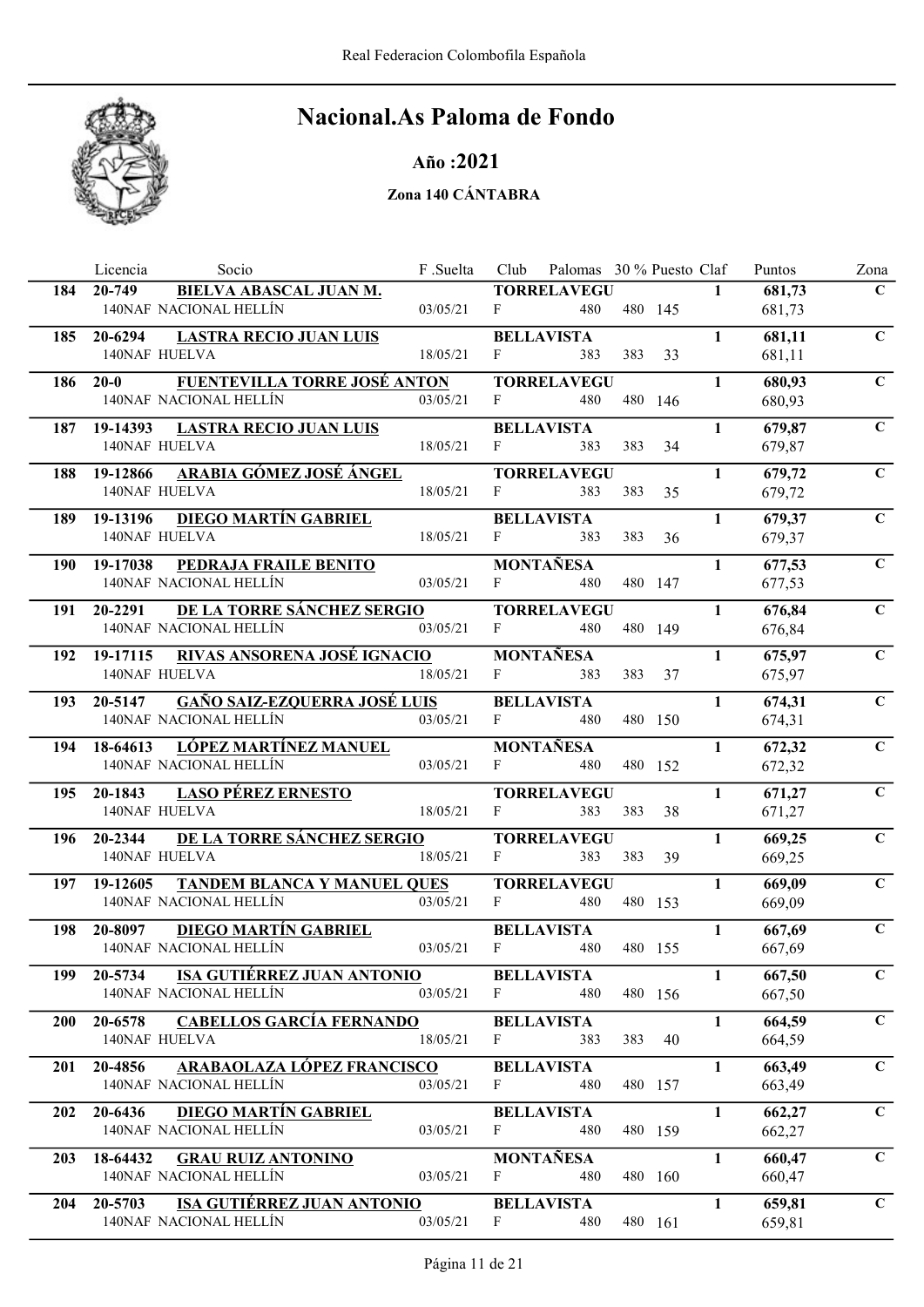

### Año :2021

|            | Licencia<br>Socio                                                       | F .Suelta | Club         | Palomas 30 % Puesto Claf  |     |         |              | Puntos           | Zona        |
|------------|-------------------------------------------------------------------------|-----------|--------------|---------------------------|-----|---------|--------------|------------------|-------------|
| 205        | <b>CASTILLO GARCÍA CÉSAR DAVID</b><br>19-12523                          |           |              | <b>TORRELAVEGU</b>        |     |         | $\mathbf{1}$ | 657,73           | $\mathbf C$ |
|            | 140NAF NACIONAL HELLÍN                                                  | 03/05/21  | F            | 480                       |     | 480 162 |              | 657,73           |             |
|            | <b>FUENTEVILLA TORRE JOSÉ ANTON</b><br>206 19-11109                     |           |              | <b>TORRELAVEGU</b>        |     |         | $\mathbf{1}$ | 657,15           | $\mathbf C$ |
|            | 140NAF HUELVA                                                           | 18/05/21  | F            | 383                       | 383 | 41      |              | 657,15           |             |
| 207        | LASTRA GONZÁLEZ ANTONIO<br>19-14288                                     |           |              | <b>BELLAVISTA</b>         |     |         | $\mathbf{1}$ | 657,11           | $\mathbf C$ |
|            | 140NAF NACIONAL HELLÍN                                                  | 03/05/21  | F            | 480                       |     | 480 163 |              | 657,11           |             |
|            | 208 20-2785<br><b>CAMPO ALONSO DAVID</b>                                |           |              | <b>BELLAVISTA</b>         |     |         | $\mathbf{1}$ | 656,64           | $\mathbf C$ |
|            | 140NAF HUELVA                                                           | 18/05/21  | $\mathbf{F}$ | 383                       | 383 | 43      |              | 656,64           |             |
| <b>209</b> | 18-69948 GAÑO CANTO LUIS                                                |           |              | <b>BELLAVISTA</b>         |     |         | $\mathbf{1}$ | 655,73           | $\mathbf C$ |
|            | 140NAF NACIONAL HELLÍN                                                  | 03/05/21  | F            | 480                       |     | 480 164 |              | 655,73           |             |
| <b>210</b> | DIEGO MARTÍN GABRIEL<br>20-6431                                         |           |              | <b>BELLAVISTA</b>         |     |         | $\mathbf{1}$ | 655,24           | $\mathbf C$ |
|            | 140NAF HUELVA                                                           | 18/05/21  | $F \sim$     | 383                       | 383 | 45      |              | 655,24           |             |
| 211        | 20-6331 LASTRA RECIO JUAN LUIS                                          |           |              | <b>BELLAVISTA</b>         |     |         | $\mathbf{1}$ | 649,19           | $\mathbf C$ |
|            | 140NAF NACIONAL HELLÍN                                                  | 03/05/21  | F            | 480                       |     | 480 167 |              | 649,19           |             |
| 212        | <b>GUTIÉRREZ PIÑERA ESTEBAN</b><br>20-1089                              |           |              | <b>TORRELAVEGU</b>        |     |         | $\mathbf{1}$ | 645,36           | $\mathbf C$ |
|            | 140NAF NACIONAL HELLÍN                                                  | 03/05/21  | F            | 480                       |     | 480 168 |              | 645,36           |             |
| 213        | 20-3417 LÓPEZ MARTÍNEZ MANUEL                                           |           |              | <b>MONTAÑESA</b>          |     |         | $\mathbf{1}$ | 645,16           | $\mathbf C$ |
|            | 140NAF NACIONAL HELLÍN                                                  | 03/05/21  | F.           | 480                       |     | 480 169 |              | 645,16           |             |
| 214        | <b>RIVAS ANSORENA JOSÉ IGNACIO</b><br>20-3284                           |           |              | <b>MONTAÑESA</b>          |     |         | $\mathbf{1}$ | 644,77           | $\mathbf C$ |
|            | 140NAF NACIONAL HELLÍN                                                  | 03/05/21  | F            | 480                       |     | 480 170 |              | 644,77           |             |
|            | <b>QUIJANO ÁLVAREZ MANUEL</b><br>215 19-18705                           |           |              | <b>MONTAÑESA</b>          |     |         | $\mathbf{1}$ | 643,93           | $\mathbf C$ |
|            | 140NAF NACIONAL HELLÍN                                                  | 03/05/21  | $F -$        | 480                       |     | 480 171 |              | 643,93           |             |
| 216        | 20-6313<br><b>LASTRA RECIO JUAN LUIS</b>                                |           |              | <b>BELLAVISTA</b>         |     |         | $\mathbf{1}$ | 643,15           | $\mathbf C$ |
|            | 140NAF NACIONAL HELLÍN                                                  | 03/05/21  | F            | 480                       |     | 480 172 |              | 643,15           |             |
|            |                                                                         |           |              | <b>BELLAVISTA</b>         |     |         | $\mathbf{1}$ |                  | $\mathbf C$ |
| 217        | 20-8115<br><b>TOCA LASTRA ARTURO</b><br>140NAF NACIONAL HELLÍN          | 03/05/21  | F            | 480                       |     | 480 173 |              | 642,59<br>642,59 |             |
|            |                                                                         |           |              |                           |     |         |              |                  |             |
| 218        | 19-13381<br><b>BOLADO SATURIO MIGUEL</b><br>140NAF HUELVA               | 18/05/21  | $\mathbf{F}$ | <b>BELLAVISTA</b><br>383  | 383 | 51      | $\mathbf{1}$ | 641,09<br>641,09 | $\mathbf C$ |
|            |                                                                         |           |              |                           |     |         |              |                  |             |
| 219        | <b>SALMÓN ARCE JOSÉ MANUEL</b><br>20-5045<br>140NAF NACIONAL HELLÍN     | 03/05/21  | F            | <b>BELLAVISTA</b><br>480  |     | 480 174 | $\mathbf{1}$ | 640,52<br>640,52 | $\mathbf C$ |
|            |                                                                         |           |              |                           |     |         |              |                  |             |
| <b>220</b> | 20-1802 LASO PÉREZ ERNESTO<br>140NAF HUELVA                             | 18/05/21  | $\mathbf{F}$ | <b>TORRELAVEGU</b><br>383 |     | 383 52  | $\mathbf{1}$ | 637,67           | $\mathbf C$ |
|            |                                                                         |           |              |                           |     |         |              | 637,67           |             |
| 221        | <u>RIVAS ANSORENA JOSÉ IGNACIO</u><br>20-3319<br>140NAF NACIONAL HELLÍN |           |              | MONTAÑESA                 |     |         | $\mathbf{1}$ | 636,41           | $\mathbf C$ |
|            |                                                                         | 03/05/21  | F            | 480                       |     | 480 175 |              | 636,41           |             |
| 222        | 19-11073 FUENTEVILLA TORRE JOSÉ ANTON                                   |           |              | <b>TORRELAVEGU</b>        |     |         | $\mathbf{1}$ | 635,66           | $\mathbf C$ |
|            | 140NAF NACIONAL HELLÍN                                                  | 03/05/21  | F            | 480                       |     | 480 176 |              | 635,66           |             |
| 223        | 20-5816<br><b>CAMPO ALONSO DAVID</b>                                    |           |              | <b>BELLAVISTA</b>         |     |         | $\mathbf{1}$ | 633,82           | $\mathbf C$ |
|            | 140NAF NACIONAL HELLÍN                                                  | 03/05/21  | $\mathbf{F}$ | 480                       |     | 480 177 |              | 633,82           |             |
| 224        | 20-8025<br><b>LASTRA PALOMERA PEDRO</b>                                 |           |              | <b>BELLAVISTA</b>         |     |         | $\mathbf{1}$ | 632,71           | $\mathbf C$ |
|            | 140NAF HUELVA                                                           | 18/05/21  | F            | 383                       | 383 | 53      |              | 632,71           |             |
| 225        | 20-6322 LASTRA RECIO JUAN LUIS                                          |           |              | <b>BELLAVISTA</b>         |     |         | $\mathbf{1}$ | 632,04           | $\mathbf C$ |
|            | 140NAF HUELVA                                                           | 18/05/21  | F            | 383                       | 383 | 54      |              | 632,04           |             |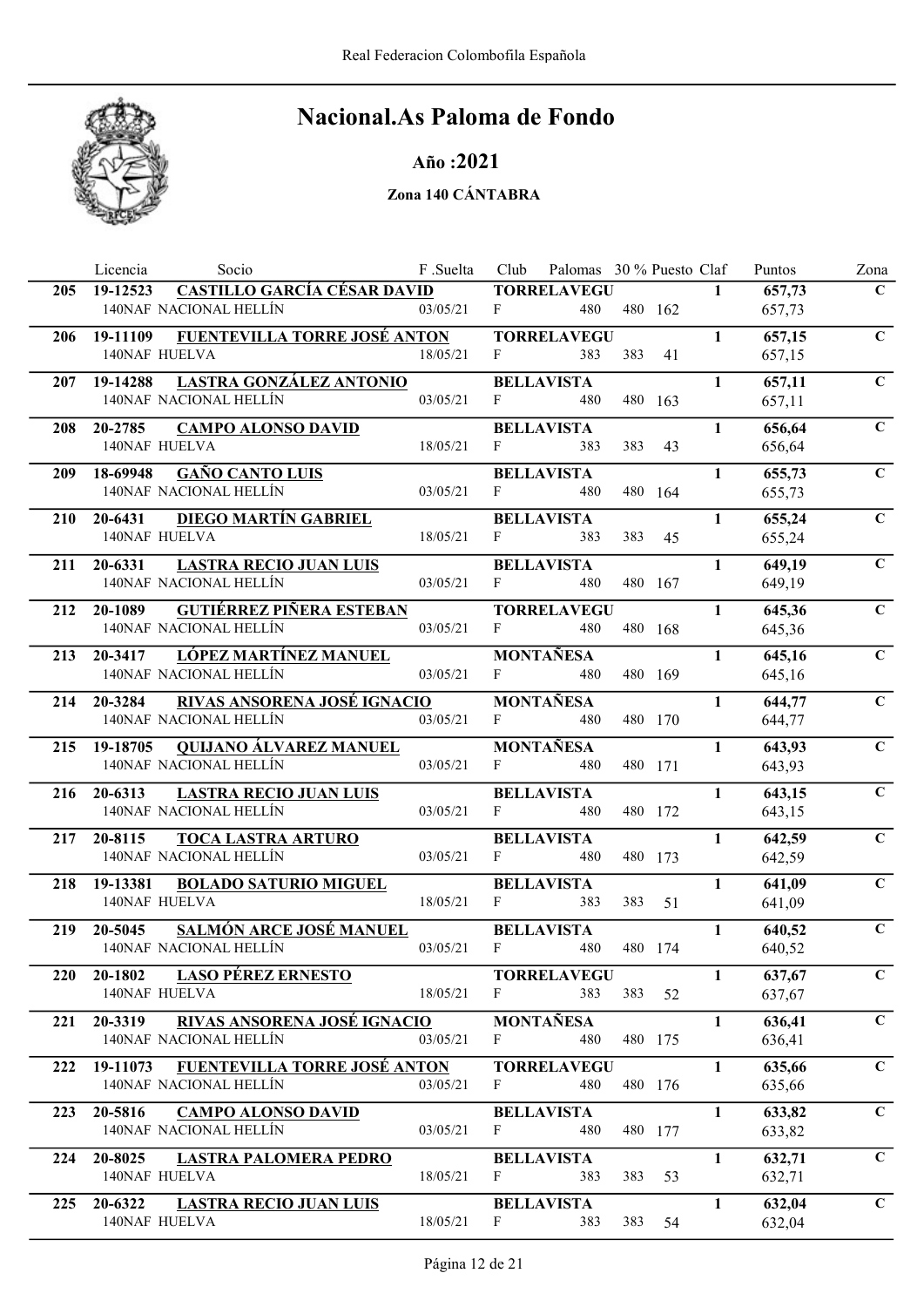

### Año :2021

|            | Socio<br>Licencia                                                  | F .Suelta | Club         | Palomas 30 % Puesto Claf  |         |    |              | Puntos           | Zona           |
|------------|--------------------------------------------------------------------|-----------|--------------|---------------------------|---------|----|--------------|------------------|----------------|
| 226        | 15-141102 RÍOZ POZUETA JOSÉ ANTONIO                                |           |              | <b>TORRELAVEGU</b>        |         |    | $\mathbf{1}$ | 631,32           | $\mathbf C$    |
|            | 140NAF HUELVA                                                      | 18/05/21  | $\mathbf{F}$ | 383                       | 383     | 55 |              | 631,32           |                |
| 227        | 20-288141 RODRÍGUEZ CALLEJA ROBERTO                                |           |              | <b>TORRELAVEGU</b>        |         |    | $\mathbf{1}$ | 630,62           | $\mathbf C$    |
|            | <b>140NAF HUELVA</b>                                               | 18/05/21  | F            | 383                       | 383     | 56 |              | 630,62           |                |
| 228        | RÍOZ POZUETA JOSÉ ANTONIO<br>20-1948                               |           |              | <b>TORRELAVEGU</b>        |         |    | $\mathbf{1}$ | 630,58           | $\mathbf C$    |
|            | 140NAF NACIONAL HELLÍN                                             | 03/05/21  | F            | 480                       | 480 178 |    |              | 630,58           |                |
| 229        | <u>DIEGO MARTÍN GABRIEL</u><br>19-13172                            |           |              | <b>BELLAVISTA</b>         |         |    | $\mathbf{1}$ | 630,00           | $\mathbf C$    |
|            | <b>140NAF HUELVA</b>                                               | 18/05/21  | F            | 383                       | 383     | 57 |              | 630,00           |                |
| <b>230</b> | <b>GONZÁLEZ PÉREZ JUAN MANUEL</b><br>19-13101                      |           |              | <b>BELLAVISTA</b>         |         |    | $\mathbf{1}$ | 629,52           | $\mathbf C$    |
|            | 140NAF NACIONAL HELLÍN                                             | 03/05/21  | $\mathbf{F}$ | 480                       | 480 179 |    |              | 629,52           |                |
| 231        | DE LA TORRE SÁNCHEZ SERGIO<br>20-326                               |           |              | <b>TORRELAVEGU</b>        |         |    | $\mathbf{1}$ | 629,39           | $\overline{C}$ |
|            | 140NAF HUELVA                                                      | 18/05/21  | F            | 383                       | 383     | 58 |              | 629,39           |                |
|            |                                                                    |           |              |                           |         |    | $\mathbf{1}$ |                  | $\mathbf C$    |
| 232        | 19-163050 LÓPEZ MARTÍNEZ MANUEL<br>140NAF NACIONAL HELLÍN          | 03/05/21  | $\mathbf{F}$ | <b>MONTAÑESA</b><br>480   | 480 180 |    |              | 628,99<br>628,99 |                |
|            |                                                                    |           |              |                           |         |    |              |                  |                |
| 233        | <b>LASO PÉREZ ERNESTO</b><br>20-1917<br>140NAF NACIONAL HELLÍN     | 03/05/21  | $\mathbf{F}$ | <b>TORRELAVEGU</b><br>480 | 480 181 |    | $\mathbf{1}$ | 628,25           | $\mathbf C$    |
|            |                                                                    |           |              |                           |         |    |              | 628,25           |                |
| 234        | DE LA TORRE SÁNCHEZ SERGIO<br>19-11819                             |           |              | <b>TORRELAVEGU</b>        |         |    | $\mathbf{1}$ | 627,78           | $\mathbf C$    |
|            | 140NAF NACIONAL HELLÍN                                             | 03/05/21  | F            | 480                       | 480 182 |    |              | 627,78           |                |
| 235        | ARABIA GÓMEZ JOSÉ ÁNGEL<br>$20 - 1623$                             |           |              | <b>TORRELAVEGU</b>        |         |    | $\mathbf{1}$ | 627,11           | $\mathbf C$    |
|            | 140NAF NACIONAL HELLÍN                                             | 03/05/21  | $\mathbf{F}$ | 480                       | 480 183 |    |              | 627,11           |                |
| 236        | RIVAS ANSORENA JOSÉ IGNACIO<br>20-3776                             |           |              | <b>MONTAÑESA</b>          |         |    | $\mathbf{1}$ | 625,31           | $\mathbf C$    |
|            | 140NAF NACIONAL HELLÍN                                             | 03/05/21  | F            | 480                       | 480 184 |    |              | 625,31           |                |
| 237        | FERNÁNDEZ GONZÁLEZ JAVIER<br>19-10977                              |           |              | <b>TORRELAVEGU</b>        |         |    | $\mathbf{1}$ | 623,87           | $\mathbf C$    |
|            | 140NAF NACIONAL HELLÍN                                             | 03/05/21  | F            | 480                       | 480 185 |    |              | 623,87           |                |
| 238        | 17-103956 OJEDA SECO LUIS MIGUEL                                   |           |              | <b>MONTAÑESA</b>          |         |    | $\mathbf{1}$ | 620,27           | $\mathbf C$    |
|            | 140NAF NACIONAL HELLÍN                                             | 03/05/21  | F            | 480                       | 480 186 |    |              | 620,27           |                |
| 239        | <b>GÓMEZ RUBÍN MICHEL</b><br>20-6803                               |           |              | <b>BELLAVISTA</b>         |         |    | $\mathbf{1}$ | 617,47           | $\mathbf C$    |
|            | 140NAF NACIONAL HELLÍN                                             | 03/05/21  | F            | 480                       | 480 187 |    |              | 617,47           |                |
| <b>240</b> | <b>TANDEM BLANCA Y MANUEL QUES</b><br>$20 - 526$                   |           |              | <b>TORRELAVEGU</b>        |         |    | $\mathbf{1}$ | 617,34           | $\mathbf C$    |
|            | <b>140NAF HUELVA</b>                                               | 18/05/21  | $\mathbf{F}$ | 383                       | 383     | 60 |              | 617,34           |                |
|            | <b>MORATÓN RODRÍGUEZ JESÚS</b><br>20-6190                          |           |              | <b>BELLAVISTA</b>         |         |    | $\mathbf{1}$ | 615,86           | $\mathbf C$    |
| 241        | 140NAF NACIONAL HELLÍN                                             | 03/05/21  | $\mathbf{F}$ | 480                       | 480 188 |    |              | 615,86           |                |
|            |                                                                    |           |              |                           |         |    |              |                  |                |
| 242        | <b>GUTIÉRREZ PIÑERA ESTEBAN</b><br>20-1009<br><b>140NAF HUELVA</b> | 18/05/21  | $\mathbf{F}$ | <b>TORRELAVEGU</b><br>383 | 383 62  |    | $\mathbf{1}$ | 615,67           | $\mathbf{C}$   |
|            |                                                                    |           |              |                           |         |    |              | 615,67           |                |
| 243        | <b>BOLADO SATURIO MIGUEL</b><br>18-70671                           |           |              | <b>BELLAVISTA</b>         |         |    | $\mathbf{1}$ | 614,47           | $\mathbf C$    |
|            | 140NAF NACIONAL HELLÍN                                             | 03/05/21  | $\mathbf{F}$ | 480                       | 480 189 |    |              | 614,47           |                |
| 244        | 20-8006<br><b>LASTRA PALOMERA PEDRO</b>                            |           |              | <b>BELLAVISTA</b>         |         |    | $\mathbf{1}$ | 614,39           | $\mathbf C$    |
|            | 140NAF HUELVA                                                      | 18/05/21  | $\mathbf{F}$ | 383                       | 383     | 63 |              | 614,39           |                |
| 245        | 19-16825 TANDEM MERINO-ROVIRA                                      |           |              | <b>REINOSANO</b>          |         |    | $\mathbf{1}$ | 614,08           | $\mathbf C$    |
|            | 140NAF HUELVA                                                      | 18/05/21  | $\mathbf{F}$ | 383                       | 383     | 64 |              | 614,08           |                |
| 246        | 20-5784<br><b>CAMPO ALONSO DAVID</b>                               |           |              | <b>BELLAVISTA</b>         |         |    | $\mathbf{1}$ | 612,64           | $\mathbf C$    |
|            | 140NAF NACIONAL HELLÍN                                             | 03/05/21  | $\mathbf{F}$ | 480                       | 480 190 |    |              | 612,64           |                |
|            |                                                                    |           |              |                           |         |    |              |                  |                |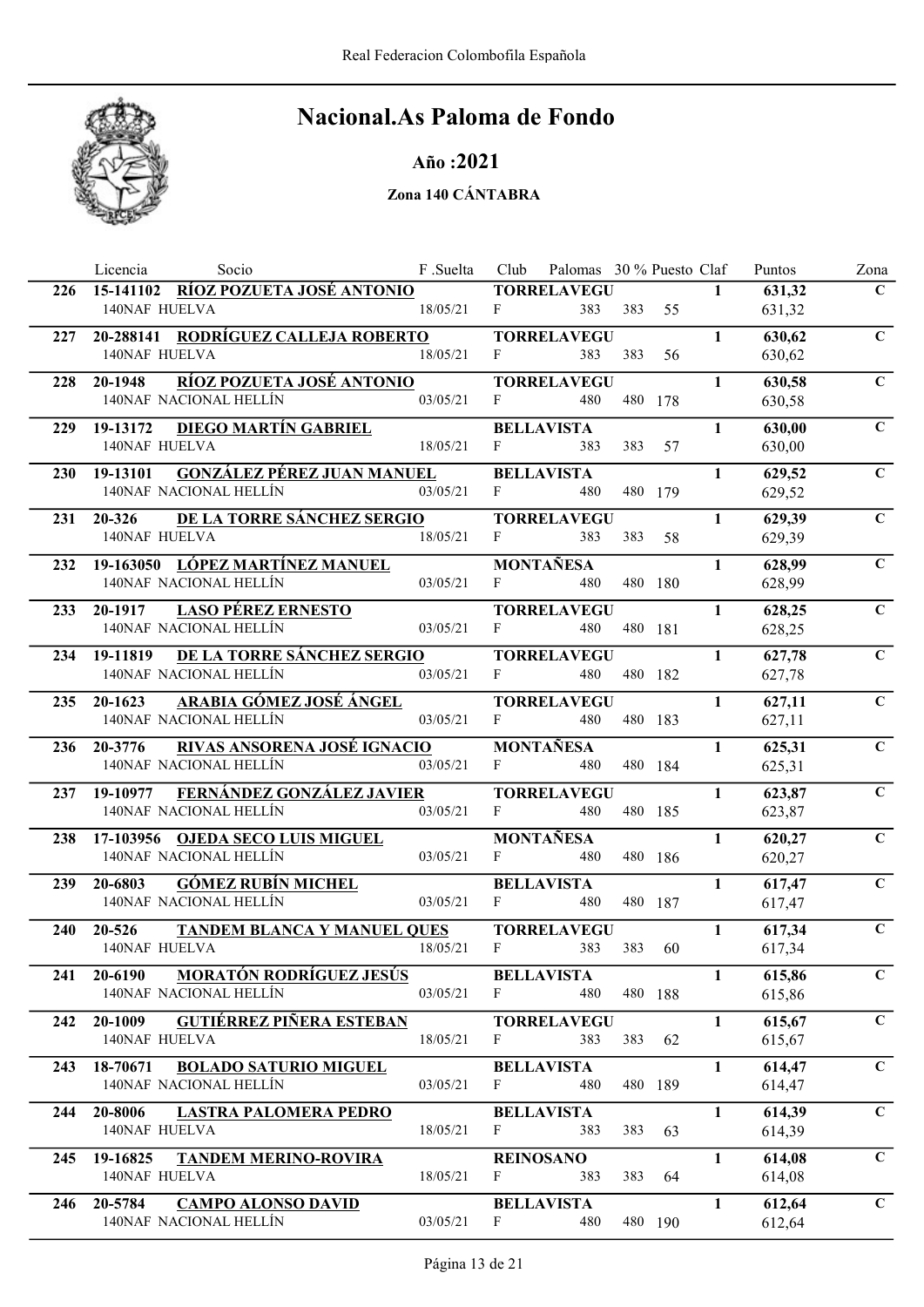

### Año :2021

|            | Socio<br>Licencia                                                  | F .Suelta | Club         | Palomas 30 % Puesto Claf  |     |         |              | Puntos           | Zona           |
|------------|--------------------------------------------------------------------|-----------|--------------|---------------------------|-----|---------|--------------|------------------|----------------|
| 247        | RIVAS ANSORENA JOSÉ IGNACIO<br>20-3771                             |           |              | <b>MONTAÑESA</b>          |     |         | $\mathbf{1}$ | 611,55           | $\mathbf C$    |
|            | 140NAF NACIONAL HELLÍN                                             | 03/05/21  | F            | 480                       |     | 480 191 |              | 611,55           |                |
| 248        | <b>SALMÓN ARCE JOSÉ MANUEL</b><br>19-13056                         |           |              | <b>BELLAVISTA</b>         |     |         | $\mathbf{1}$ | 610,82           | $\mathbf C$    |
|            | <b>140NAF HUELVA</b>                                               | 18/05/21  | F            | 383                       | 383 | 66      |              | 610,82           |                |
| 249.       | <b>GAÑO SAIZ-EZQUERRA RAMÓN</b><br>19-13306                        |           |              | <b>BELLAVISTA</b>         |     |         | $\mathbf{1}$ | 609,76           | $\mathbf C$    |
|            | 140NAF HUELVA                                                      | 18/05/21  | F            | 383                       | 383 | 67      |              | 609,76           |                |
| <b>250</b> | ARABIA GÓMEZ JOSÉ ÁNGEL<br>19-12838                                |           |              | <b>TORRELAVEGU</b>        |     |         | $\mathbf{1}$ | 607,59           | $\mathbf C$    |
|            | 140NAF HUELVA                                                      | 18/05/21  | F            | 383                       | 383 | 68      |              | 607,59           |                |
| 251        | 19-163055 LÓPEZ MARTÍNEZ MANUEL                                    |           |              | <b>MONTAÑESA</b>          |     |         | $\mathbf{1}$ | 607,49           | $\mathbf C$    |
|            | 140NAF HUELVA                                                      | 18/05/21  | F            | 383                       | 383 | 70      |              | 607,49           |                |
| 252        | <b>LASTRA RECIO JUAN LUIS</b><br>20-6297                           |           |              | <b>BELLAVISTA</b>         |     |         | $\mathbf{1}$ | 605,10           | $\overline{C}$ |
|            | 140NAF NACIONAL HELLÍN                                             | 03/05/21  | $F$ and $F$  | 480                       |     | 480 194 |              | 605,10           |                |
| 253        | ABAD REIGADAS JOSÉ ANTONIO<br>20-4964                              |           |              | <b>TORRELAVEGU</b>        |     |         | $\mathbf{1}$ | 603,53           | $\mathbf C$    |
|            | 140NAF NACIONAL HELLÍN                                             | 03/05/21  | $\mathbf{F}$ | 480                       |     | 480 195 |              | 603,53           |                |
| 254        | <b>BIELVA ABASCAL JUAN M.</b><br>20-740                            |           |              | <b>TORRELAVEGU</b>        |     |         | $\mathbf{1}$ | 602,87           | $\mathbf C$    |
|            | 140NAF NACIONAL HELLÍN                                             | 03/05/21  | $\mathbf{F}$ | 480                       |     | 480 196 |              | 602,87           |                |
| 255        | FUENTEVILLA TORRE JOSÉ ANTON<br>19-11094                           |           |              | <b>TORRELAVEGU</b>        |     |         | $\mathbf{1}$ | 594,34           | $\mathbf C$    |
|            | 140NAF NACIONAL HELLÍN                                             | 03/05/21  | $\mathbf{F}$ | 480                       |     | 480 197 |              | 594,34           |                |
|            | <b>SALMÓN ARCE JOSÉ MANUEL</b><br>19-13015                         |           |              | <b>BELLAVISTA</b>         |     |         | $\mathbf{1}$ | 591,98           | $\mathbf C$    |
| 256        | 140NAF NACIONAL HELLÍN                                             | 03/05/21  | F            | 480                       |     | 480 198 |              | 591,98           |                |
|            |                                                                    |           |              |                           |     |         |              |                  | $\mathbf C$    |
| 257        | 19-11087 FUENTEVILLA TORRE JOSÉ ANTON<br>140NAF HUELVA             | 18/05/21  | F            | <b>TORRELAVEGU</b><br>383 | 383 | 76      | $\mathbf{1}$ | 591,88<br>591,88 |                |
|            |                                                                    |           |              |                           |     |         |              |                  |                |
| 258        | 20-6348<br><b>LASTRA RECIO JUAN LUIS</b><br>140NAF NACIONAL HELLÍN | 03/05/21  | F            | <b>BELLAVISTA</b><br>480  |     | 480 199 | 1            | 585,25<br>585,25 | $\mathbf C$    |
|            |                                                                    |           |              |                           |     |         |              |                  |                |
| <b>259</b> | CASTILLO GARCÍA CÉSAR DAVID<br>20-2173<br>140NAF NACIONAL HELLÍN   |           | F            | <b>TORRELAVEGU</b>        |     |         | $\mathbf{1}$ | 583,59           | $\mathbf C$    |
|            |                                                                    | 03/05/21  |              | 480                       |     | 480 200 |              | 583,59           |                |
| <b>260</b> | 20-529<br><b>TANDEM BLANCA Y MANUEL QUES</b>                       |           |              | <b>TORRELAVEGU</b>        |     |         | $\mathbf{1}$ | 581,93           | $\mathbf C$    |
|            | <b>140NAF HUELVA</b>                                               | 18/05/21  | F            | 383                       | 383 | 80      |              | 581,93           |                |
| 261        | <b>MONGE PÉREZ JESÚS</b><br>20-5038                                |           |              | <b>BELLAVISTA</b>         |     |         | $\mathbf{1}$ | 581,83           | $\mathbf C$    |
|            | 140NAF NACIONAL HELLÍN                                             | 03/05/21  | F            | 480                       |     | 480 201 |              | 581,83           |                |
| 262        | <b>CASTILLO GARCÍA CÉSAR DAVID</b><br>20-2177                      |           |              | <b>TORRELAVEGU</b>        |     |         | $\mathbf{1}$ | 580,11           | $\mathbf{C}$   |
|            | 140NAF NACIONAL HELLÍN                                             | 03/05/21  | $\mathbf{F}$ | 480                       |     | 480 202 |              | 580,11           |                |
| 263        | RIVAS ANSORENA JOSÉ IGNACIO<br>20-3400                             |           |              | <b>MONTAÑESA</b>          |     |         | $\mathbf{1}$ | 579,89           | $\mathbf C$    |
|            | 140NAF NACIONAL HELLÍN                                             | 03/05/21  | F            | 480                       |     | 480 203 |              | 579,89           |                |
| 264        | <b>GONZÁLEZ PÉREZ JUAN MANUEL</b><br>20-5401                       |           |              | <b>BELLAVISTA</b>         |     |         | $\mathbf{1}$ | 578,98           | $\mathbf C$    |
|            | 140NAF HUELVA                                                      | 18/05/21  | $\mathbf{F}$ | 383                       | 383 | 83      |              | 578,98           |                |
| 265        | <b>GAÑO SAIZ-EZQUERRA JOSÉ LUIS</b><br>19-13713                    |           |              | <b>BELLAVISTA</b>         |     |         | $\mathbf{1}$ | 578,89           | $\mathbf C$    |
|            | 140NAF NACIONAL HELLÍN                                             | 03/05/21  | F            | 480                       |     | 480 204 |              | 578,89           |                |
| 266        | 19-17883<br><b>BOLADO SATURIO MIGUEL</b>                           |           |              | <b>BELLAVISTA</b>         |     |         | $\mathbf{1}$ | 578,57           | $\mathbf C$    |
|            | 140NAF NACIONAL HELLÍN                                             | 03/05/21  | F            | 480                       |     | 480 205 |              | 578,57           |                |
|            | 20-598                                                             |           |              | <b>TORRELAVEGU</b>        |     |         | $\mathbf{1}$ |                  | $\mathbf C$    |
| 267        | <b>TANDEM BLANCA Y MANUEL QUES</b><br>140NAF NACIONAL HELLÍN       | 03/05/21  | F            | 480                       |     | 480 206 |              | 573,40<br>573,40 |                |
|            |                                                                    |           |              |                           |     |         |              |                  |                |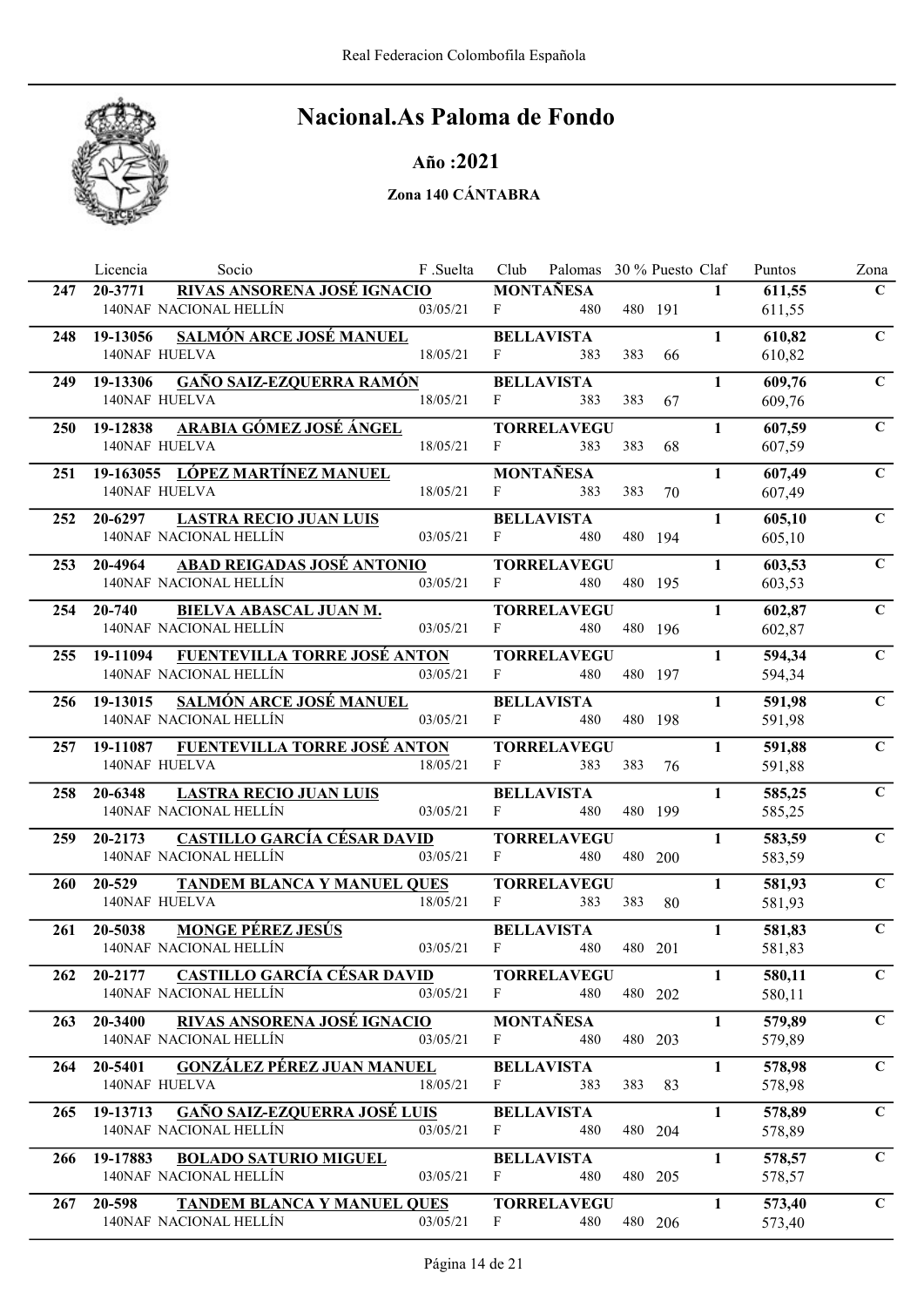

### Año :2021

|            | Licencia                          | Socio                                | F.Suelta | Club         | Palomas 30 % Puesto Claf  |     |         |              | Puntos           | Zona           |
|------------|-----------------------------------|--------------------------------------|----------|--------------|---------------------------|-----|---------|--------------|------------------|----------------|
| 268        | 20-708                            | <b>BIELVA ABASCAL JUAN M.</b>        |          |              | <b>TORRELAVEGU</b>        |     |         | $\mathbf{1}$ | 572,46           | $\mathbf C$    |
|            | 140NAF NACIONAL HELLÍN            |                                      | 03/05/21 | F            | 480                       |     | 480 207 |              | 572,46           |                |
| 269        | 20-4539                           | <b>OJEDA SECO LUIS MIGUEL</b>        |          |              | <b>MONTAÑESA</b>          |     |         | $\mathbf{1}$ | 571,68           | $\mathbf C$    |
|            | <b>140NAF HUELVA</b>              |                                      | 18/05/21 | F            | 383                       | 383 | 84      |              | 571,68           |                |
| <b>270</b> | 19-11041                          | <b>FUENTEVILLA TORRE JOSÉ ANTON</b>  |          |              | <b>TORRELAVEGU</b>        |     |         | $\mathbf{1}$ | 571,14           | $\mathbf C$    |
|            | 140NAF NACIONAL HELLÍN            |                                      | 03/05/21 | F            | 480                       |     | 480 208 |              | 571,14           |                |
| 271        | 20-5931                           | LASTRA GONZÁLEZ ANTONIO              |          |              | <b>BELLAVISTA</b>         |     |         | $\mathbf{1}$ | 569,55           | $\mathbf C$    |
|            | 140NAF NACIONAL HELLÍN            |                                      | 03/05/21 | F            | 480                       |     | 480 209 |              | 569,55           |                |
| 272        | 20-6716                           | ARABAOLAZA LÓPEZ FRANCISCO           |          |              | <b>BELLAVISTA</b>         |     |         | $\mathbf{1}$ | 568,67           | $\mathbf C$    |
|            | 140NAF NACIONAL HELLÍN            |                                      | 03/05/21 | F            | 480                       |     | 480 210 |              | 568,67           |                |
| 273        | 18-67982                          | RODRÍGUEZ CALLEJA ROBERTO            |          |              | <b>TORRELAVEGU</b>        |     |         | $\mathbf{1}$ | 566,51           | $\overline{C}$ |
|            | 140NAF HUELVA                     |                                      | 18/05/21 | F            | 383                       | 383 | 85      |              | 566,51           |                |
|            |                                   |                                      |          |              |                           |     |         |              |                  |                |
| 274        | 20-6983<br>140NAF NACIONAL HELLÍN | <b>TOCA LASTRA ARTURO</b>            | 03/05/21 | F            | <b>BELLAVISTA</b><br>480  |     | 480 212 | $\mathbf{1}$ | 563,97<br>563,97 | $\mathbf C$    |
|            |                                   |                                      |          |              |                           |     |         |              |                  |                |
| 275        | 20-2061                           | RODRÍGUEZ CALLEJA ROBERTO            |          |              | <b>TORRELAVEGU</b>        |     |         | $\mathbf{1}$ | 563,46           | $\mathbf C$    |
|            | 140NAF HUELVA                     |                                      | 18/05/21 | $\mathbf{F}$ | 383                       | 383 | 86      |              | 563,46           |                |
| 276        | 20-2730                           | <b>PALACIO GARCÍA ROBERTO</b>        |          |              | <b>MONTAÑESA</b>          |     |         | $\mathbf{1}$ | 561,01           | $\mathbf C$    |
|            | <b>140NAF HUELVA</b>              |                                      | 18/05/21 | F            | 383                       | 383 | 88      |              | 561,01           |                |
| 277        | 20-1255                           | <b>FUENTEVILLA TORRE JOSÉ ANTON</b>  |          |              | <b>TORRELAVEGU</b>        |     |         | $\mathbf{1}$ | 559,60           | $\mathbf C$    |
|            | 140NAF NACIONAL HELLÍN            |                                      | 03/05/21 | F            | 480                       |     | 480 213 |              | 559,60           |                |
| 278        | 20-1721                           | <b>ARABIA GÓMEZ JOSÉ ÁNGEL</b>       |          |              | <b>TORRELAVEGU</b>        |     |         | $\mathbf{1}$ | 559,06           | $\mathbf C$    |
|            | 140NAF NACIONAL HELLÍN            |                                      | 03/05/21 | F            | 480                       |     | 480 214 |              | 559,06           |                |
| 279        | 19-17638                          | <b>PALACIO GARCÍA ROBERTO</b>        |          |              | <b>MONTAÑESA</b>          |     |         | $\mathbf{1}$ | 553,71           | $\mathbf C$    |
|            | 140NAF NACIONAL HELLÍN            |                                      | 03/05/21 | F            | 480                       |     | 480 215 |              | 553,71           |                |
| <b>280</b> | 19-12533                          | CASTILLO GARCÍA CÉSAR DAVID          |          |              | <b>TORRELAVEGU</b>        |     |         | $\mathbf{1}$ | 550,35           | $\mathbf C$    |
|            | 140NAF NACIONAL HELLÍN            |                                      | 03/05/21 | F            | 480                       |     | 480 216 |              | 550,35           |                |
| 281        | 18-69682                          | <b>SALMÓN ARCE JOSÉ MANUEL</b>       |          |              | <b>BELLAVISTA</b>         |     |         | $\mathbf{1}$ | 549,13           | $\mathbf C$    |
|            | <b>140NAF HUELVA</b>              |                                      | 18/05/21 | F            | 383                       | 383 | 91      |              | 549,13           |                |
| 282        | 19-12613                          | <b>TANDEM BLANCA Y MANUEL QUES</b>   |          |              | <b>TORRELAVEGU</b>        |     |         | $\mathbf{1}$ | 548,78           | $\mathbf C$    |
|            | 140NAF NACIONAL HELLÍN            |                                      | 03/05/21 | $\mathbf{F}$ | 480                       |     | 480 217 |              | 548,78           |                |
| 283        | 20-534                            | TANDEM BLANCA Y MANUEL QUES          |          |              | <b>TORRELAVEGU</b>        |     |         | $\mathbf{1}$ | 548,38           | $\mathbf{C}$   |
|            | 140NAF NACIONAL HELLÍN            |                                      | 03/05/21 | F            | 480                       |     | 480 218 |              | 548,38           |                |
|            |                                   | 16-119310 DE LA TORRE SÁNCHEZ SERGIO |          |              |                           |     |         | $\mathbf{1}$ |                  | $\mathbf C$    |
| 284        | 140NAF HUELVA                     |                                      | 18/05/21 | F            | <b>TORRELAVEGU</b><br>383 | 383 | 93      |              | 545,95<br>545,95 |                |
|            |                                   |                                      |          |              |                           |     |         |              |                  |                |
| 285.       | 19-12824<br>140NAF HUELVA         | ARABIA GÓMEZ JOSÉ ÁNGEL              | 18/05/21 | $\mathbf{F}$ | <b>TORRELAVEGU</b><br>383 | 383 |         | $\mathbf{1}$ | 544,57           | $\mathbf C$    |
|            |                                   |                                      |          |              |                           |     | 95      |              | 544,57           |                |
| 286        | 20-6287                           | <b>LASTRA RECIO JUAN LUIS</b>        |          |              | <b>BELLAVISTA</b>         |     |         | $\mathbf{1}$ | 543,54           | $\mathbf C$    |
|            | 140NAF NACIONAL HELLÍN            |                                      | 03/05/21 | F            | 480                       |     | 480 219 |              | 543,54           |                |
| 287        | 20-6368                           | <b>DIEGO MARTÍN GABRIEL</b>          |          |              | <b>BELLAVISTA</b>         |     |         | $\mathbf{1}$ | 540,23           | $\mathbf C$    |
|            | 140NAF NACIONAL HELLÍN            |                                      | 03/05/21 | F            | 480                       |     | 480 220 |              | 540,23           |                |
| 288        | 18-67049                          | <b>OBESO QUINTANAL AMADO</b>         |          |              | <b>TORRELAVEGU</b>        |     |         | $\mathbf{1}$ | 538,43           | $\mathbf C$    |
|            | 140NAF NACIONAL HELLÍN            |                                      | 03/05/21 | F            | 480                       |     | 480 221 |              | 538,43           |                |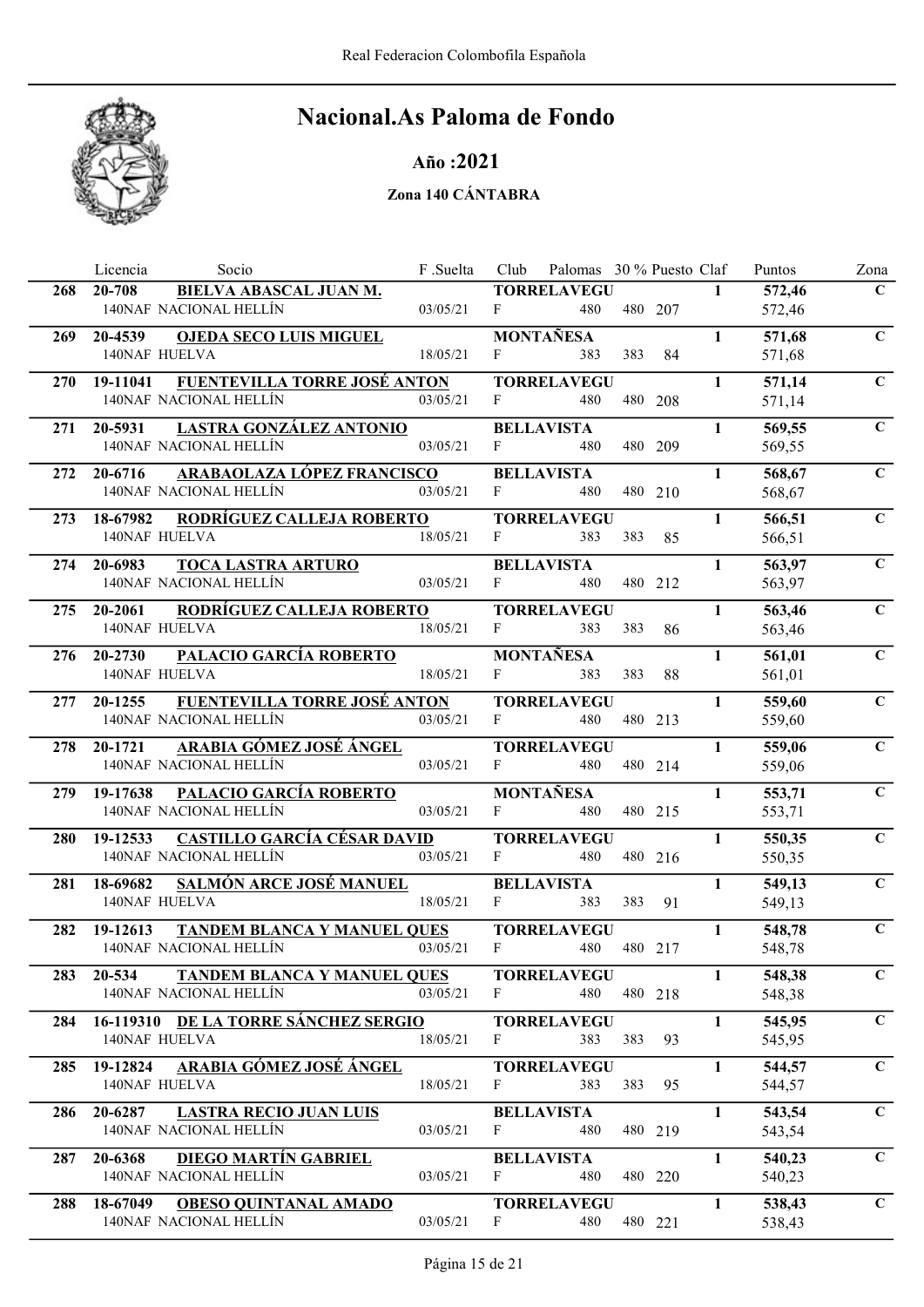

Año :2021

|            | Socio<br>Licencia                                        | F .Suelta | Club         | Palomas 30 % Puesto Claf |         |    |              | Puntos           | Zona           |
|------------|----------------------------------------------------------|-----------|--------------|--------------------------|---------|----|--------------|------------------|----------------|
| 289        | BIELVA ABASCAL JUAN M.<br>19-12387                       |           |              | <b>TORRELAVEGU</b>       |         |    | $\mathbf{1}$ | 536,74           | $\mathbf C$    |
|            | 140NAF HUELVA                                            | 18/05/21  | F            | 383                      | 383     | 97 |              | 536,74           |                |
| <b>290</b> | <b>SÁIZ SOPEÑA MARCOS</b><br>$\overline{19} - 14456$     |           |              | <b>BELLAVISTA</b>        |         |    | $\mathbf{1}$ | 536,65           | $\mathbf C$    |
|            | 140NAF NACIONAL HELLÍN                                   | 03/05/21  | F            | 480                      | 480 222 |    |              | 536,65           |                |
| 291        | 19-10961<br><b>BIELVA ABASCAL JUAN M.</b>                |           |              | <b>TORRELAVEGU</b>       |         |    | $\mathbf{1}$ | 535,92           | $\mathbf C$    |
|            | 140NAF HUELVA                                            | 18/05/21  | F            | 383                      | 383     | 98 |              | 535,92           |                |
| 292        | <b>DIEGO MARTÍN GABRIEL</b><br>19-13205                  |           |              | <b>BELLAVISTA</b>        |         |    | $\mathbf{1}$ | 535,28           | $\mathbf C$    |
|            | 140NAF HUELVA                                            | 18/05/21  | $\mathbf{F}$ | 383                      | 383     | 99 |              | 535,28           |                |
| 293        | <u>GONZÁLEZ PÉREZ JUAN MANUEL</u><br>19-13111            |           |              | <b>BELLAVISTA</b>        |         |    | $\mathbf{1}$ | 535,15           | $\mathbf{C}$   |
|            | 140NAF NACIONAL HELLÍN                                   | 03/05/21  | F            | 480                      | 480 223 |    |              | 535,15           |                |
| 294        | <b>RÍOZ POZUETA JOSÉ ANTONIO</b><br>19-12777             |           |              | <b>TORRELAVEGU</b>       |         |    | $\mathbf{1}$ | 534,12           | $\overline{C}$ |
|            | 140NAF HUELVA                                            | 18/05/21  | $F \sim 1$   | 383                      | 383 100 |    |              | 534,12           |                |
|            |                                                          |           |              |                          |         |    |              |                  |                |
| 295        | 19-16844<br><b>TANDEM MERINO-ROVIRA</b><br>140NAF HUELVA | 18/05/21  | F            | <b>REINOSANO</b><br>383  | 383 101 |    | $\mathbf{1}$ | 533,16<br>533,16 | $\mathbf C$    |
|            |                                                          |           |              |                          |         |    |              |                  |                |
| 296        | 19-11268<br>TANDEM J.J.<br>140NAF NACIONAL HELLÍN        |           |              | <b>TORRELAVEGU</b>       |         |    | $\mathbf{1}$ | 529,70           | $\mathbf C$    |
|            |                                                          | 03/05/21  | $\mathbf{F}$ | 480                      | 480 225 |    |              | 529,70           |                |
| 297        | 20-166331 LÓPEZ MARTÍNEZ MANUEL                          |           |              | <b>MONTAÑESA</b>         |         |    | $\mathbf{1}$ | 526,71           | $\mathbf C$    |
|            | 140NAF HUELVA                                            | 18/05/21  | F            | 383                      | 383 104 |    |              | 526,71           |                |
| 298        | RÍOZ POZUETA JOSÉ ANTONIO<br>18-69002                    |           |              | <b>TORRELAVEGU</b>       |         |    | $\mathbf{1}$ | 521,56           | $\mathbf C$    |
|            | 140NAF HUELVA                                            | 18/05/21  | $\mathbf{F}$ | 383                      | 383 105 |    |              | 521,56           |                |
| <b>299</b> | 20-3006<br>RUIZ ELIZALDE MANUEL A.                       |           |              | <b>MONTAÑESA</b>         |         |    | $\mathbf{1}$ | 518,79           | $\mathbf C$    |
|            | 140NAF HUELVA                                            | 18/05/21  | F            | 383                      | 383 106 |    |              | 518,79           |                |
| 300        | <b>RIVAS ANSORENA JOSÉ IGNACIO</b><br>19-18737           |           |              | <b>MONTAÑESA</b>         |         |    | $\mathbf{1}$ | 518,34           | $\mathbf C$    |
|            | 140NAF HUELVA                                            | 18/05/21  | F            | 383                      | 383 107 |    |              | 518,34           |                |
| 301        | <b>16-119439 SANTANDER OCEJA LUIS FERNAND</b>            |           |              | <b>MONTAÑESA</b>         |         |    | $\mathbf{1}$ | 515,88           | $\mathbf C$    |
|            | <b>140NAF HUELVA</b>                                     | 18/05/21  | $\mathbf{F}$ | 383                      | 383 108 |    |              | 515,88           |                |
| 302        | 19-12211<br><b>SANTIAGO PÉREZ EMILIO</b>                 |           |              | <b>TORRELAVEGU</b>       |         |    | $\mathbf{1}$ | 513,96           | $\mathbf C$    |
|            | 140NAF HUELVA                                            | 18/05/21  | F            | 383                      | 383 109 |    |              | 513,96           |                |
| <b>303</b> | 17-99986<br><b>TOCA LASTRA ARTURO</b>                    |           |              | <b>BELLAVISTA</b>        |         |    | $\mathbf{1}$ | 511,62           | $\mathbf C$    |
|            | 140NAF NACIONAL HELLÍN                                   | 03/05/21  | $\mathbf{F}$ | 480                      | 480 226 |    |              | 511,62           |                |
|            | 304 20-5705 ISA GUTIÉRREZ JUAN ANTONIO                   |           |              | <b>BELLAVISTA</b>        |         |    | $\mathbf{1}$ | 502,50           | $\mathbf{C}$   |
|            | 140NAF NACIONAL HELLÍN                                   | 03/05/21  | F            | 480                      | 480 227 |    |              | 502,50           |                |
|            |                                                          |           |              |                          |         |    | $\mathbf{1}$ |                  | $\mathbf C$    |
| <b>305</b> | 19-18461 LÓPEZ MARTÍNEZ MANUEL<br>140NAF HUELVA          | 18/05/21  | F            | <b>MONTAÑESA</b><br>383  | 383 110 |    |              | 501,83<br>501,83 |                |
|            |                                                          |           |              |                          |         |    |              |                  |                |
|            | 306 20-5487 GAÑO SAIZ-EZQUERRA RAMÓN<br>140NAF HUELVA    | 18/05/21  |              | <b>BELLAVISTA</b>        |         |    | $\mathbf{1}$ | 501,05           | $\mathbf C$    |
|            |                                                          |           | F            | 383                      | 383 111 |    |              | 501,05           |                |
| 307        | 20-1823 LASO PÉREZ ERNESTO                               |           |              | <b>TORRELAVEGU</b>       |         |    | $\mathbf{1}$ | 499,73           | $\mathbf{C}$   |
|            | <b>140NAF HUELVA</b>                                     | 18/05/21  | $\mathbf{F}$ | 383                      | 383 112 |    |              | 499,73           |                |
| 308        | FERNÁNDEZ GONZÁLEZ JAVIER<br>20-276                      |           |              | <b>TORRELAVEGU</b>       |         |    | $\mathbf{1}$ | 499,26           | $\mathbf C$    |
|            | 140NAF HUELVA                                            | 18/05/21  | $\mathbf{F}$ | 383                      | 383 113 |    |              | 499,26           |                |
| <b>309</b> | <b>CABELLOS GARCÍA FERNANDO</b><br>20-6606               |           |              | <b>BELLAVISTA</b>        |         |    | $\mathbf{1}$ | 496,75           | $\mathbf C$    |
|            | 140NAF HUELVA                                            | 18/05/21  | $\mathbf{F}$ | 383                      | 383 114 |    |              | 496,75           |                |
|            |                                                          |           |              |                          |         |    |              |                  |                |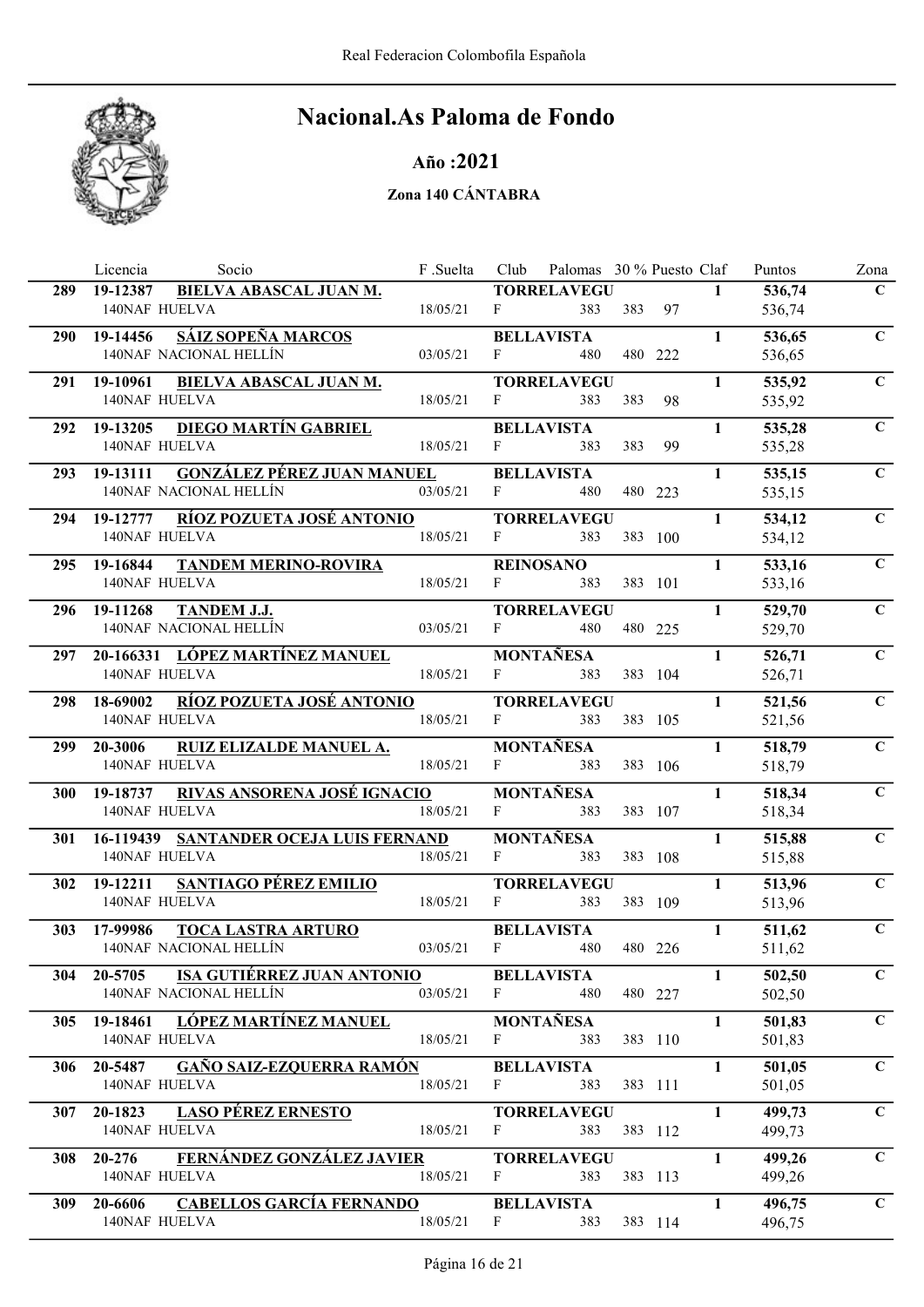

### Año :2021

|            | Socio<br>Licencia                                             | F.Suelta | Club         | Palomas 30 % Puesto Claf |         |              | Puntos           | Zona        |
|------------|---------------------------------------------------------------|----------|--------------|--------------------------|---------|--------------|------------------|-------------|
| <b>310</b> | ARABIA GÓMEZ JOSÉ ÁNGEL<br>19-12827<br>140NAF NACIONAL HELLÍN | 03/05/21 | F            | <b>TORRELAVEGU</b>       |         | $\mathbf{1}$ | 496,41           | $\mathbf C$ |
|            |                                                               |          |              | 480                      | 480 228 |              | 496,41           |             |
| 311        | 18-64437<br><b>GRAU RUIZ ANTONINO</b>                         |          |              | <b>MONTAÑESA</b>         |         | $\mathbf{1}$ | 491,51           | $\mathbf C$ |
|            | 140NAF HUELVA                                                 | 18/05/21 | F            | 383                      | 383 115 |              | 491,51           |             |
| 312        | <b>DIEGO MARTÍN GABRIEL</b><br>19-13180                       |          |              | <b>BELLAVISTA</b>        |         | $\mathbf{1}$ | 485,32           | $\mathbf C$ |
|            | 140NAF HUELVA                                                 | 18/05/21 | F            | 383                      | 383 118 |              | 485,32           |             |
|            | LLANOS GONZÁLEZ MANUEL<br>313 20-330                          |          |              | <b>TORRELAVEGU</b>       |         | $\mathbf{1}$ | 484,30           | $\mathbf C$ |
|            | 140NAF NACIONAL HELLÍN                                        | 03/05/21 | $\mathbf{F}$ | 480                      | 480 229 |              | 484,30           |             |
| 314        | 19-12404<br><b>BIELVA ABASCAL JUAN M.</b>                     |          |              | <b>TORRELAVEGU</b>       |         | $\mathbf{1}$ | 481,95           | $\mathbf C$ |
|            | 140NAF HUELVA                                                 | 18/05/21 | F            | 383                      | 383 119 |              | 481,95           |             |
| 315        | <b>LASTRA RECIO JUAN LUIS</b><br>19-14430                     |          |              | <b>BELLAVISTA</b>        |         | $\mathbf{1}$ | 481,52           | $\mathbf C$ |
|            | 140NAF NACIONAL HELLÍN                                        | 03/05/21 | $F$ and $F$  | 480                      | 480 230 |              | 481,52           |             |
| 316        | <u>LÓPEZ MARTÍNEZ MANUEL</u><br>20-3451                       |          |              | <b>MONTAÑESA</b>         |         | $\mathbf{1}$ | 480,44           | $\mathbf C$ |
|            | 140NAF NACIONAL HELLÍN                                        | 03/05/21 | F            | 480                      | 480 231 |              | 480,44           |             |
|            | <b>ARABAOLAZA LÓPEZ FRANCISCO</b>                             |          |              | <b>BELLAVISTA</b>        |         | $\mathbf{1}$ |                  | $\mathbf C$ |
| 317        | 20-4857<br>140NAF HUELVA                                      | 18/05/21 | F            | 383                      | 383 120 |              | 478,24<br>478,24 |             |
|            |                                                               |          |              |                          |         |              |                  |             |
|            | <b>OJEDA SECO LUIS MIGUEL</b><br>318 20-4565<br>140NAF HUELVA | 18/05/21 | $F_{\perp}$  | <b>MONTAÑESA</b><br>383  |         | $\mathbf{1}$ | 474,45           | $\mathbf C$ |
|            |                                                               |          |              |                          | 383 121 |              | 474,45           |             |
| 319        | <b>DIEGO MARTÍN GABRIEL</b><br>19-13176                       |          |              | <b>BELLAVISTA</b>        |         | $\mathbf{1}$ | 473,58           | $\mathbf C$ |
|            | 140NAF HUELVA                                                 | 18/05/21 | $\mathbf{F}$ | 383                      | 383 122 |              | 473,58           |             |
| <b>320</b> | 18-68326 ABAD REIGADAS JOSÉ ANTONIO                           |          |              | <b>TORRELAVEGU</b>       |         | $\mathbf{1}$ | 470,39           | $\mathbf C$ |
|            | 140NAF NACIONAL HELLÍN                                        | 03/05/21 | F            | 480                      | 480 232 |              | 470,39           |             |
| 321        | RÍOZ POZUETA JOSÉ ANTONIO<br>20-783                           |          |              | <b>TORRELAVEGU</b>       |         | $\mathbf{1}$ | 466,96           | $\mathbf C$ |
|            | 140NAF NACIONAL HELLÍN                                        | 03/05/21 | F            | 480                      | 480 233 |              | 466,96           |             |
| 322        | FERNÁNDEZ GONZÁLEZ JAVIER<br>$20 - 275$                       |          |              | <b>TORRELAVEGU</b>       |         | $\mathbf{1}$ | 466,82           | $\mathbf C$ |
|            | 140NAF HUELVA                                                 | 18/05/21 | $\mathbf{F}$ | 383                      | 383 123 |              | 466,82           |             |
| 323        | <b>GONZÁLEZ PÉREZ JUAN MANUEL</b><br>19-13088                 |          |              | <b>BELLAVISTA</b>        |         | $\mathbf{1}$ | 463,90           | $\mathbf C$ |
|            | 140NAF NACIONAL HELLÍN                                        | 03/05/21 | F            | 480                      | 480 234 |              | 463,90           |             |
| 324        | 14-100589 SÁIZ SOPEÑA MARCOS                                  |          |              | <b>BELLAVISTA</b>        |         | $\mathbf{1}$ | 462,47           | $\mathbf C$ |
|            | 140NAF NACIONAL HELLÍN                                        | 03/05/21 | $\mathbf{F}$ | 480                      | 480 235 |              | 462,47           |             |
|            | 325 20-6088 SÁIZ SOPEÑA MARCOS                                |          |              | <b>BELLAVISTA</b>        |         | $\mathbf{1}$ | 462,36           | $\mathbf C$ |
|            | 140NAF NACIONAL HELLÍN                                        | 03/05/21 | $\mathbf{F}$ | 480                      | 480 236 |              | 462,36           |             |
|            |                                                               |          |              | <b>REINOSANO</b>         |         | $\mathbf{1}$ |                  | $\mathbf C$ |
| 326        | 19-15095 TANDEM MERINO-ROVIRA<br>140NAF NACIONAL HELLÍN       | 03/05/21 | F            | 480                      | 480 237 |              | 462,06<br>462,06 |             |
|            |                                                               |          |              |                          |         |              |                  |             |
| 327        | <b>SÁIZ SOPEÑA MARCOS</b><br>20-6089<br>140NAF HUELVA         | 18/05/21 | F            | <b>BELLAVISTA</b><br>383 |         | $\mathbf{1}$ | 460,60           | $\mathbf C$ |
|            |                                                               |          |              |                          | 383 126 |              | 460,60           |             |
| 328        | $20 - 30$<br><b>OBESO QUINTANAL AMADO</b>                     |          |              | <b>TORRELAVEGU</b>       |         | $\mathbf{1}$ | 452,35           | $\mathbf C$ |
|            | <b>140NAF HUELVA</b>                                          | 18/05/21 | F            | 383                      | 383 128 |              | 452,35           |             |
| 329        | SANTIAGO PÉREZ EMILIO<br>20-154                               |          |              | <b>TORRELAVEGU</b>       |         | $\mathbf{1}$ | 451,96           | $\mathbf C$ |
|            | 140NAF NACIONAL HELLÍN                                        | 03/05/21 | F            | 480                      | 480 238 |              | 451,96           |             |
| <b>330</b> | 20-5097 SALMÓN ARCE JOSÉ MANUEL                               |          |              | <b>BELLAVISTA</b>        |         | $\mathbf{1}$ | 451,21           | $\mathbf C$ |
|            | 140NAF HUELVA                                                 | 18/05/21 | $\mathbf{F}$ | 383                      | 383 129 |              | 451,21           |             |
|            |                                                               |          |              |                          |         |              |                  |             |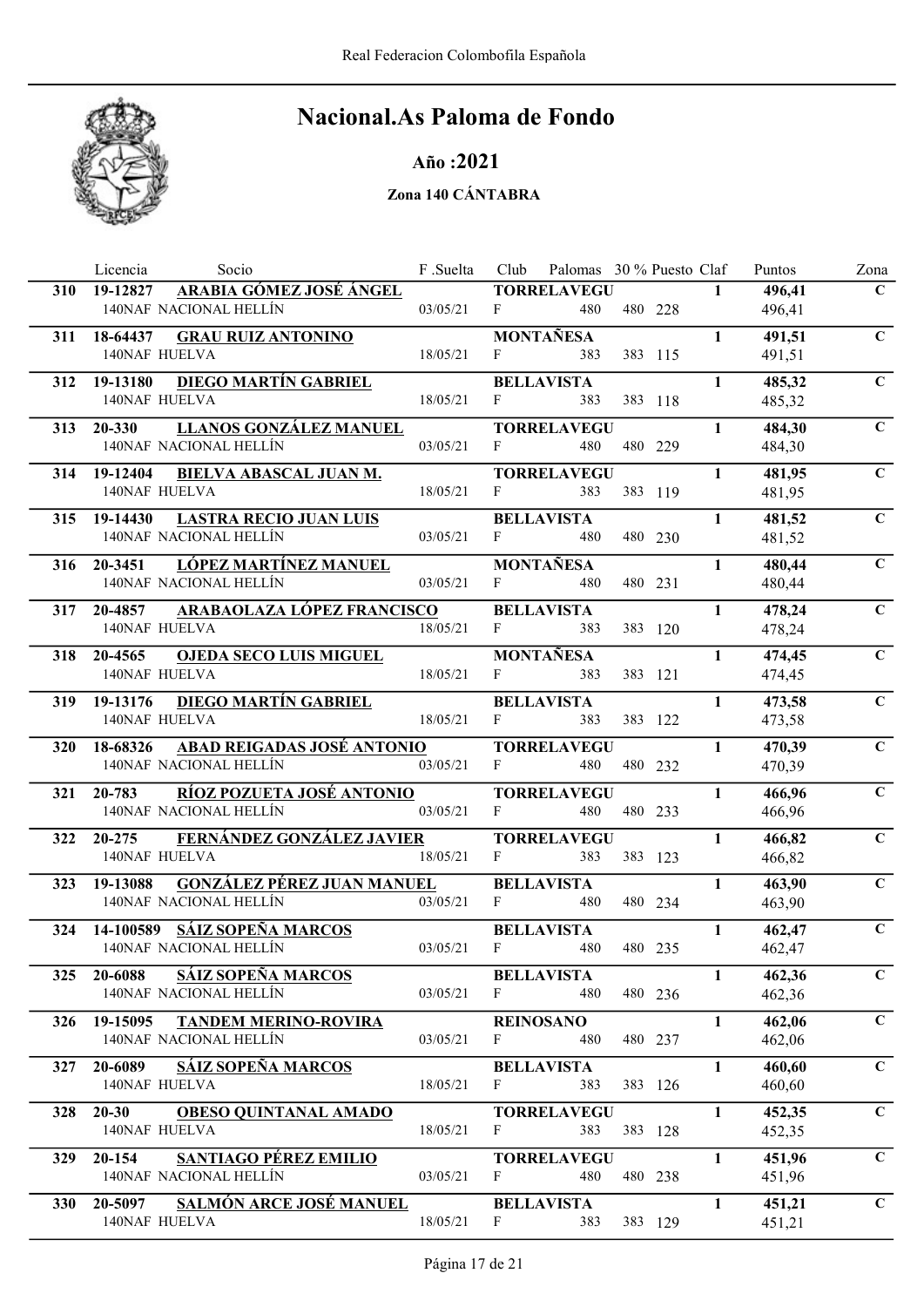

Año :2021

|            | Licencia                                          | Socio                                | F .Suelta | Club         | Palomas 30 % Puesto Claf |         |              | Puntos           | Zona           |
|------------|---------------------------------------------------|--------------------------------------|-----------|--------------|--------------------------|---------|--------------|------------------|----------------|
| 331        | 20-5828                                           | <b>CAMPO ALONSO DAVID</b>            |           |              | <b>BELLAVISTA</b>        |         | $\mathbf{1}$ | 442,58           | $\mathbf{C}$   |
|            | 140NAF NACIONAL HELLÍN                            |                                      | 03/05/21  | F            | 480                      | 480 239 |              | 442,58           |                |
| 332        | 20-5067                                           | SALMÓN ARCE JOSÉ MANUEL              |           |              | <b>BELLAVISTA</b>        |         | $\mathbf{1}$ | 434,74           | $\mathbf C$    |
|            | <b>140NAF HUELVA</b>                              |                                      | 18/05/21  | $\mathbf{F}$ | 383                      | 383 131 |              | 434,74           |                |
| 333        | 20-5075                                           | <b>SALMÓN ARCE JOSÉ MANUEL</b>       |           |              | <b>BELLAVISTA</b>        |         | $\mathbf{1}$ | 434,39           | $\mathbf C$    |
|            | 140NAF NACIONAL HELLÍN                            |                                      | 03/05/21  | F            | 480                      | 480 240 |              | 434,39           |                |
| 334        | 20-228                                            | FERNÁNDEZ GONZÁLEZ JAVIER            |           |              | <b>TORRELAVEGU</b>       |         | $\mathbf{1}$ | 432,85           | $\mathbf C$    |
|            | 140NAF NACIONAL HELLÍN                            |                                      | 03/05/21  | $\mathbf{F}$ | 480                      | 480 241 |              | 432,85           |                |
| 335        |                                                   | 19-14291 LASTRA GONZÁLEZ ANTONIO     |           |              | <b>BELLAVISTA</b>        |         | $\mathbf{1}$ | 432,28           | $\mathbf C$    |
|            | 140NAF HUELVA                                     |                                      | 18/05/21  | F            | 383                      | 383 132 |              | 432,28           |                |
|            |                                                   | 18-63897 PEDRAJA FRAILE BENITO       |           |              | <b>MONTAÑESA</b>         |         | $\mathbf{1}$ | 431,84           | $\overline{C}$ |
| <b>336</b> | 140NAF NACIONAL HELLÍN                            |                                      | 03/05/21  | $F \sim 1$   | 480                      | 480 242 |              | 431,84           |                |
|            |                                                   |                                      |           |              |                          |         |              |                  |                |
| 337        | 16-113391 GAÑO CANTO LUIS<br><b>140NAF HUELVA</b> |                                      | 18/05/21  | $\mathbf{F}$ | <b>BELLAVISTA</b><br>383 | 383 133 | $\mathbf{1}$ | 431,39           | $\mathbf C$    |
|            |                                                   |                                      |           |              |                          |         |              | 431,39           |                |
| 338        | 19-11430                                          | <b>GUTIÉRREZ MERINO JOSÉ JAVIER</b>  |           |              | <b>TORRELAVEGU</b>       |         | $\mathbf{1}$ | 429,10           | $\mathbf{C}$   |
|            | 140NAF NACIONAL HELLÍN                            |                                      | 03/05/21  | F            | 480                      | 480 243 |              | 429,10           |                |
| <b>339</b> | 20-6614                                           | <b>CABELLOS GARCÍA FERNANDO</b>      |           |              | <b>BELLAVISTA</b>        |         | $\mathbf{1}$ | 427,34           | $\mathbf C$    |
|            | 140NAF NACIONAL HELLÍN                            |                                      | 03/05/21  | F            | 480                      | 480 244 |              | 427,34           |                |
| <b>340</b> | 19-18035                                          | <b>GRAU RUIZ ANTONINO</b>            |           |              | <b>MONTAÑESA</b>         |         | $\mathbf{1}$ | 427,10           | $\mathbf C$    |
|            | 140NAF NACIONAL HELLÍN                            |                                      | 03/05/21  | F            | 480                      | 480 245 |              | 427,10           |                |
| 341        | 19-18853                                          | <b>GRAU RUIZ ANTONINO</b>            |           |              | <b>MONTAÑESA</b>         |         | $\mathbf{1}$ | 422,47           | $\mathbf C$    |
|            | 140NAF NACIONAL HELLÍN                            |                                      | 03/05/21  | $F -$        | 480                      | 480 246 |              | 422,47           |                |
| 342        | 20-2770                                           | <b>PALACIO GARCÍA ROBERTO</b>        |           |              | MONTAÑESA                |         | $\mathbf{1}$ | 422,05           | $\mathbf C$    |
|            | 140NAF NACIONAL HELLÍN                            |                                      | 03/05/21  | F            | 480                      | 480 247 |              | 422,05           |                |
| 343        | 20-2653                                           | PEDRAJA FRAILE BENITO                |           |              | <b>MONTAÑESA</b>         |         | $\mathbf{1}$ | 421,14           | $\mathbf C$    |
|            | 140NAF NACIONAL HELLÍN                            |                                      | 03/05/21  | F            | 480                      | 480 248 |              | 421,14           |                |
| 344        | 20-3381                                           | <b>RIVAS ANSORENA JOSÉ IGNACIO</b>   |           |              | <b>MONTAÑESA</b>         |         | $\mathbf{1}$ | 419,19           | $\mathbf C$    |
|            | 140NAF NACIONAL HELLÍN                            |                                      | 03/05/21  | F            | 480                      | 480 249 |              | 419,19           |                |
|            |                                                   |                                      |           |              | <b>TORRELAVEGU</b>       |         | $\mathbf{1}$ |                  | $\mathbf C$    |
| 345        | 19-11996<br>140NAF NACIONAL HELLÍN                | <b>SÁIZ PECHERO JAIME</b>            | 03/05/21  | $\mathbf{F}$ | 480                      | 480 250 |              | 411,88<br>411,88 |                |
|            |                                                   |                                      |           |              |                          |         |              |                  |                |
|            | 140NAF NACIONAL HELLÍN                            | 346 19-14376 LASTRA RECIO JUAN LUIS  | 03/05/21  | F            | <b>BELLAVISTA</b><br>480 | 480 251 | $\mathbf{1}$ | 411,23           | $\mathbf{C}$   |
|            |                                                   |                                      |           |              |                          |         |              | 411,23           |                |
| 347        |                                                   | 19-17188 RIVAS ANSORENA JOSÉ IGNACIO |           |              | <b>MONTAÑESA</b>         |         | $\mathbf{1}$ | 407,23           | $\mathbf{C}$   |
|            | 140NAF NACIONAL HELLÍN                            |                                      | 03/05/21  | F            | 480                      | 480 252 |              | 407,23           |                |
| 348        |                                                   | 19-12878 ARABIA GÓMEZ JOSÉ ÁNGEL     |           |              | <b>TORRELAVEGU</b>       |         | $\mathbf{1}$ | 404,50           | $\mathbf C$    |
|            | 140NAF NACIONAL HELLÍN                            |                                      | 03/05/21  | $\mathbf{F}$ | 480                      | 480 253 |              | 404,50           |                |
| 349        | 18-69667                                          | <b>SALMÓN ARCE JOSÉ MANUEL</b>       |           |              | <b>BELLAVISTA</b>        |         | $\mathbf{1}$ | 402,92           | $\mathbf C$    |
|            | 140NAF NACIONAL HELLÍN                            |                                      | 03/05/21  | $\mathbf{F}$ | 480                      | 480 254 |              | 402,92           |                |
| <b>350</b> | 19-14936                                          | <b>BLANCO LLATA JERÓNIMO</b>         |           |              | <b>BELLAVISTA</b>        |         | $\mathbf{1}$ | 401,81           | $\mathbf C$    |
|            | 140NAF NACIONAL HELLÍN                            |                                      | 03/05/21  | F            | 480                      | 480 255 |              | 401,81           |                |
| 351        | 20-6640 SÁIZ SOPEÑA MARCOS                        |                                      |           |              | <b>BELLAVISTA</b>        |         | $\mathbf{1}$ | 401,79           | $\mathbf C$    |
|            | 140NAF HUELVA                                     |                                      | 18/05/21  | $\mathbf{F}$ | 383                      | 383 137 |              | 401,79           |                |
|            |                                                   |                                      |           |              |                          |         |              |                  |                |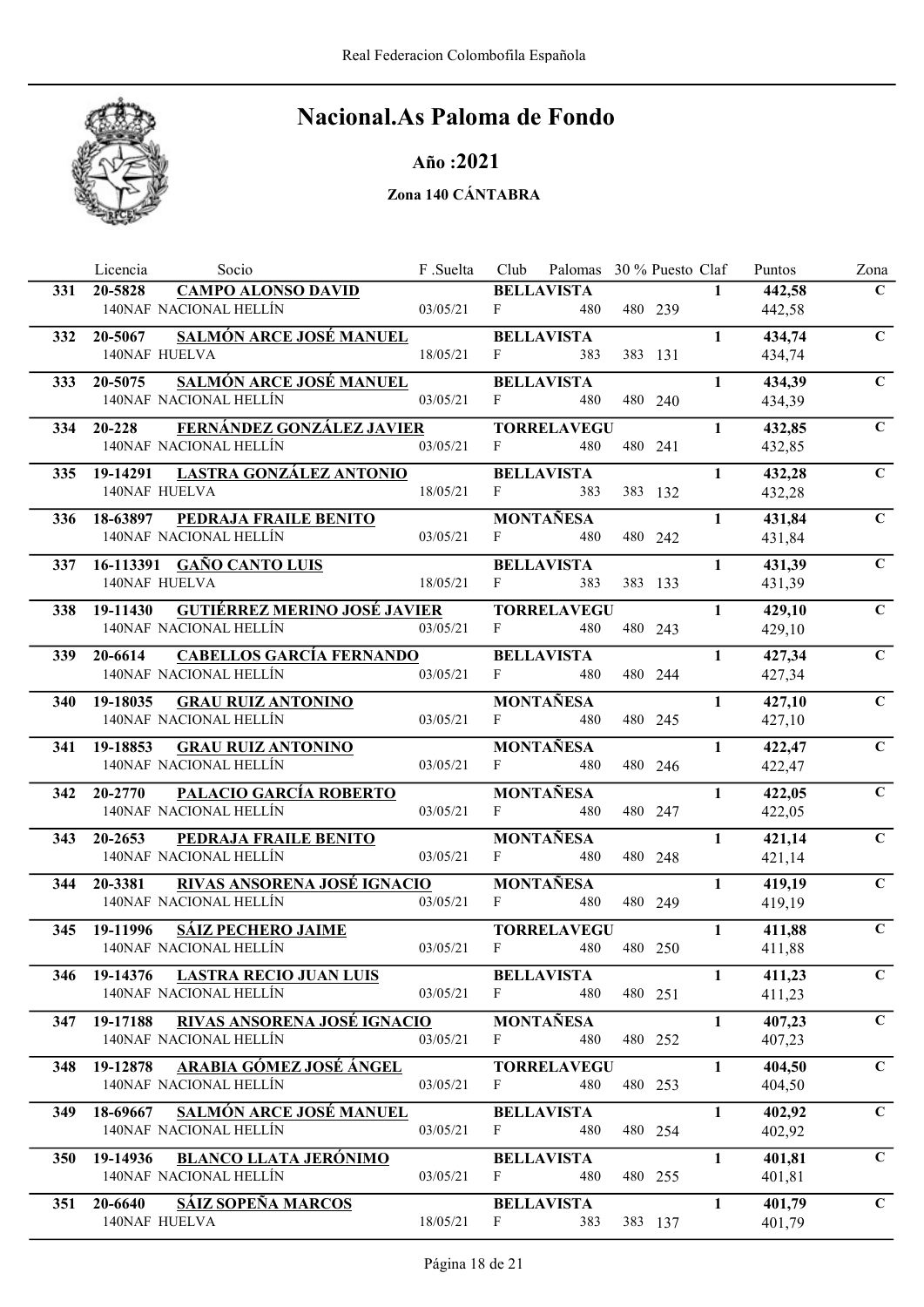

Año :2021

|            | Licencia<br>Socio                                                    | F .Suelta | Club         | Palomas 30 % Puesto Claf |             |         |              | Puntos           | Zona           |
|------------|----------------------------------------------------------------------|-----------|--------------|--------------------------|-------------|---------|--------------|------------------|----------------|
| 352        | <b>GAÑO CANTO LUIS</b><br>20-5577                                    |           |              | <b>BELLAVISTA</b>        |             |         | $\mathbf{1}$ | 395,49           | $\mathbf C$    |
|            | 140NAF NACIONAL HELLÍN                                               | 03/05/21  | F            | 480                      |             | 480 256 |              | 395,49           |                |
| 353        | <b>ANUARBE TORRE MANUEL</b><br>19-17819                              |           |              | <b>MONTAÑESA</b>         |             |         | $\mathbf{1}$ | 395,42           | $\mathbf{C}$   |
|            | 140NAF HUELVA                                                        | 18/05/21  | $\mathbf{F}$ | 383                      |             | 383 138 |              | 395,42           |                |
| 354        | 16-111372 GRAU RUIZ ANTONINO                                         |           |              | MONTAÑESA                |             |         | $\mathbf{1}$ | 394,59           | $\mathbf C$    |
|            | 140NAF NACIONAL HELLÍN                                               | 03/05/21  | F            | 480                      |             | 480 257 |              | 394,59           |                |
|            | 355 20-7020<br><b>TANDEM MERINO-ROVIRA</b>                           |           |              | <b>REINOSANO</b>         |             |         | $\mathbf{1}$ | 393,59           | $\mathbf C$    |
|            | 140NAF NACIONAL HELLÍN                                               | 03/05/21  | $\mathbf{F}$ | 480                      |             | 480 258 |              | 393,59           |                |
| 356        | FUENTEVILLA TORRE JOSÉ ANTON<br>20-1287                              |           |              | <b>TORRELAVEGU</b>       |             |         | $\mathbf{1}$ | 391,41           | $\mathbf C$    |
|            | 140NAF HUELVA                                                        | 18/05/21  | $\mathbf{F}$ | 383                      |             | 383 139 |              | 391,41           |                |
|            |                                                                      |           |              | <b>MONTAÑESA</b>         |             |         | $\mathbf{1}$ | 390,62           | $\overline{C}$ |
|            | ZAMANILLO DOMINGO PEDRO J.<br>357 19-19136<br>140NAF NACIONAL HELLÍN | 03/05/21  | $F \sim 1$   | 480                      |             | 480 259 |              | 390,62           |                |
|            |                                                                      |           |              |                          |             |         |              |                  |                |
| 358        | 17-106466 TANDEM MERINO-ROVIRA                                       |           |              | <b>REINOSANO</b>         |             |         | $\mathbf{1}$ | 386,68           | $\mathbf C$    |
|            | 140NAF NACIONAL HELLÍN                                               | 03/05/21  | $\mathbf{F}$ | 480                      |             | 480 260 |              | 386,68           |                |
| 359        | ARABIA GÓMEZ JOSÉ ÁNGEL<br>20-1601                                   |           |              | <b>TORRELAVEGU</b>       |             |         | $\mathbf{1}$ | 385,56           | $\mathbf C$    |
|            | 140NAF NACIONAL HELLÍN                                               | 03/05/21  | $\mathbf{F}$ | 480                      |             | 480 261 |              | 385,56           |                |
| <b>360</b> | 19-11096 FUENTEVILLA TORRE JOSÉ ANTON                                |           |              | <b>TORRELAVEGU</b>       |             |         | $\mathbf{1}$ | 383,76           | $\mathbf C$    |
|            | 140NAF HUELVA                                                        | 18/05/21  | F            | 383                      |             | 383 142 |              | 383,76           |                |
| 361        | <b>MORATÓN RODRÍGUEZ JESÚS</b><br>20-6169                            |           |              | <b>BELLAVISTA</b>        |             |         | $\mathbf{1}$ | 383,71           | $\mathbf C$    |
|            | 140NAF HUELVA                                                        | 18/05/21  | $\mathbf{F}$ | 383                      |             | 383 143 |              | 383,71           |                |
|            | 362 19-12448 CASTILLO GARCÍA CÉSAR DAVID                             |           |              | <b>TORRELAVEGU</b>       |             |         | $\mathbf{1}$ | 383,11           | $\mathbf C$    |
|            | 140NAF HUELVA                                                        | 18/05/21  | F            | 383                      |             | 383 144 |              | 383,11           |                |
| 363        | <b>LASO PÉREZ ERNESTO</b><br>20-1919                                 |           |              | <b>TORRELAVEGU</b>       |             |         | $\mathbf{1}$ | 378,66           | $\mathbf C$    |
|            | 140NAF NACIONAL HELLÍN                                               | 03/05/21  | F            | 480                      |             | 480 262 |              | 378,66           |                |
| 364        | 20-6511<br><b>TOCA LASTRA ARTURO</b>                                 |           |              | <b>BELLAVISTA</b>        |             |         | $\mathbf{1}$ | 371,21           | $\mathbf C$    |
|            | 140NAF NACIONAL HELLÍN                                               | 03/05/21  | F            | 480                      |             | 480 263 |              | 371,21           |                |
|            |                                                                      |           |              |                          |             |         |              |                  |                |
| 365        | <u>ARABAOLAZA LÓPEZ FRANCISCO</u><br>20-6691<br><b>140NAF HUELVA</b> | 18/05/21  | $\mathbf{F}$ | <b>BELLAVISTA</b><br>383 |             | 383 146 | $\mathbf{1}$ | 367,99<br>367,99 | $\mathbf C$    |
|            |                                                                      |           |              |                          |             |         |              |                  |                |
|            | 366 – 16-115735 – CASTILLO GARCÍA CÉSAR DAVID                        | 03/05/21  | F            | <b>TORRELAVEGU</b>       |             | 480 264 | $\mathbf{1}$ | 365,06           | $\mathbf C$    |
|            | 140NAF NACIONAL HELLÍN                                               |           |              | 480                      |             |         |              | 365,06           |                |
|            | 367 18-68580 RÍOZ POZUETA JOSÉ ANTONIO                               |           |              | <b>TORRELAVEGU</b>       |             |         | $\mathbf{1}$ | 357,45           | $\mathbf C$    |
|            | 140NAF HUELVA                                                        | 18/05/21  | $\mathbf{F}$ |                          | 383 383 148 |         |              | 357,45           |                |
| 368        | 20-1003 GUTIÉRREZ PIÑERA ESTEBAN                                     |           |              | <b>TORRELAVEGU</b>       |             |         | $\mathbf{1}$ | 355,97           | $\mathbf C$    |
|            | 140NAF HUELVA                                                        | 18/05/21  | F            | 383                      |             | 383 149 |              | 355,97           |                |
| 369        | <b>SALMÓN ARCE JOSÉ MANUEL</b><br>20-5068                            |           |              | <b>BELLAVISTA</b>        |             |         | $\mathbf{1}$ | 343,92           | $\mathbf C$    |
|            | 140NAF HUELVA                                                        | 18/05/21  | $\mathbf{F}$ | 383                      |             | 383 151 |              | 343,92           |                |
| 370        | <u>ISA GUTIÉRREZ JUAN ANTONIO</u><br>20-5730                         |           |              | <b>BELLAVISTA</b>        |             |         | $\mathbf{1}$ | 337,07           | $\mathbf C$    |
|            | <b>140NAF HUELVA</b>                                                 | 18/05/21  | $\mathbf{F}$ | 383                      |             | 383 153 |              | 337,07           |                |
| 371        | RÍOZ POZUETA JOSÉ ANTONIO<br>20-1942                                 |           |              | <b>TORRELAVEGU</b>       |             |         | $\mathbf{1}$ | 332,25           | $\mathbf C$    |
|            | 140NAF HUELVA                                                        | 18/05/21  | $\mathbf{F}$ | 383                      |             | 383 154 |              | 332,25           |                |
|            |                                                                      |           |              |                          |             |         |              |                  |                |
| 372        | 20-1921 RÍOZ POZUETA JOSÉ ANTONIO<br>140NAF NACIONAL HELLÍN          | 03/05/21  | $\mathbf{F}$ | <b>TORRELAVEGU</b>       |             |         | $\mathbf{1}$ | 330,65           | $\mathbf C$    |
|            |                                                                      |           |              | 480                      |             | 480 266 |              | 330,65           |                |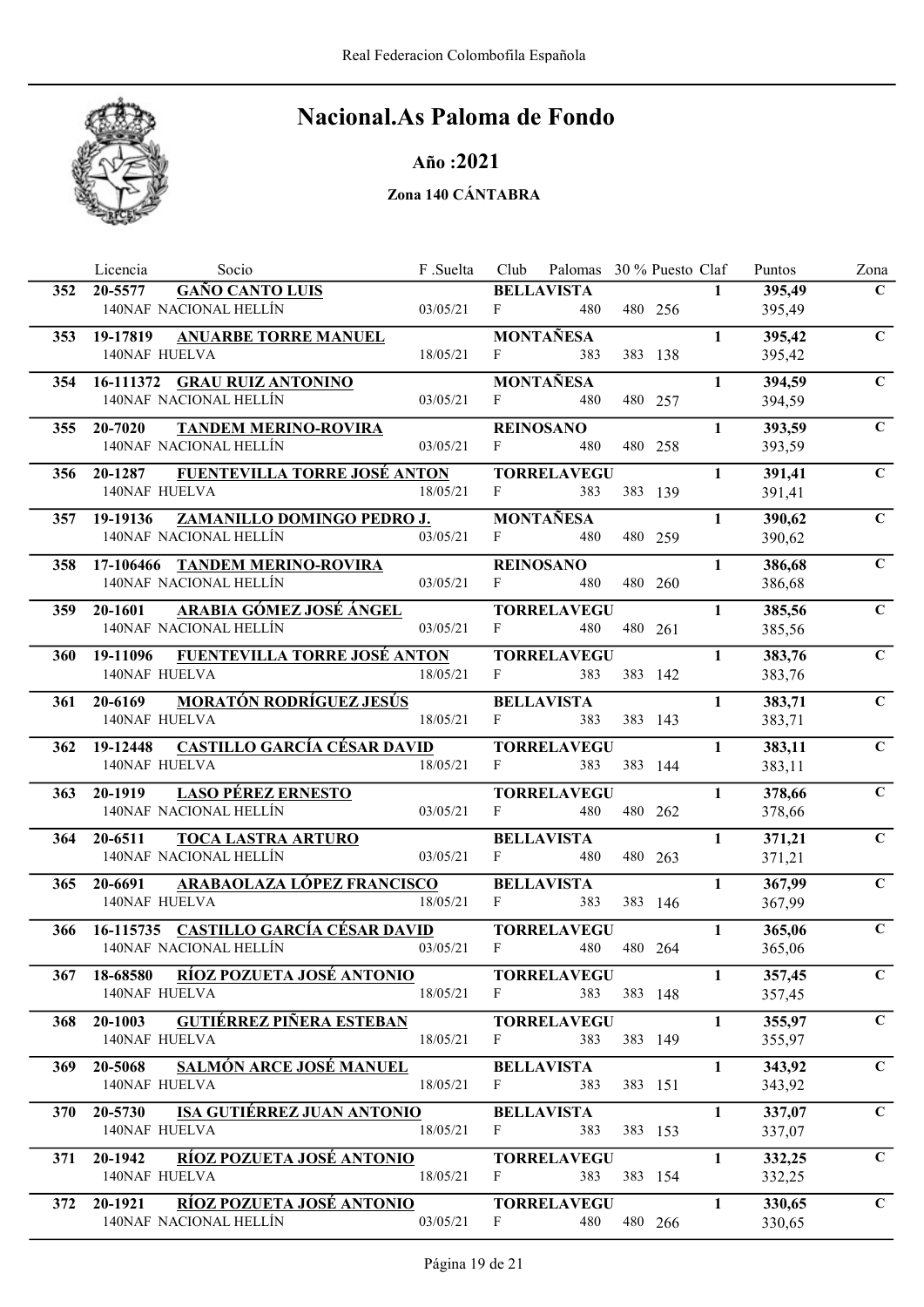

### Año :2021

|            | Socio<br>Licencia                                                 | F .Suelta | Club         | Palomas 30 % Puesto Claf |         |              | Puntos           | Zona           |
|------------|-------------------------------------------------------------------|-----------|--------------|--------------------------|---------|--------------|------------------|----------------|
| 373        | <b>CASTILLO GARCÍA CÉSAR DAVID</b><br>19-12501                    |           |              | <b>TORRELAVEGU</b>       |         | $\mathbf{1}$ | 330,47           | $\mathbf C$    |
|            | 140NAF NACIONAL HELLÍN                                            | 03/05/21  | F            | 480                      | 480 267 |              | 330,47           |                |
| 374        | FUENTEVILLA TORRE JOSÉ ANTON<br>19-11002                          |           |              | <b>TORRELAVEGU</b>       |         | $\mathbf{1}$ | 329,96           | $\mathbf C$    |
|            | <b>140NAF HUELVA</b>                                              | 18/05/21  | F            | 383                      | 383 155 |              | 329,96           |                |
| 375        | 18-70630<br><b>BOLADO SATURIO MIGUEL</b>                          |           |              | <b>BELLAVISTA</b>        |         | $\mathbf{1}$ | 327,39           | $\mathbf C$    |
|            | 140NAF NACIONAL HELLÍN                                            | 03/05/21  | F            | 480                      | 480 268 |              | 327,39           |                |
|            | 376 20-21<br><b>OBESO QUINTANAL AMADO</b>                         |           |              | <b>TORRELAVEGU</b>       |         | $\mathbf{1}$ | 325,86           | $\mathbf C$    |
|            | 140NAF NACIONAL HELLÍN                                            | 03/05/21  | F            | 480                      | 480 269 |              | 325,86           |                |
| 377        | <b>SANTIAGO PÉREZ EMILIO</b><br>19-16872                          |           |              | <b>TORRELAVEGU</b>       |         | $\mathbf{1}$ | 324,08           | $\mathbf C$    |
|            | 140NAF NACIONAL HELLÍN                                            | 03/05/21  | F            | 480                      | 480 270 |              | 324,08           |                |
| 378        | 19-18016<br><b>GRAU RUIZ ANTONINO</b>                             |           |              | <b>MONTAÑESA</b>         |         | $\mathbf{1}$ | 315,28           | $\overline{C}$ |
|            | 140NAF HUELVA                                                     | 18/05/21  | $F$ and $F$  | 383                      | 383 157 |              | 315,28           |                |
| 379        | <b>OBESO QUINTANAL AMADO</b><br>19-12006                          |           |              | <b>TORRELAVEGU</b>       |         | $\mathbf{1}$ | 314,11           | $\mathbf C$    |
|            | 140NAF HUELVA                                                     | 18/05/21  | F            | 383                      | 383 158 |              | 314,11           |                |
| 380        | <b>BLANCO LLATA JERÓNIMO</b><br>20-6844                           |           |              | <b>BELLAVISTA</b>        |         | $\mathbf{1}$ | 312,98           | $\mathbf C$    |
|            | 140NAF NACIONAL HELLÍN                                            | 03/05/21  | F            | 480                      | 480 271 |              | 312,98           |                |
| 381        | <b>MONGE PÉREZ JESÚS</b><br>20-5359                               |           |              | <b>BELLAVISTA</b>        |         | $\mathbf{1}$ | 311,85           | $\mathbf C$    |
|            | 140NAF NACIONAL HELLÍN                                            | 03/05/21  | F            | 480                      | 480 272 |              | 311,85           |                |
| 382        | PALACIO GARCÍA ROBERTO<br>19-17610                                |           |              | <b>MONTAÑESA</b>         |         | $\mathbf{1}$ | 309,06           | $\mathbf C$    |
|            | 140NAF HUELVA                                                     | 18/05/21  | F            | 383                      | 383 159 |              | 309,06           |                |
| <b>383</b> | <b>BLANCO LLATA JERÓNIMO</b><br>20-6898                           |           |              | <b>BELLAVISTA</b>        |         | $\mathbf{1}$ | 308,42           | $\mathbf C$    |
|            | 140NAF NACIONAL HELLÍN                                            | 03/05/21  | F            | 480                      | 480 273 |              | 308,42           |                |
| 384        | <b>GAÑO SAIZ-EZQUERRA RAMÓN</b><br>20-5456                        |           |              | <b>BELLAVISTA</b>        |         | 1            | 306,32           | $\mathbf C$    |
|            | 140NAF NACIONAL HELLÍN                                            | 03/05/21  | F            | 480                      | 480 274 |              | 306,32           |                |
| 385        | 20-5799<br><b>CAMPO ALONSO DAVID</b>                              |           |              | <b>BELLAVISTA</b>        |         | $\mathbf{1}$ | 305,97           | $\mathbf C$    |
|            | 140NAF NACIONAL HELLÍN                                            | 03/05/21  | F            | 480                      | 480 275 |              | 305,97           |                |
|            | 20-937                                                            |           |              | <b>MONTAÑESA</b>         |         |              |                  |                |
| 386        | <b>SANTANDER OCEJA LUIS FERNAND</b><br>140NAF NACIONAL HELLÍN     | 03/05/21  | F            | 480                      | 480 277 | $\mathbf{1}$ | 301,93<br>301,93 | $\mathbf C$    |
|            |                                                                   |           |              |                          |         |              |                  | $\mathbf C$    |
| 387        | <b>TANDEM MERINO-ROVIRA</b><br>18-72359<br>140NAF NACIONAL HELLÍN | 03/05/21  | F            | <b>REINOSANO</b><br>480  | 480 278 | $\mathbf{1}$ | 301,57<br>301,57 |                |
|            |                                                                   |           |              |                          |         |              |                  |                |
| 388        | 19-13771       GAÑO SAIZ-EZQUERRA RAMÓN<br>140NAF NACIONAL HELLÍN | 03/05/21  | $\mathbf{F}$ | <b>BELLAVISTA</b><br>480 | 480 280 | $\mathbf{1}$ | 287,87<br>287,87 | $\mathbf{C}$   |
|            |                                                                   |           |              |                          |         |              |                  |                |
| <b>389</b> | 16-119442 SANTANDER OCEJA LUIS FERNAND<br>140NAF HUELVA           | 18/05/21  | F            | <b>MONTAÑESA</b><br>383  | 383 161 | $\mathbf{1}$ | 284,15<br>284,15 | $\mathbf C$    |
|            |                                                                   |           |              |                          |         |              |                  |                |
| 390 I      | SANTANDER OCEJA LUIS FERNAND<br>20-994<br>140NAF NACIONAL HELLÍN  | 03/05/21  | F            | <b>MONTAÑESA</b><br>480  |         | $\mathbf{1}$ | 279,84           | $\mathbf C$    |
|            |                                                                   |           |              |                          | 480 281 |              | 279,84           |                |
| 391        | <b>ARABAOLAZA LÓPEZ FRANCISCO</b><br>20-6692                      |           |              | <b>BELLAVISTA</b>        |         | $\mathbf{1}$ | 277,29           | $\mathbf C$    |
|            | 140NAF NACIONAL HELLÍN                                            | 03/05/21  | F            | 480                      | 480 282 |              | 277,29           |                |
| 392 I      | <b>GAÑO SAIZ-EZQUERRA JOSÉ LUIS</b><br>20-5121                    |           |              | <b>BELLAVISTA</b>        |         | $\mathbf{1}$ | 275,78           | $\mathbf C$    |
|            | 140NAF NACIONAL HELLÍN                                            | 03/05/21  | F            | 480                      | 480 283 |              | 275,78           |                |
| <b>393</b> | <b>CABELLOS GARCÍA FERNANDO</b><br>20-6589                        |           |              | <b>BELLAVISTA</b>        |         | $\mathbf{1}$ | 275,09           | $\mathbf C$    |
|            | 140NAF NACIONAL HELLÍN                                            | 03/05/21  | $\mathbf{F}$ | 480                      | 480 284 |              | 275,09           |                |